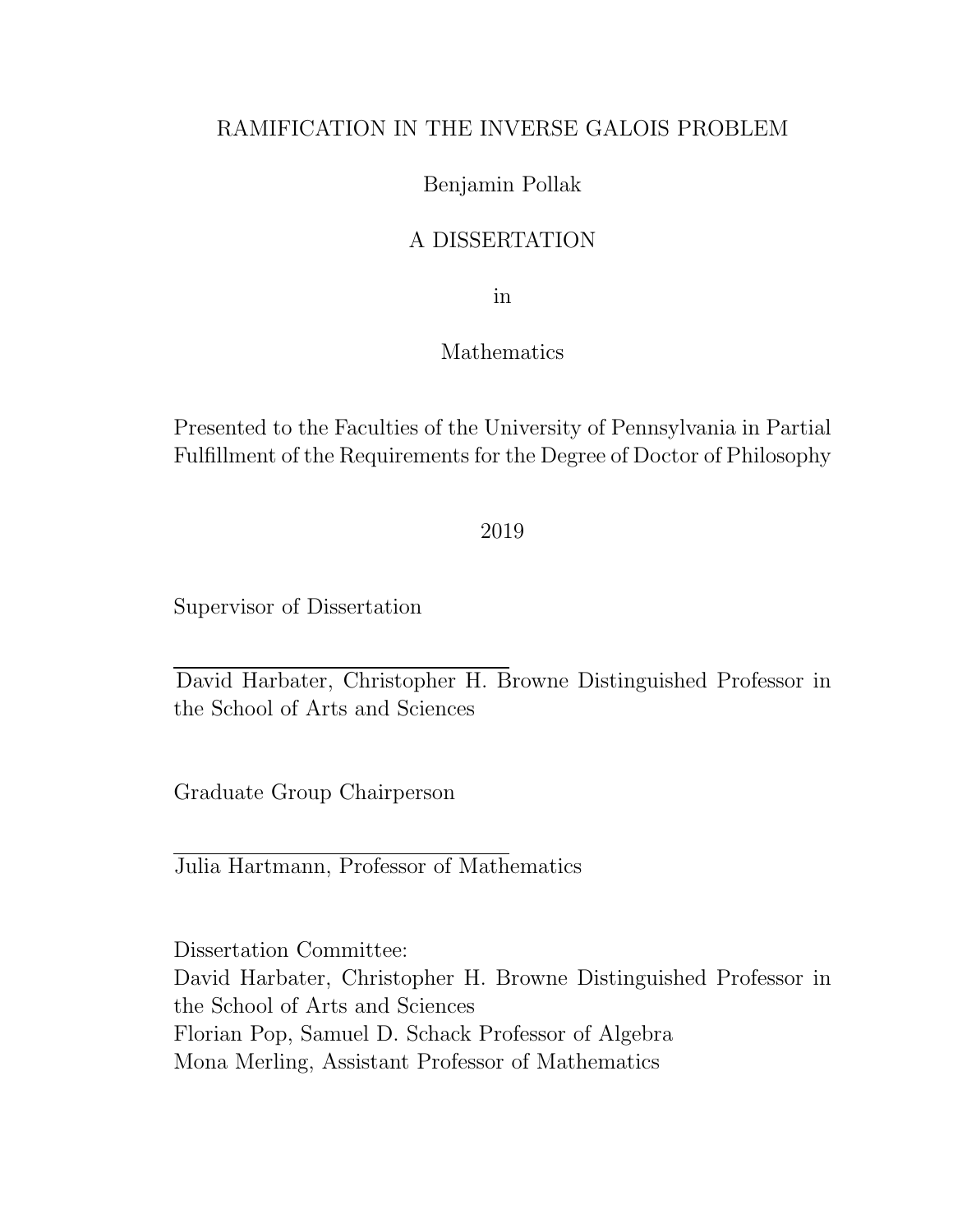# Acknowledgments

I would first like to thank my advisor, David Harbater, whose support was essential in the creation of this thesis. Not only did he initially introduce me to the problems that form the bulk of this dissertation, but he also was extremely generous with his time and was always willing to meet with me to work through any roadblocks I encountered. Mostly, however, I would like to thank him for teaching me how to develop a well grounded mathematical intuition that enabled me to do research in the field; the time I spent discussing mathematics with him was an indispensable part of my growth as a mathematician.

Next I would like to extend my thanks to Florian Pop for serving on both my thesis advisory committee and my thesis defense committee, to Julia Hartmann for serving on my oral exam committee and my thesis advisory committee, to Greta Panova for serving on my oral exam committee, and to Mona Merling for serving on my thesis defense committee. I also want to express my gratitude to Reshma Tanna, Monica Pallanti, Paula Scarborough, and Robin Toney for their support and for their aid in dealing with the administrative aspects of the graduate program.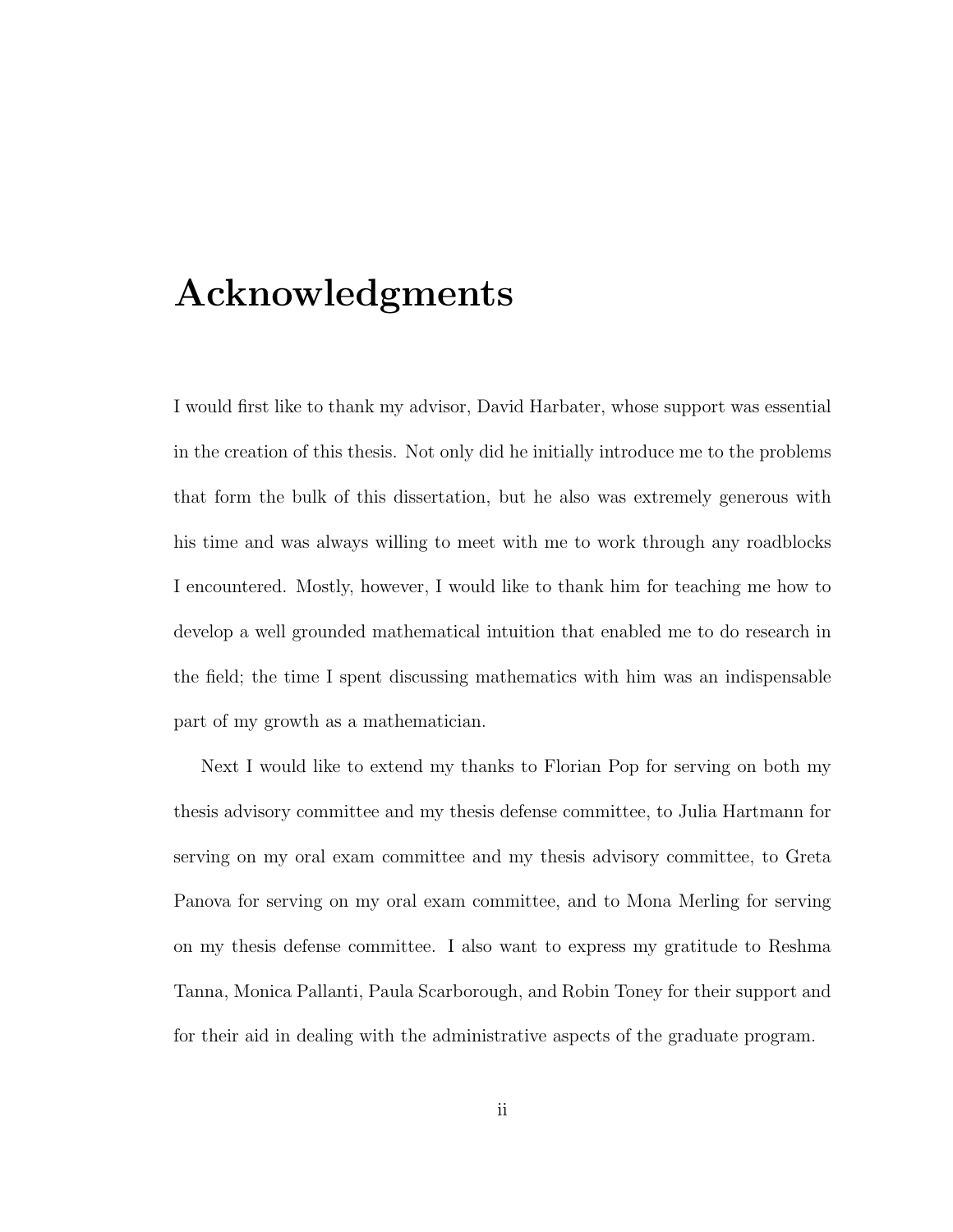Thank you to my graduate cohort, Dominick Villano, The Gia Hoang, Marcus Michelen, Michael Gerapetritis, Zhen Zeng, and Yuhang Liu, for all the encouragement they provided me as I worked on my thesis. Finally, I want to thank all of the remaining members, both former and current, of the University of Pennsylvania's Department of Mathematics for creating such a welcoming environment in which to study mathematics.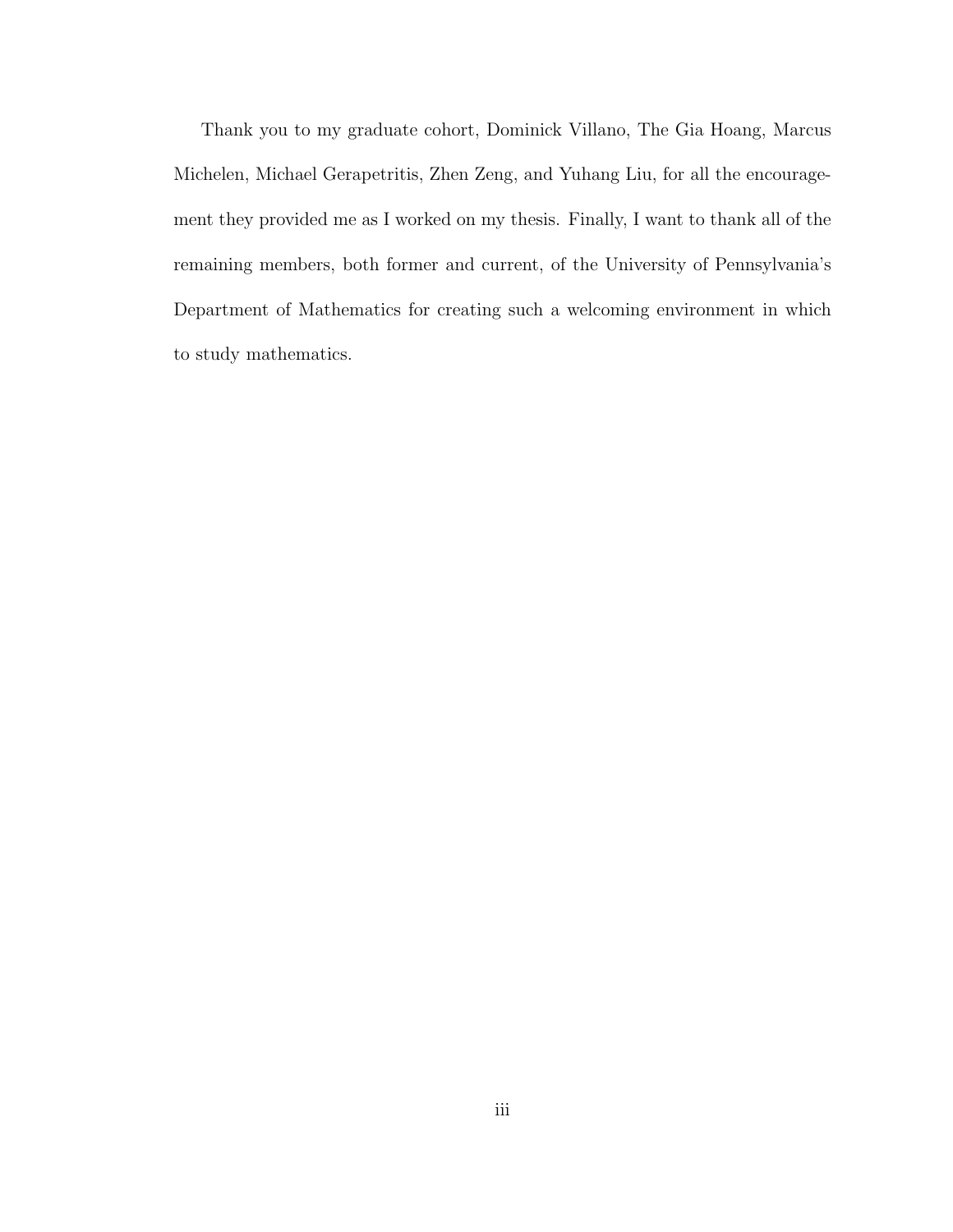#### ABSTRACT

#### RAMIFICATION IN THE INVERSE GALOIS PROBLEM

#### Benjamin Pollak

#### David Harbater

This thesis focuses on a refinement of the inverse Galois problem. We explore what finite groups appear as the Galois group of an extension of the rational numbers in which only a predetermined set of primes may ramify. After presenting new results regarding extensions in which only a single finite prime ramifies, we move on to studying the more complex situation in which multiple primes from a finite set of arbitrary size may ramify. We then continue by examining a conjecture of Harbater that the minimal number of generators of the Galois group of a tame, Galois extension of the rational numbers is bounded above by the sum of a constant and the logarithm of the product of the ramified primes. We prove the validity of Harbater's conjecture in a number of cases, including the situation where we restrict our attention to finite groups containing a nilpotent subgroup of index 1, 2 or 3, and also derive consequences that are implied by the truth of this conjecture. We conclude by exploring how circumstances change when the base field of the rational numbers is replaced by an arbitrary number field.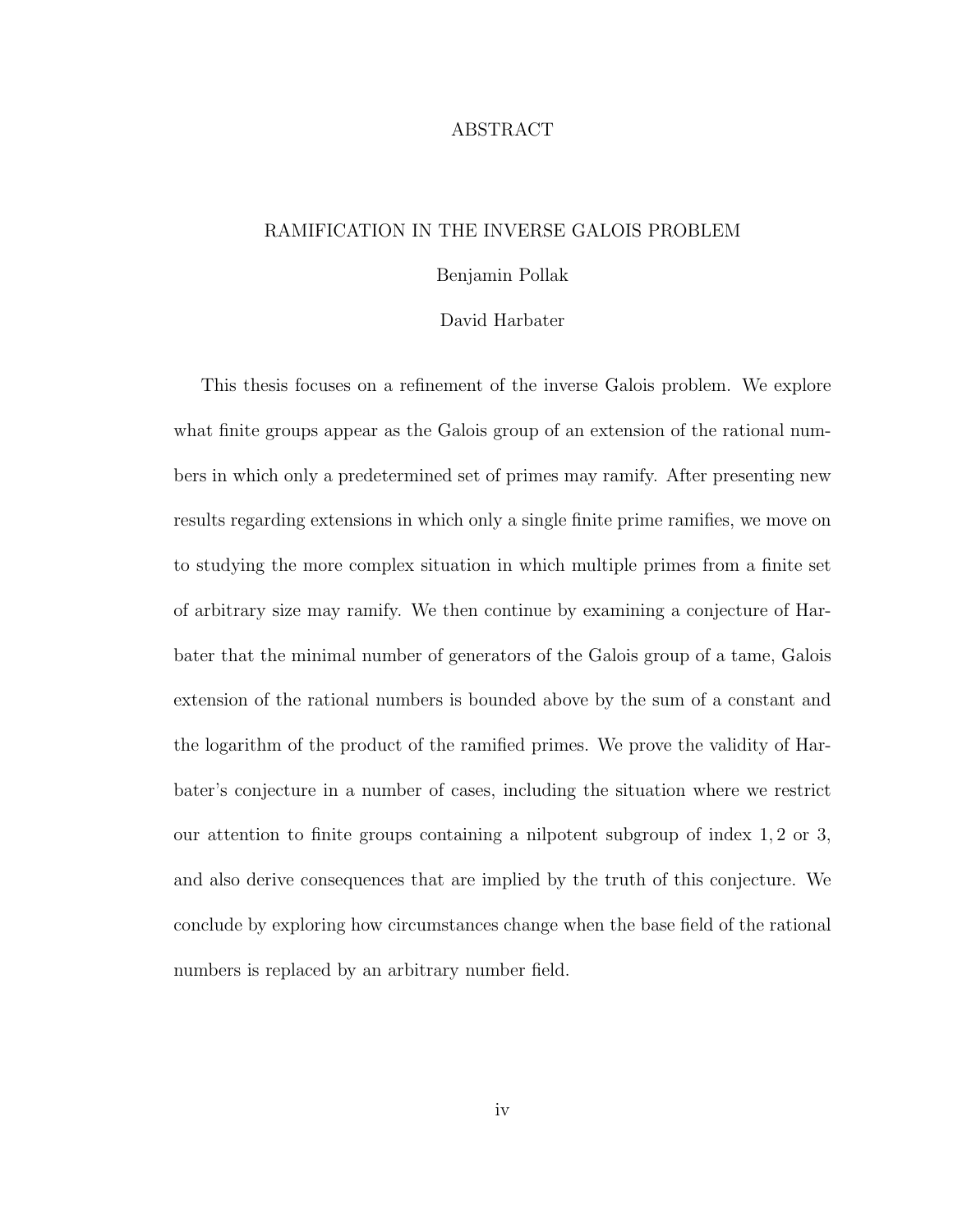# **Contents**

| $\mathbf{1}$ |                                                              | Introduction                                                                                             |    |  |  |  |  |
|--------------|--------------------------------------------------------------|----------------------------------------------------------------------------------------------------------|----|--|--|--|--|
|              | 1.1                                                          |                                                                                                          |    |  |  |  |  |
|              | 1.2                                                          | A Refinement of the Inverse Galois Problem $\ldots \ldots \ldots \ldots$                                 |    |  |  |  |  |
|              | 1.3                                                          |                                                                                                          |    |  |  |  |  |
|              | 1.4                                                          |                                                                                                          |    |  |  |  |  |
| $\mathbf{2}$ | Galois Extensions of $\mathbb Q$ with Specified Ramification |                                                                                                          |    |  |  |  |  |
|              | 2.1                                                          | Extensions Ramified at a Single Prime $\;\ldots\; \ldots\; \ldots\; \ldots\; \ldots\; \ldots\; \ldots\;$ | 10 |  |  |  |  |
|              |                                                              | 2.1.1                                                                                                    | 10 |  |  |  |  |
|              |                                                              | Extensions Ramified at a Small Prime<br>2.1.2                                                            | 14 |  |  |  |  |
|              |                                                              | Non-solvable Extensions $\ldots \ldots \ldots \ldots \ldots \ldots \ldots$<br>2.1.3                      | 21 |  |  |  |  |
|              |                                                              | 2.1.4                                                                                                    | 27 |  |  |  |  |
|              | 2.2                                                          | Extensions Ramified at Arbitrary Sets of Primes                                                          | 32 |  |  |  |  |
| 3            | The Minimal Number of Generators of Galois Groups            |                                                                                                          |    |  |  |  |  |
|              | 3.1                                                          |                                                                                                          |    |  |  |  |  |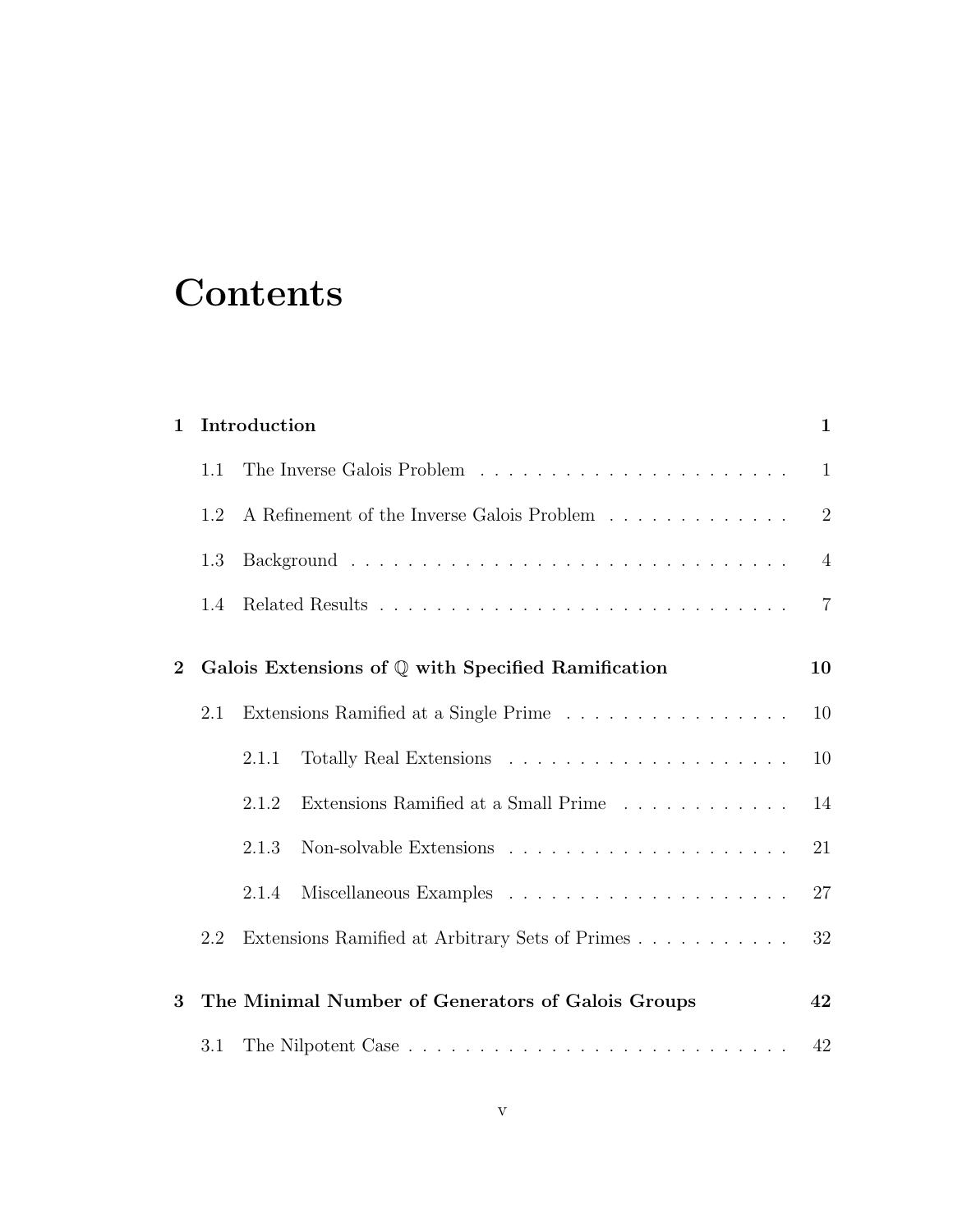|     | 3.2 Groups with an Index 2 or Index 3 Nilpotent Subgroup 44 |  |  |  |  |  |  |
|-----|-------------------------------------------------------------|--|--|--|--|--|--|
|     | 3.2.1                                                       |  |  |  |  |  |  |
|     | 3.2.2                                                       |  |  |  |  |  |  |
|     | 3.2.3                                                       |  |  |  |  |  |  |
|     |                                                             |  |  |  |  |  |  |
|     |                                                             |  |  |  |  |  |  |
| 3.5 |                                                             |  |  |  |  |  |  |
|     | 3.5.1                                                       |  |  |  |  |  |  |
|     | 3.5.2                                                       |  |  |  |  |  |  |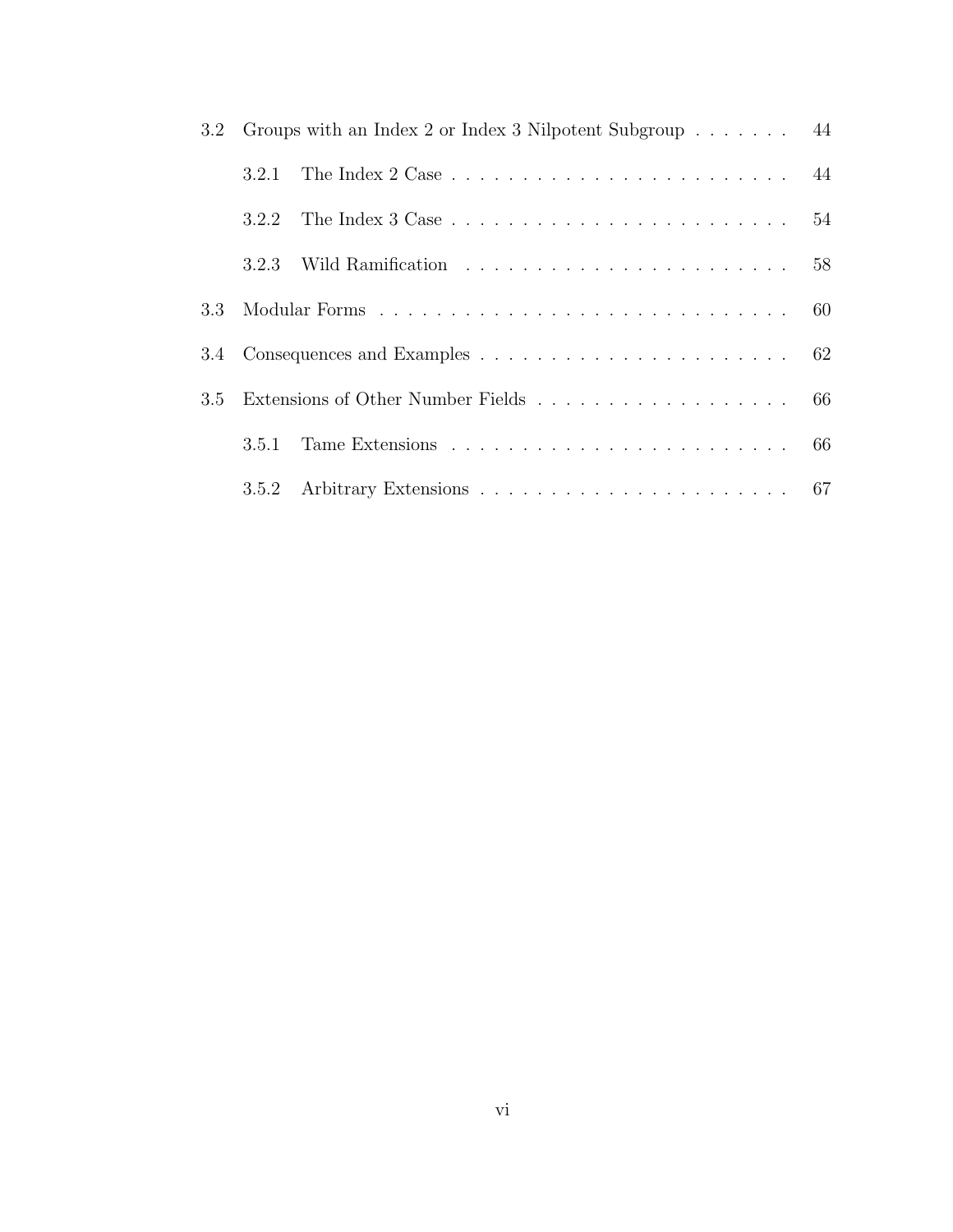# List of Tables

|  | $S_n$ -extensions of Q Ramified at a Single Finite Prime | -30 |
|--|----------------------------------------------------------|-----|
|  |                                                          |     |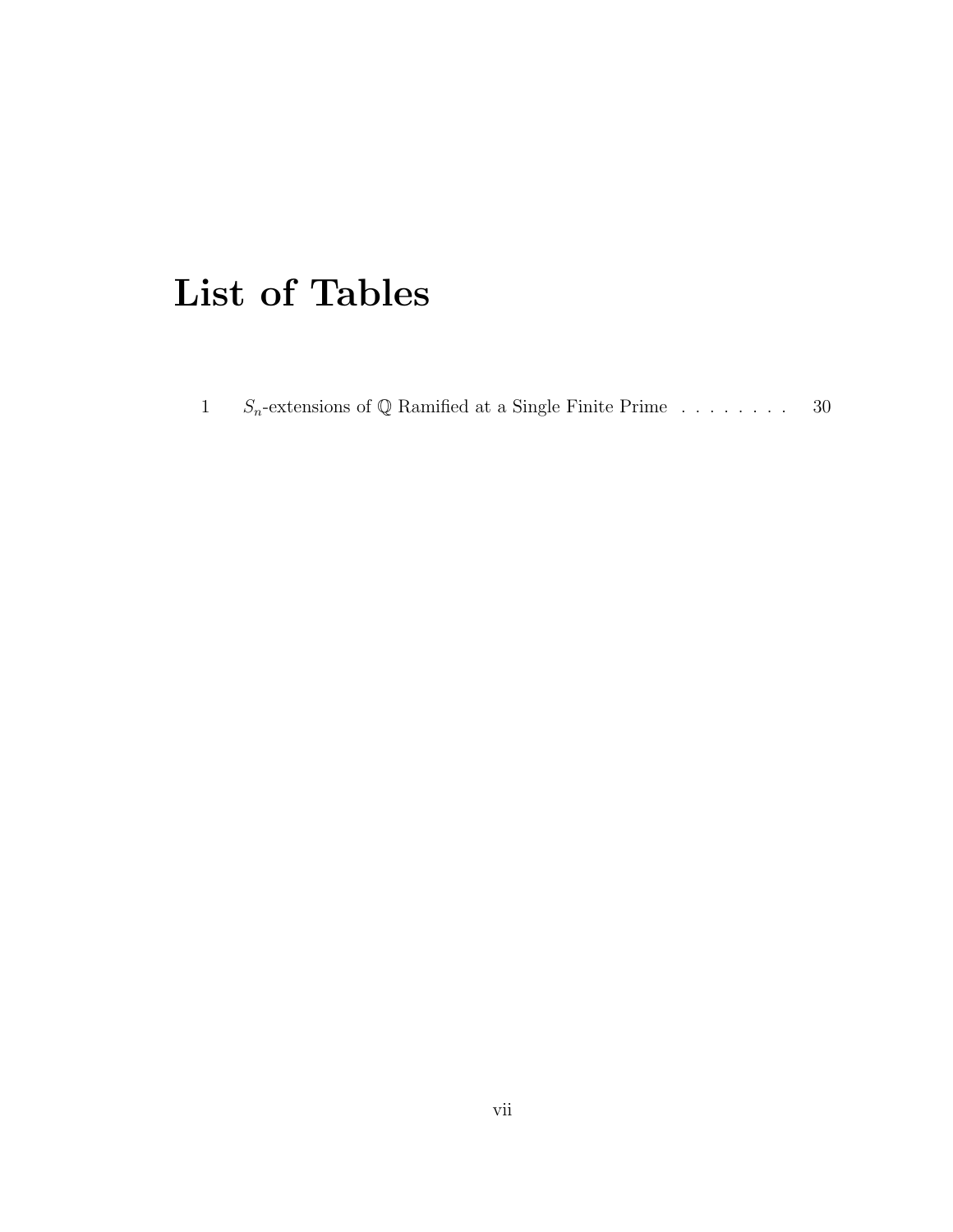# Chapter 1

# Introduction

# 1.1 The Inverse Galois Problem

The traditional inverse Galois problem asks if every finite group appears as the Galois group of some extension of the rational numbers. Although this question has remained open for centuries, many families and specific examples of finite groups have been realized as Galois groups over Q. By the end of the 19th century, it had become evident that all finite abelian groups are Galois groups over  $\mathbb Q$ . Then, in 1937, Scholz and Reichardt showed that all finite nilpotent groups of odd order occur as Galois groups over Q. Finally, in 1954 with a subsequent correction in 1989, Shafarevich proved that every finite solvable group can be realized as a Galois group over Q. While an answer to whether every finite non-solvable group is a Galois group over the rational numbers continues to elude us, techniques includ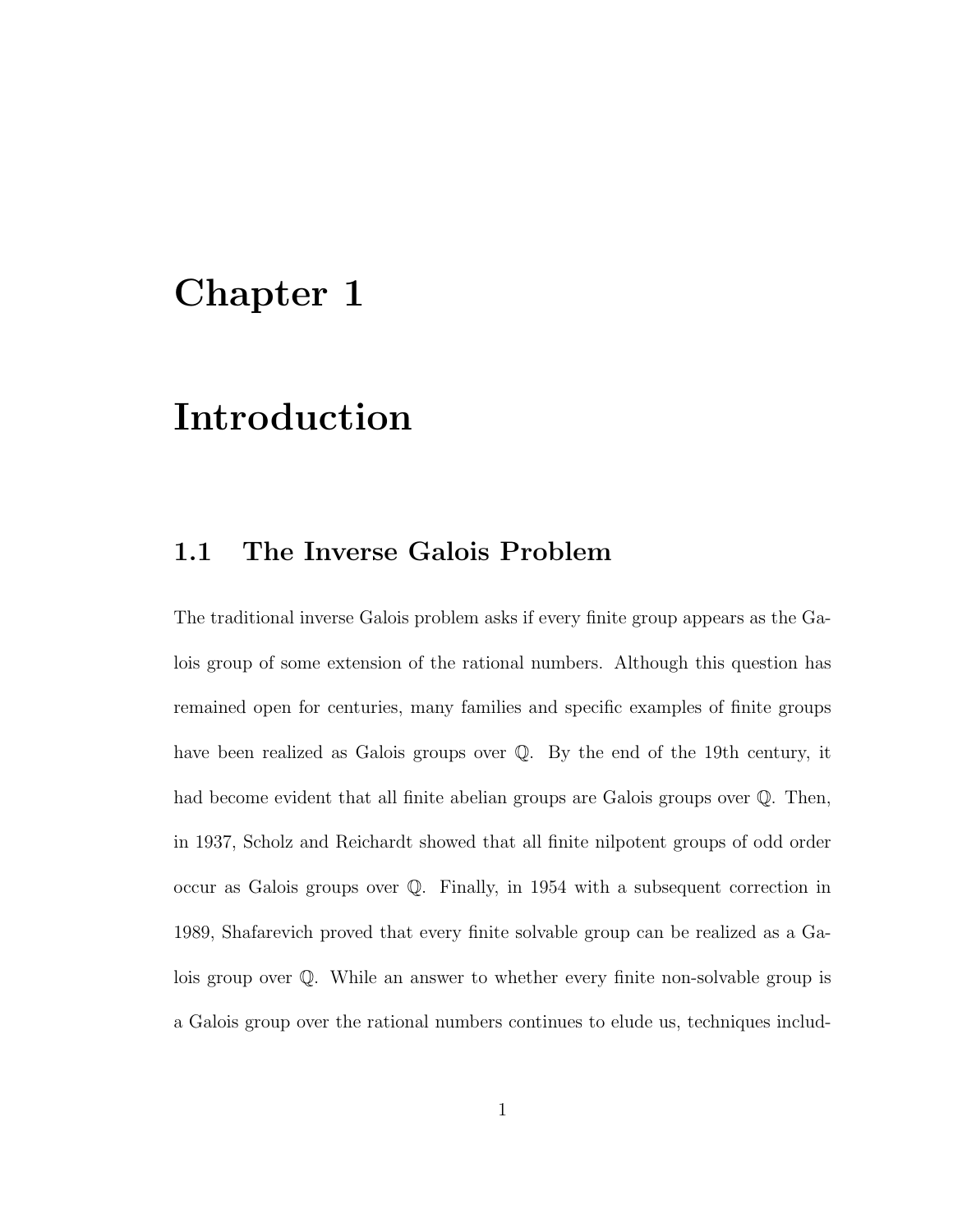ing Hilbert irreducibility, rigidity, modular Galois representations, and computer searches have provided a partial understanding. For example, all the finite symmetric and alternating groups, as well as 25 of the 26 sporadic simple groups, are known to be Galois groups over Q. In [34], Zywina shows the same for  $PSL_2(\mathbb{F}_p)$ where  $p \geq 5$  is prime.

### 1.2 A Refinement of the Inverse Galois Problem

Given a finite group, in addition to simply asking whether it appears as a Galois group over Q, it is also of interest to study the finer structure of extensions that realize it as a Galois group. We will focus on how the set of ramified primes in a Galois extension of the rationals relates to properties of the Galois group. More precisely, given a finite set of primes, we will explore what finite groups may appear as Galois groups of extensions of Q that are unramified outside of the given set of primes.

Following the notation in [10], given a square-free  $n \in \mathbb{N}$  we let  $U_n$  denote Spec  $(\mathbb{Z} \left[ \frac{1}{n} \right]$  $\frac{1}{n}$ , an open subset of Spec (Z).  $\pi_1(U_n)$  will be the étale fundamental group; it is the Galois group of the maximal extension of  $\mathbb Q$  that is unramified at finite primes not dividing n. We then let  $\pi_A(U_n)$  be the set of finite quotients of  $\pi_1(U_n)$ ; it is the set of finite groups appearing as Galois groups of extensions of Q unramified at finite primes not dividing n. Finally, we denote by  $\pi_A^t(U_n)$  the set of Galois groups appearing when we restrict our attention to tame extensions.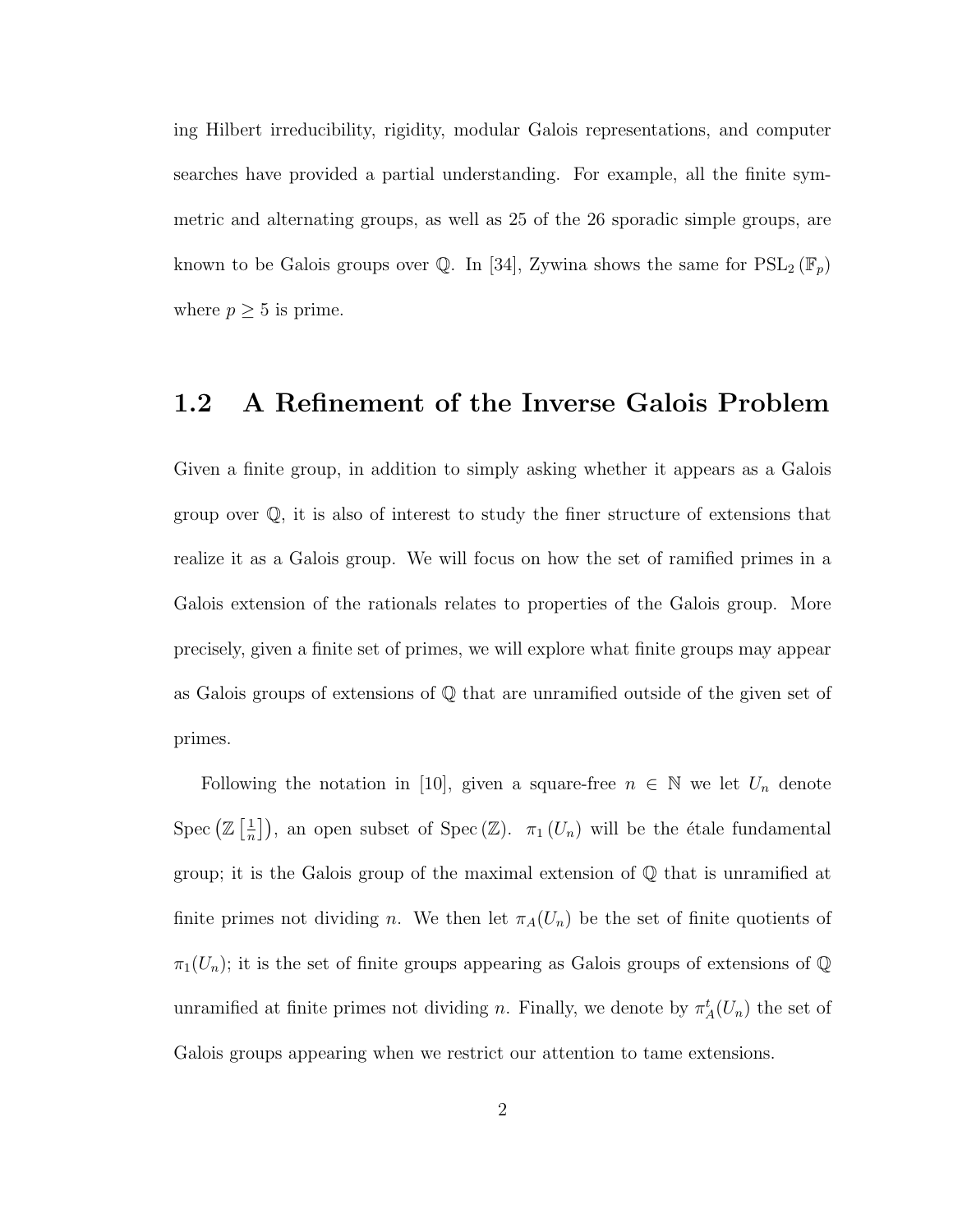Our main goal is to provide some insight into the contents of  $\pi_A(U_n)$ . Since at least one finite prime ramifies in every extension of  $\mathbb{Q}$ ,  $\pi_A(U_1)$  consists of only the trivial group. Apart from this simple case, there is no other square-free  $n$  for which  $\pi_A(U_n)$  is completely understood. Nevertheless, we can obtain a partial description. Given a specific square-free  $n$ , the focus of Chapter 2 is to say as much as possible about extensions of  $\mathbb Q$  unramified at finite primes not dividing n. Chapter 3 is devoted to studying how generating sets of a Galois group relate to the ramified primes in the corresponding extension.

For a finite group  $G$ , let

$$
d(G) = \min \{|S| | S \text{ is a generating set for } G\}.
$$

In the function field case, a square-free polynomial  $f \in \mathbb{F}_p[t]$  of degree d has norm  $p^d$ . Let  $U \subseteq \mathbb{A}^1_{\mathbb{F}_p}$  be the complement of the vanishing set of f and  $\pi_A^{\text{t,reg}}$  $A^{\text{t,reg}}(U)$  be the finite groups appearing as Galois groups of tame, regular extensions of  $\mathbb{F}_p(t)$ unramified outside of primes dividing f. Then, any  $G \in \pi_A^{\text{t,reg}}$ <sup>t,reg</sup> $(U)$  satisfies  $d(G) \leq$  $d = \log_p(\text{Norm}(f)).$  Motivated by this analogy, in the arithmetic situation we view  $U_n \subseteq \text{Spec}(\mathbb{Z})$  as the complement of the vanishing set of a square-free natural number *n* that has norm *n*. In [10], Harbater then proposes the following conjecture:

**Conjecture 1.2.1.** There is a constant C such that for every square-free  $n \in \mathbb{N}$ , every  $G \in \pi_A^t(U_n)$  satisfies  $d(G) \leq \log(n) + C$ .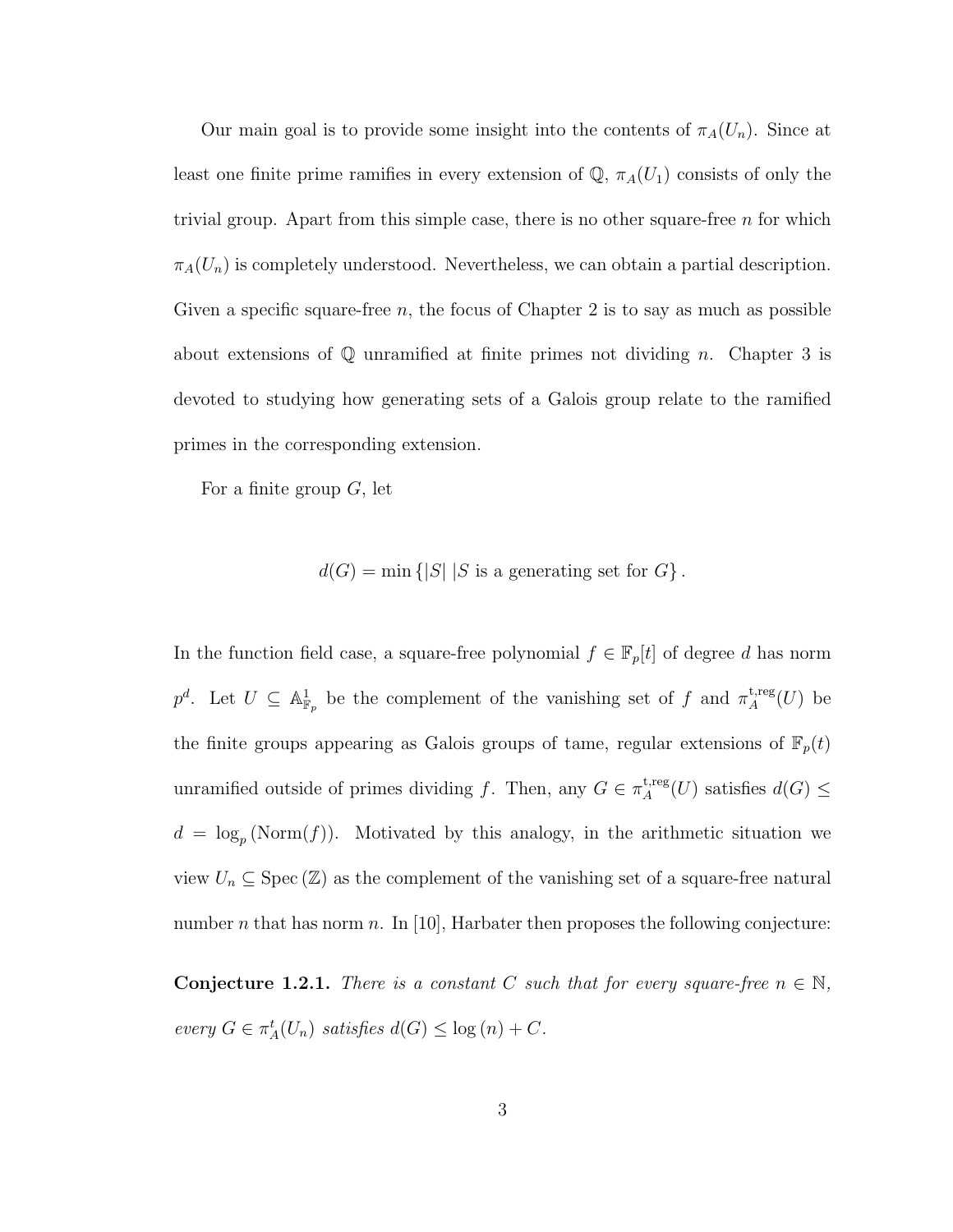Remark 1.2.2. In the function field case, the base of the logarithm was the characteristic. Since that is not possible in the arithmetic case, we use  $e$  as the base instead. The addition of the constant is because in the function field case we may require one extra generator, the Frobenius, if we do not restrict our attention to regular extensions. Additionally, the analogous statement for curves of higher genus in the function field case would require a constant depending on the genus. If in the analogy between number fields and function fields the "genus" of  $\mathbb Q$  is not 0, then this would be accounted for by the extra constant in the conjecture.

In Chapter 3 we will prove that if we only consider groups with a nilpotent subgroup of index 1, 2, or 3, then Conjecture 1.2.1 is true.

## 1.3 Background

In this section we introduce some notation and provide some background results that will be essential in the subsequent chapters. This includes statements from class field theory, bounds on the discriminant of a number field, and the Brauer-Siegel theorem; these results are collected from [20], [30], [15], and [4].

We start by listing some key results from class field theory.

**Theorem 1.3.1.** (Kronecker-Weber) A finite extension of  $\mathbb{Q}$  is abelian if and only if it is a subfield of some cyclotomic field.

For a number field K with ring of integers  $\mathcal{O}_K$ , we let  $Cl(K)$  denote the class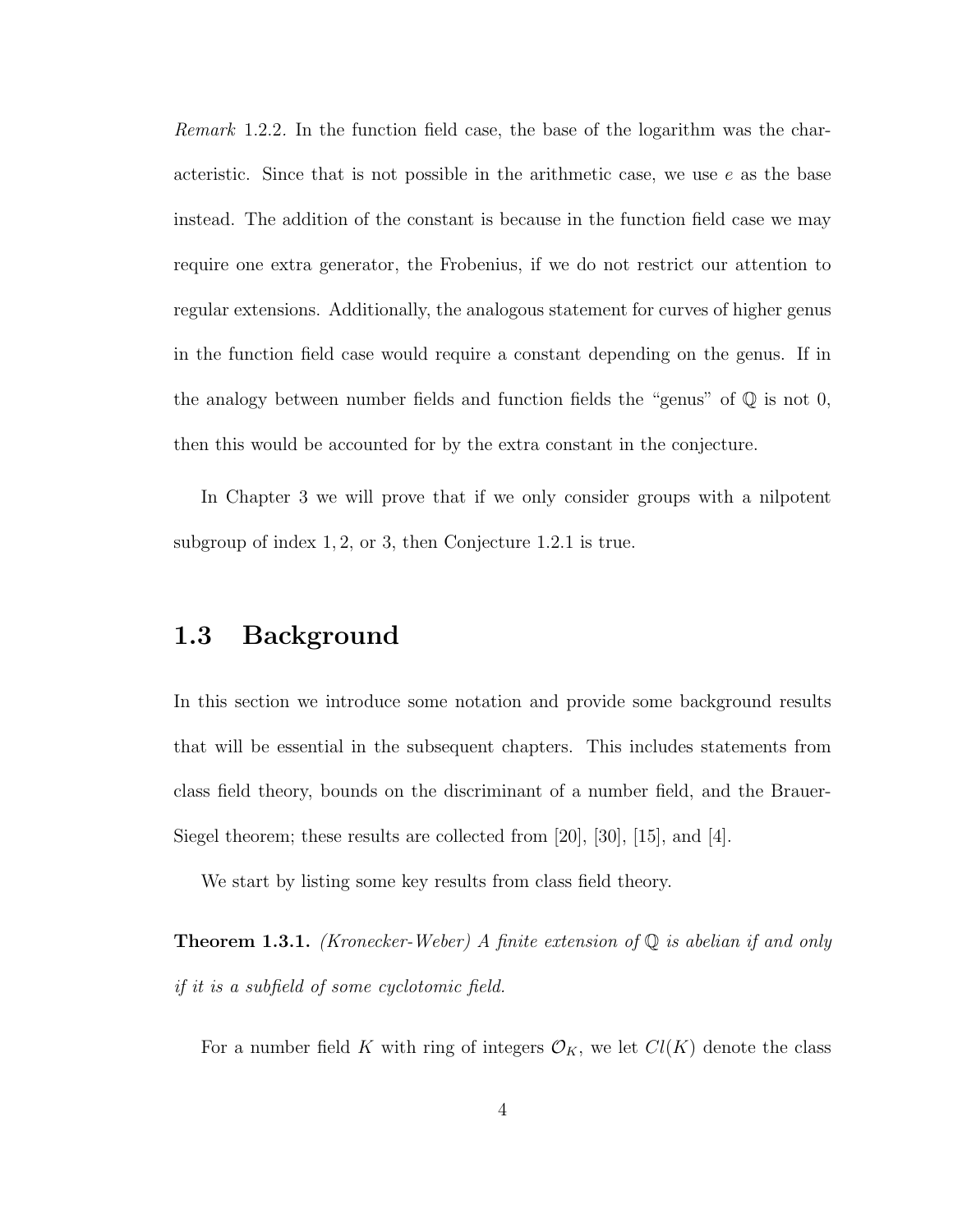group of K, the group of fractional ideals modulo principal ideals in  $\mathcal{O}_K$ .

**Theorem 1.3.2.** The Hilbert class field of a number field  $K$  is the maximal abelian unramified extension of K. The Galois group of the Hilbert class field over K is isomorphic to  $Cl(K)$ .

A modulus,  $\mathfrak{m} = \mathfrak{m}_0 \mathfrak{m}_{\infty}$ , is a formal product of primes in  $\mathcal{O}_K$ ;  $\mathfrak{m}_0$  denotes the product of the finite places and  $\mathfrak{m}_{\infty}$  denotes the product of the infinite places. The ray class group corresponding to  $\mathfrak{m}$ ,  $Cl_{\mathfrak{m}}(K)$ , is the group of fractional ideals coprime to m modulo the group of principal ideals generated by elements that are congruent to 1 modulo  $m_0$  and positive at each place dividing  $m_\infty$ . m admits an abelian extension of K, called the ray class field corresponding to  $m$ , with Galois group isomorphic to  $Cl_{\mathfrak{m}}(K)$ .

**Theorem 1.3.3.** Every finite abelian extension of K is contained in a ray class field of K corresponding to some modulus.

If  $E/K$  is abelian and E is a subfield of the ray class field of K for the modulus m, we say that m is an admissible modulus. The greatest common divisor of two admissible moduli is also admissible. Hence, there is a least admissible modulus, called the conductor.

**Theorem 1.3.4.** If  $E/K$  is abelian with conductor  $m$ , then the primes that ramify in  $E/K$  are those that divide  $\mathfrak{m}$ . Furthermore,  $\mathfrak{P} \mid \mathfrak{m}$  is tamely ramified if and only if the highest power of  $\mathfrak P$  dividing  $\mathfrak m$  is 1.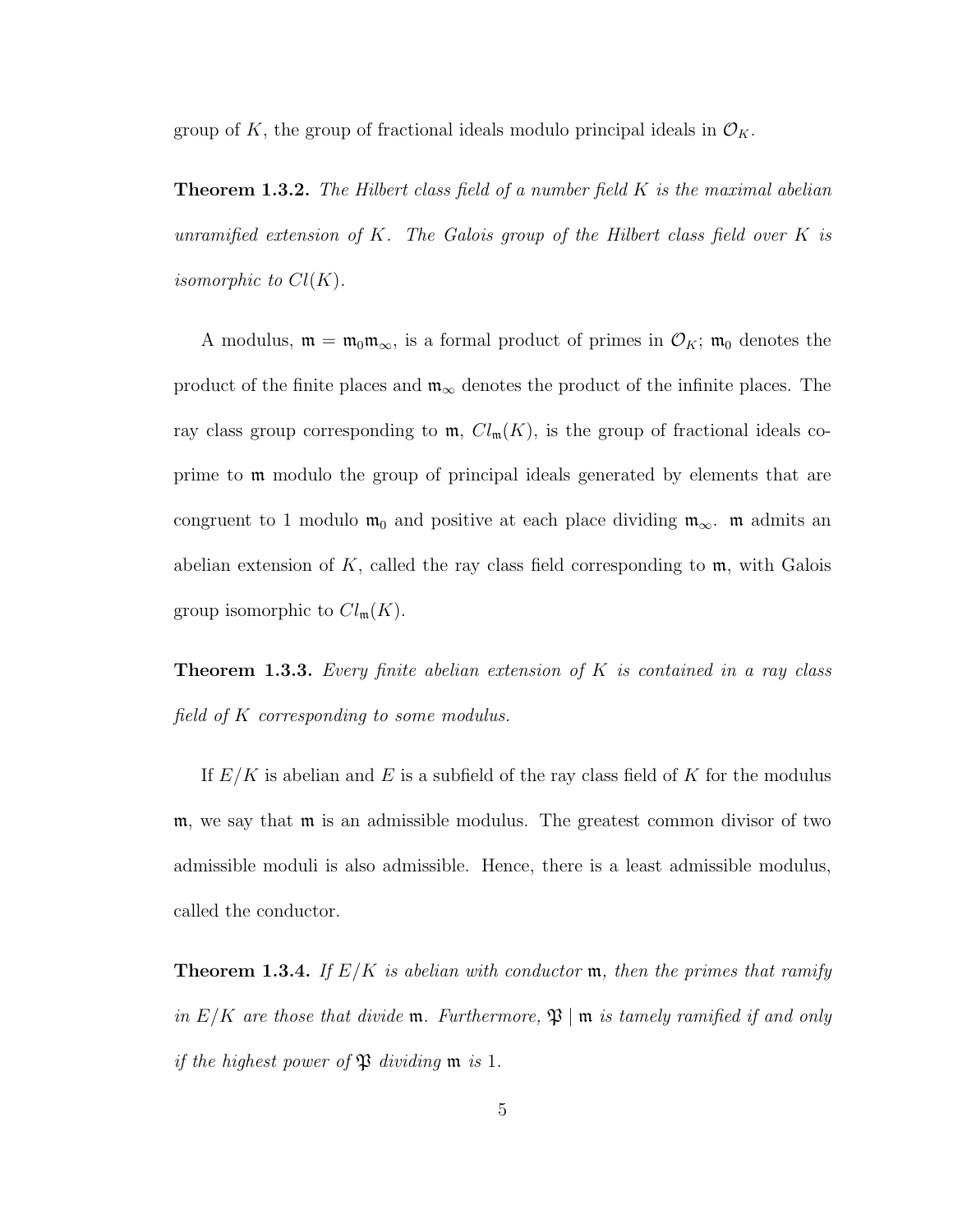If  $m = m_0 m_\infty$ , then we let

$$
(\mathcal{O}_K/\mathfrak{m})^* = (\mathcal{O}_K/\mathfrak{m}_0)^* \times (\mathbb{Z}/2\mathbb{Z})^{\vert \mathfrak{m}_\infty \vert}.
$$

Let  $U(K)$  denote the unit group of K and  $U_m(K)$  the intersection of the unit group with elements that are congruent to 1 modulo  $m_0$  and positive at each place dividing m∞.

Theorem 1.3.5. The following sequence is exact:

$$
1 \to U_{\mathfrak{m}}(K) \to U(K) \to (\mathcal{O}_K/\mathfrak{m})^* \to Cl_{\mathfrak{m}}(K) \to Cl(K) \to 1.
$$

We now provide some bounds for the discriminant of a number field. The following upper bound can be found in [30].

**Theorem 1.3.6.** Let K be a number field with discriminant  $\Delta$ . For a prime p, let  $e_i$  and  $f_i$  denote the ramification indices and residue degrees of the primes lying over it. Then

$$
v_p(\Delta) \le \sum_i f_i (e_i - 1 + e_i v_p(e_i)).
$$

[23], [24], and [7] provide lower bounds for discriminants of number fields.

We conclude with a statement of the Brauer-Siegel theorem from [4].

**Theorem 1.3.7.** Let  $K_1, K_2, K_3, \ldots$  be a sequence of number fields all of a fixed degree over  $\mathbb Q$ . Let  $d_i$ ,  $h_i$ , and  $R_i$  denote the discriminant, class number, and regulator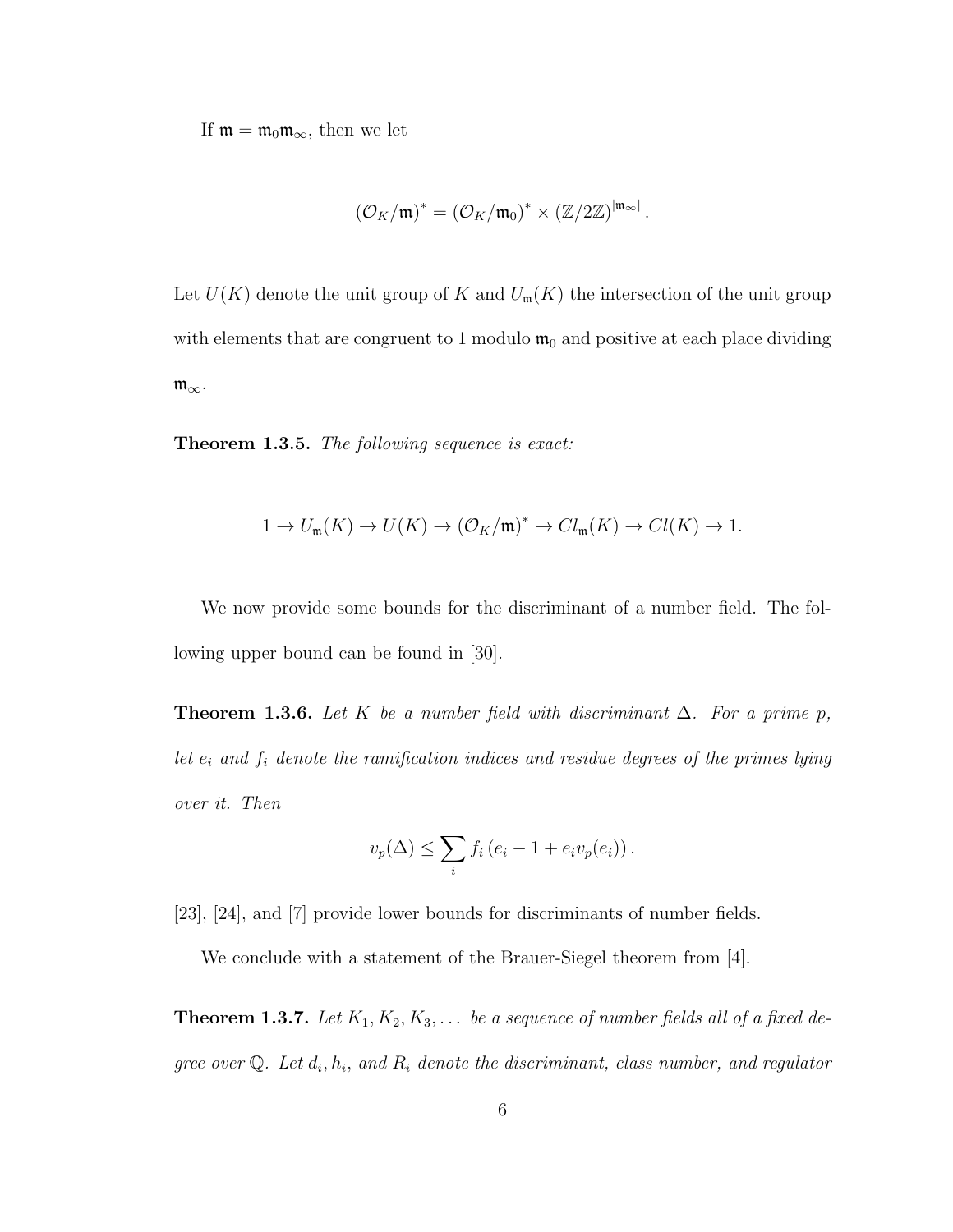$$
\frac{\log\left(h_i R_i\right)}{\log\left(\left|d_i\right|^{\frac{1}{2}}\right)} \to 1 \text{ as } i \to \infty.
$$

## 1.4 Related Results

In [10], Harbater studies extensions in which a single prime ramifies. One of his main results is

**Theorem 1.4.1.** If  $p < 23$  is prime, then  $\pi_1^t(U_p)$  is cyclic of order  $p-1$ .

In Section 2.1.1 we obtain a similar statement for totally real extensions. Harbater also more extensively studies the prime 2 and shows

- **Theorem 1.4.2.** 1. Let G be a solvable group in  $\pi_A(U_2)$ . Then either G is a 2-group of order  $< 16$ , or G has a quotient of order 16.
	- 2. Let  $K/\mathbb{Q}$  be a Galois extension in which 2 is the only finite prime that ramifies. Then 16 divides the ramification index unless the Galois group is a 2-group of  $order < 16$ .

For a prime p and a finite group  $G$ , we let  $p(G)$  denote the subgroup generated by the union of the Sylow  $p$ -subgroups. In [12], Hoelscher proves the following:

**Theorem 1.4.3.** 1. If  $p = 3$  and G is a solvable group in  $\pi_A(U_p)$ , then either G is cyclic,  $G/p(G) \cong \mathbb{Z}/2\mathbb{Z}$ , or G has a cyclic quotient of order 27.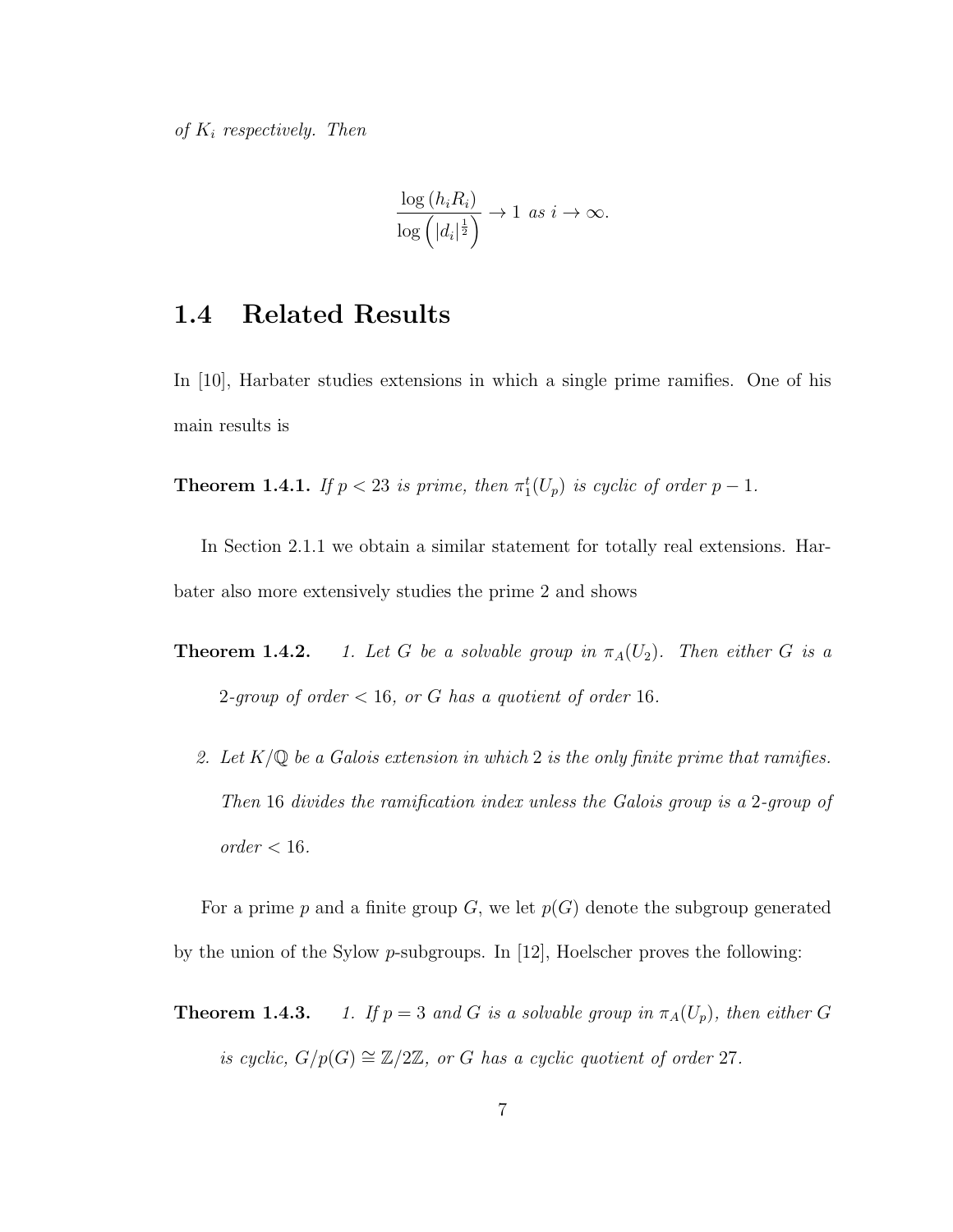2. Suppose  $K/\mathbb{Q}$  is a nontrivial Galois extension in which 3 is the only finite prime that ramifies. Let G denote the Galois group. Then 9 divides the ramification index unless  $G/p(G) \cong \mathbb{Z}/2\mathbb{Z}$  or  $G \cong \mathbb{Z}/3\mathbb{Z}$ 

In Section 2.1.2 we provide an analogous result for the prime 5. Expanding upon Harbater's work in [10], Hoelscher also shows that small groups in  $\pi_A(U_p)$  for small primes tend to be solvable.

**Theorem 1.4.4.** Let  $2 \le p \le 23$  be a prime number. If  $G \in \pi_A(U_p)$  and  $|G| \le 300$ , then G is solvable.

We improve upon this result in Theorem 2.1.10.

Given a finite group  $G$ , one may also ask what is the smallest number of ramified primes necessary for an extension of  $\mathbb Q$  to have Galois group G. Letting  $G^{ab}$  denote the abelianization of  $G$ , Boston and Markin conjecture the following in [3]:

**Conjecture 1.4.5.** For every nontrivial finite group  $G$ , there is an extension of Q with Galois group G and  $\max\{1, d(G^{ab})\}\$  many ramified primes (counting the infinite place).

If G is abelian and nontrivial, the Kronecker-Weber theorem shows that the fewest number of ramified primes in an extension of  $\mathbb Q$  with Galois group G is  $d(G)$ . Hence, for an arbitrary nontrivial finite group  $G$ , max  $\{1, d(G^{ab})\}$  is a lower bound on the minimal number of ramified primes we can have in any extension with Galois group  $G$ ; Conjecture 1.4.5 posits that this lower bound is actually achieved.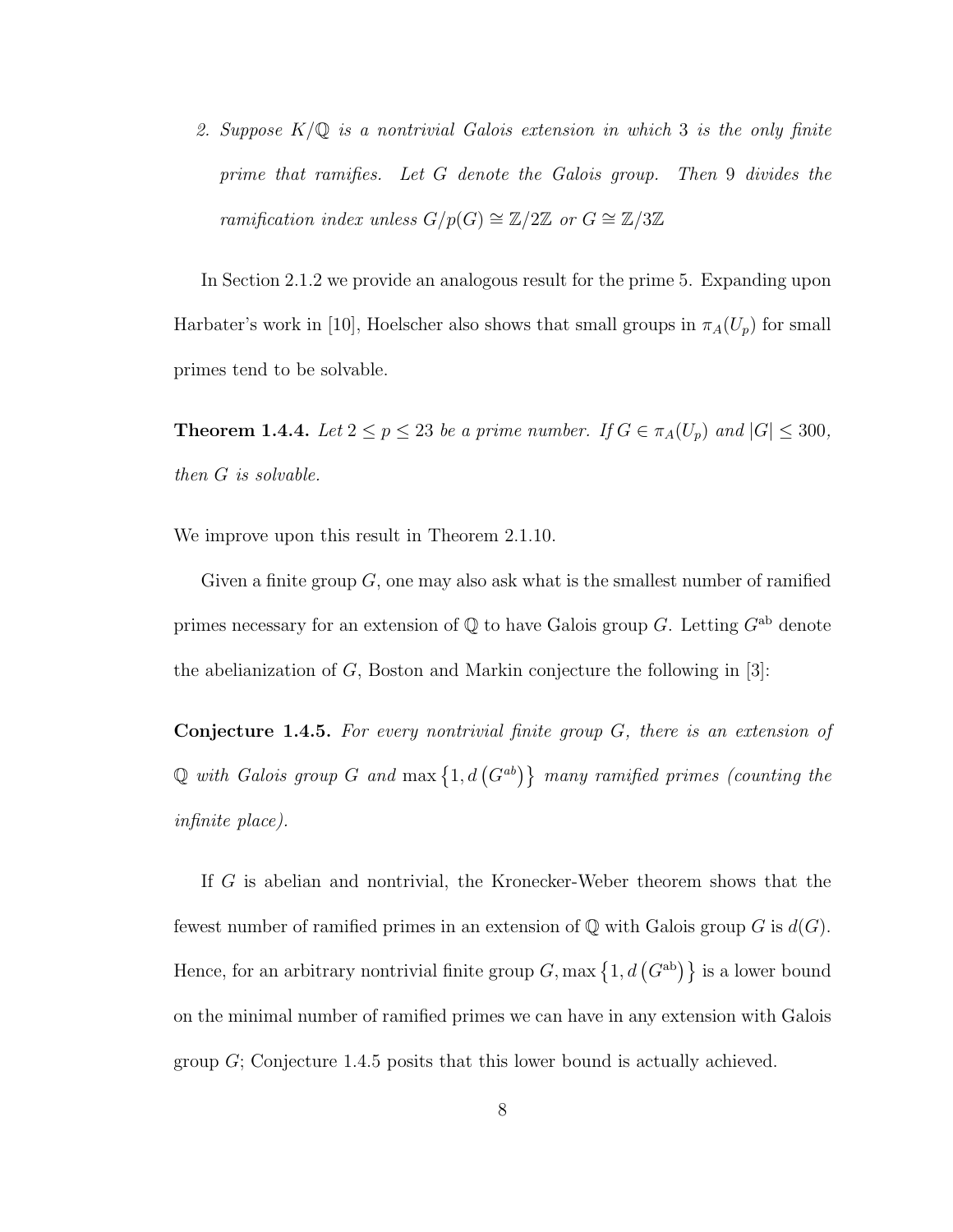Since the finite symmetric groups and alternating groups have cyclic abelianization, Conjecture 1.4.5 suggests that they should be realizable as Galois groups over Q with only a single ramified prime. In [14], Jones and Roberts prove the following:

**Theorem 1.4.6.** 1.  $p = 101$  is the smallest prime such that  $S_5 \in \pi_A(U_p)$ .

- 2.  $p = 197$  is the smallest prime such that  $S_6 \in \pi_A(U_p)$ .
- 3.  $p = 163$  is the smallest prime such that  $S_7 \in \pi_A(U_p)$ .
- 4.  $p = 653$  is the smallest prime such that  $A_5 \in \pi_A(U_p)$ .
- 5.  $p = 1579$  is the smallest prime such that  $A_6 \in \pi_A(U_p)$ .

In Section 2.1.4 we show that for any natural number  $n \leq 30$ , there is a prime p such that  $S_n \in \pi_A(U_p)$ . We also provide examples of  $A_7, A_8, A_9$ , and  $A_{10}$  extensions of Q ramified at a single finite prime.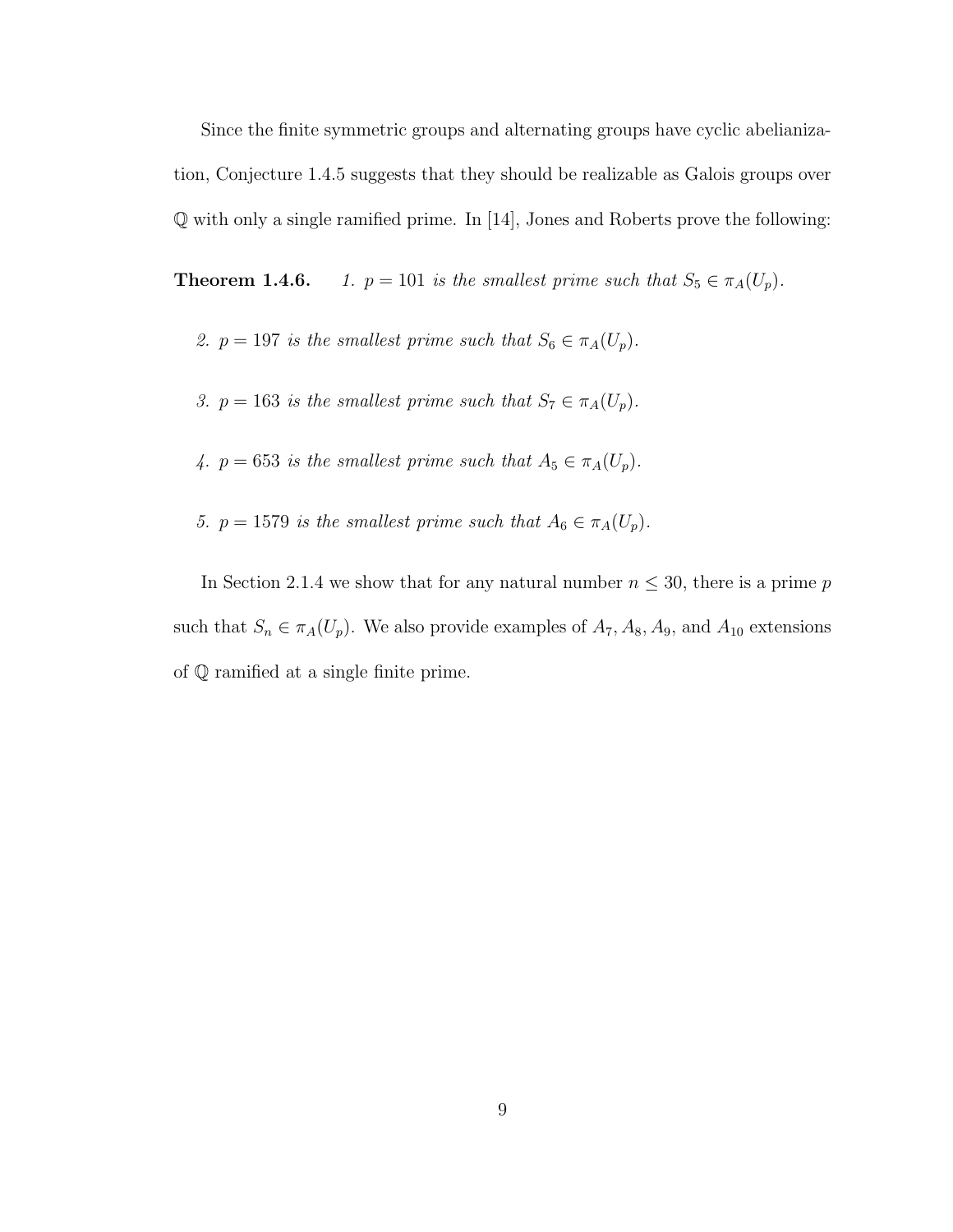# Chapter 2

# Galois Extensions of Q with Specified Ramification

## 2.1 Extensions Ramified at a Single Prime

#### 2.1.1 Totally Real Extensions

Harbater shows in [10] that for  $p < 23$  a prime number, the cyclotomic extension  $\mathbb{Q}(\zeta_p)$  is the maximal extension of  $\mathbb Q$  that is tamely ramified only at p and  $\infty$ . We now present some analogous results in the totally real case in which the infinite place is also restricted from ramifying. For a square-free  $n \in \mathbb{N}$ , we let  $\pi_1^{\text{t,tr}}$  $i_{1}^{\text{t,tr}}(U_{n})^{\text{solv}}$ denote the set of solvable groups appearing as the Galois group of tame, totally real extensions of  $\mathbb Q$  in which only primes dividing n may ramify.

**Proposition 2.1.1.** Let p be a prime number. If  $\mathbb{Q}(\zeta_p + \zeta_p^{-1})$  has class number.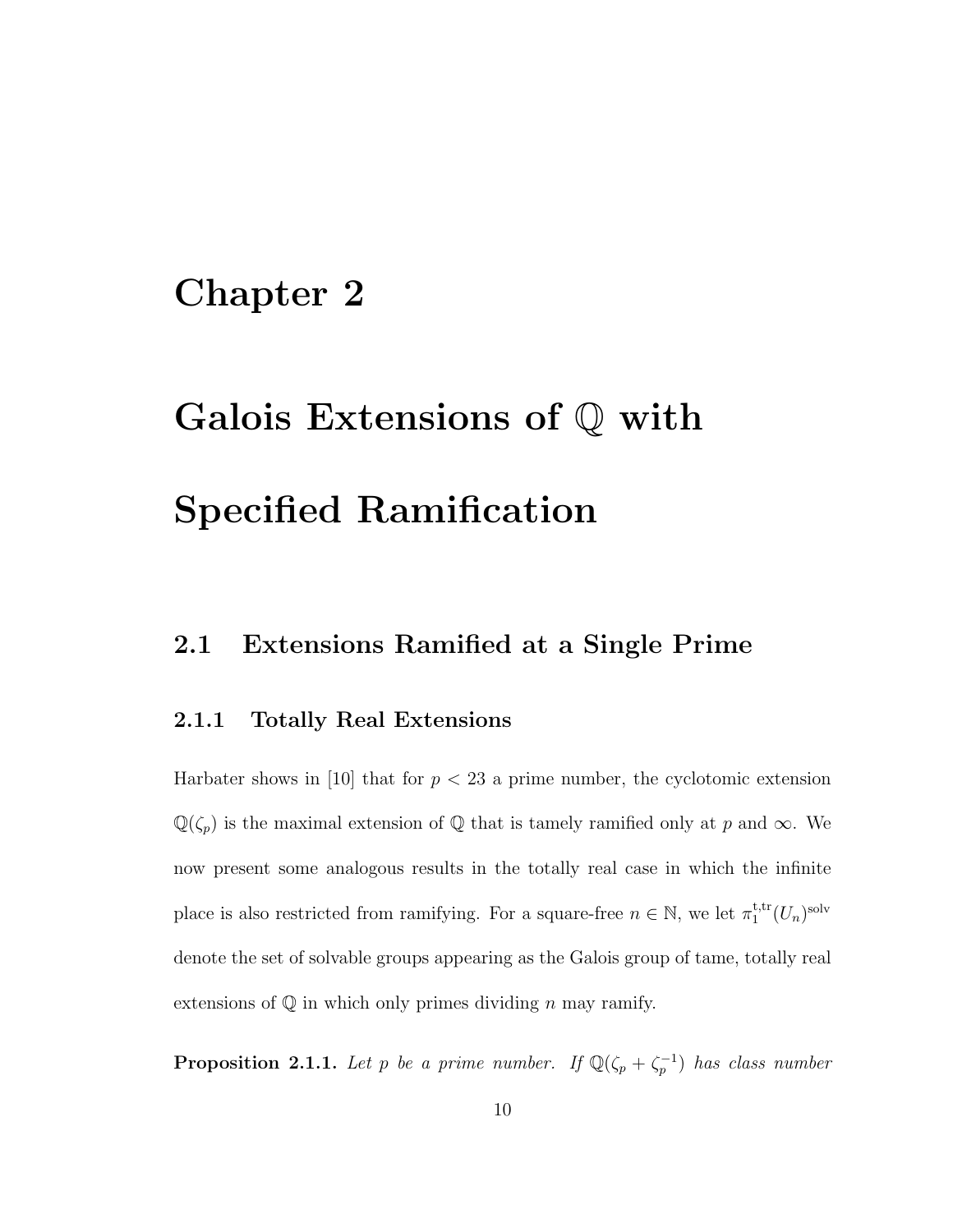1, then  $\pi_1^{\text{t,tr}}$  $_{1}^{\text{t,tr}}(U_{p})^{\text{solv}}$  is cyclic of order  $\frac{p-1}{2}$ . Hence, if  $K/\mathbb{Q}$  is a totally real, tame, solvable extension only ramified at p, then  $K \leq \mathbb{Q}(\zeta_p + \zeta_p^{-1}).$ 

*Proof.* Let p be a prime number such that  $\mathbb{Q}(\zeta_p + \zeta_p^{-1})$  has class number 1. Suppose  $G \in \pi_A^{\text{t,tr}}$ <sup>t,tr</sup> $(U_p)^{\text{solv}}$ . Let  $K/\mathbb{Q}$  be an extension providing witness to the fact that  $G \in \pi_A^{\text{t,tr}}$ <sup>t,tr</sup> $(U_p)^{\text{solv}}$ . Let  $G^{(1)} = [G, G]$  and  $G^{(2)} = [G^{(1)}, G^{(1)}]$  be the first and second commutator subgroups respectively. Letting  $K^{G^{(1)}}$  and  $K^{G^{(2)}}$  denote the fixed fields, we obtain the following diagram:



.

Since  $K^{G^{(1)}}$  is an abelian extension of  $\mathbb Q$  that is totally real and tamely ramified only at p, by the Kronecker-Weber theorem we have  $K^{G^{(1)}} \n\t\leq \mathbb{Q}(\zeta_p + \zeta_p^{-1})$  and  $K^{G^{(1)}}/\mathbb{Q}$  is totally ramified. Note now that  $K^{G^{(1)}}$  must have class number 1. If not, it would have a nontrivial, unramified, abelian extension. However, taking the compositum of such an extension with  $\mathbb{Q}(\zeta_p + \zeta_p^{-1})$  would then yield a nontrivial, unramified, abelian extension of  $\mathbb{Q}(\zeta_p + \zeta_p^{-1})$ , contradicting  $\mathbb{Q}(\zeta_p + \zeta_p^{-1})$  having class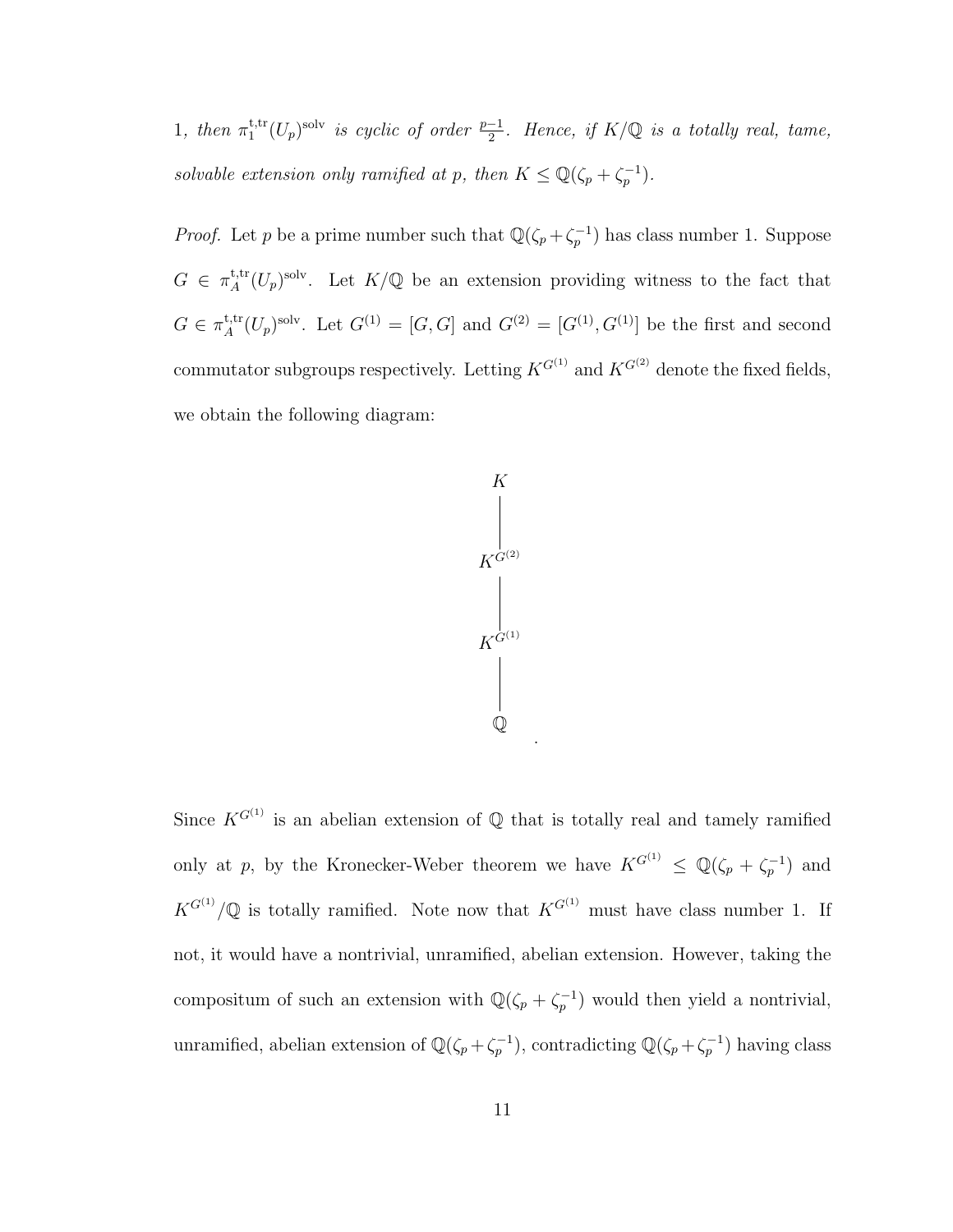number 1. Thus, the abelian extension  $K^{G^{(2)}}/K^{G^{(1)}}$  has no nontrivial, unramified subextensions, and so must be totally ramified. This implies that  $K^{G^{(2)}}/\mathbb{Q}$  is totally ramified. By the tameness assumption, it must also be cyclic. Hence,  $G/G^{(2)}$  is abelian, and so  $G^{(1)} = G^{(2)}$ . By assumption of G being solvable, we conclude that  $G^{(1)}$  must be trivial and  $K^{G^{(1)}} = K$ . Thus,  $K \leq \mathbb{Q}(\zeta_p + \zeta_p^{-1})$  and G is cyclic of order dividing  $\frac{p-1}{2}$ .  $\Box$ 

**Corollary 2.1.2.** Suppose  $p \le 151$  is an odd prime. Then  $\pi_1^{\text{t,tr}}$  $i_{1}^{\text{t,tr}}(U_{p})^{\text{solv}}$  is cyclic of order  $\frac{p-1}{2}$ ; the maximal tame, totally real, solvable extension of Q ramified only at p is  $\mathbb{Q}(\zeta_p + \zeta_p^{-1}).$ 

*Proof.* By Theorem 1.1 in [19], the class number of  $\mathbb{Q}(\zeta_p + \zeta_p^{-1})$  is 1 for  $p \le 151$ .  $\Box$ Now apply Proposition 2.1.1.

Remark 2.1.3. If the class number of  $\mathbb{Q}(\zeta_p + \zeta_p^{-1})$  is larger than 1, then, as evidenced by the Hilbert class field of  $\mathbb{Q}(\zeta_p + \zeta_p^{-1}), \pi_1^{\text{t,tr}}$  $i_{1}^{\text{t,tr}}(U_{p})^{\text{solv}}$  is not cyclic.

For  $p \leq 53$ , we can drop the solvable assumption in Proposition 2.1.1.

**Proposition 2.1.4.** Suppose  $p \leq 53$  is an odd prime. Then  $\pi_1^{\text{t,tr}}$  $_1^{\text{t,tr}}(U_p)$  is cyclic of order  $\frac{p-1}{2}$  and  $\mathbb{Q}(\zeta_p + \zeta_p^{-1})$  is the maximal totally real, tame extension of  $\mathbb{Q}$  that is ramified only at p.

*Proof.* It suffices to just prove the claim that  $\mathbb{Q}(\zeta_p + \zeta_p^{-1})$  is the maximal totally real, tame extension of  $\mathbb Q$  that is ramified only at p. In doing so, we need only consider Galois extensions; a non-Galois counterexample would provide a Galois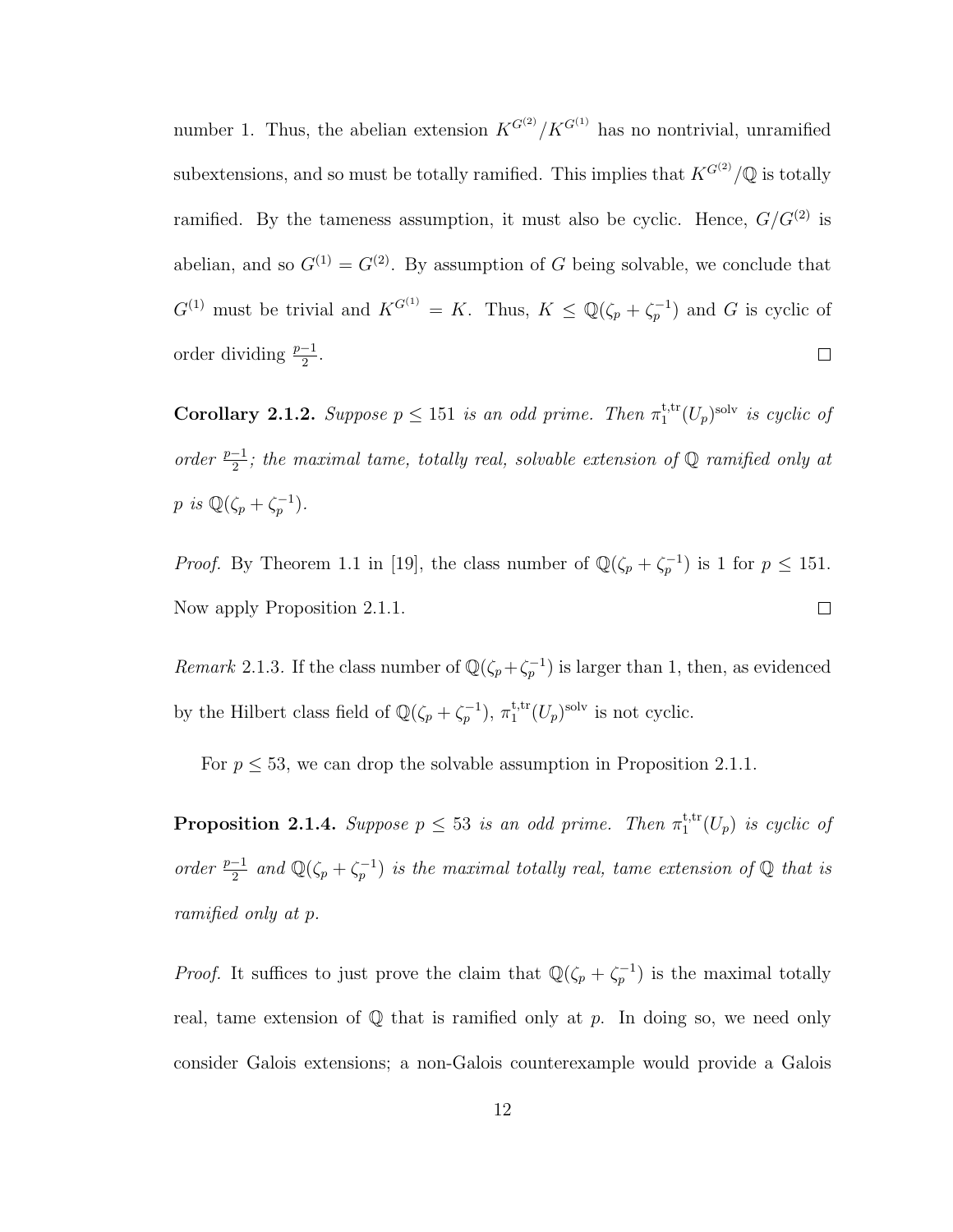counterexample by taking the Galois closure. So, suppose for contradiction that the claim is false. Let K be a Galois extension of  $\mathbb Q$  of minimal degree that contradicts it. By Corollary 2.1.2,  $G = \text{Gal}(K/\mathbb{Q})$  is non-solvable. Let e denote the ramification index of the primes above p. Since the extension is tame and  $p \leq 53$ , by Theorem 1.3.6 the root discriminant of  $K/\mathbb{Q}$  is at most

$$
p^{1+v_p(e)-\frac{1}{e}} = p^{1+0-\frac{1}{e}} = p^{1-\frac{1}{e}} \le 53^{1-\frac{1}{e}} < 53.
$$

By  $[7]$ , any totally real extension of  $\mathbb Q$  of degree 500 or larger has root discriminant bigger than 53. Hence,  $[K : \mathbb{Q}] < 500$ . By the minimality of  $[K : \mathbb{Q}]$ , every proper quotient of G must be solvable. By Corollary 2.1.2, every proper quotient is therefore abelian. By Lemma 2.5 in [10], we conclude that  $e \leq 14$ . Thus, the root discriminant is at most

$$
53^{1-\frac{1}{14}} < 40.
$$

By [7] again, we now get  $[K : \mathbb{Q}] \leq 84$ . The only non-solvable group of order at most 84 is  $A_5$ . Thus,  $G \cong A_5$ . Once more by Lemma 2.5 in [10],  $e \leq 5$  and so the root discriminant is at most

$$
53^{1-\frac{1}{5}} < 24.
$$

Finally, [7] tells us that the root discriminant must be at least 36 for degree 60 totally real extensions of Q. This is a contradiction.  $\Box$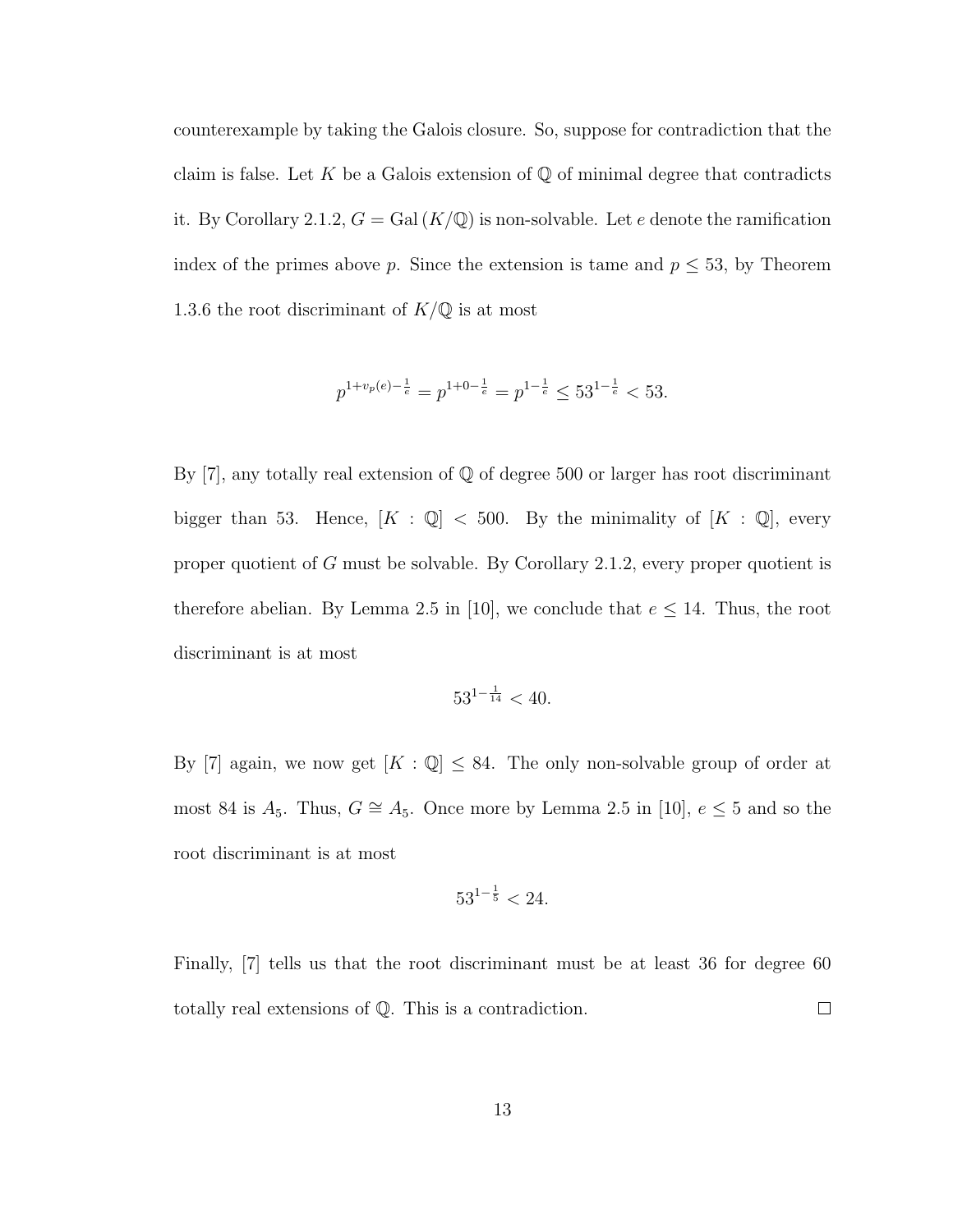#### 2.1.2 Extensions Ramified at a Small Prime

We now present some results about extensions of  $\mathbb Q$  ramified at a single, small, integral prime. We begin by adapting a result of Hoelscher in [12] to more suitably apply to our needs.

**Proposition 2.1.5.** Suppose  $K/\mathbb{Q}$  is a nontrivial, solvable Galois extension ramified only at a single, odd finite prime p and possibly  $\infty$ . Let  $G = \text{Gal}(K/\mathbb{Q})$ . Then, either G is a cyclic p-group,  $G/p(G)$  is isomorphic to a nontrivial subgroup of  $\mathbb{Z}/(p-1)\mathbb{Z}$ , or G has a cyclic quotient of order p<sup>t</sup> where  $\mathbb{Q}(\zeta_{p^{t+1}})$  is the first p-power cyclotomic field with nontrivial class group.

*Proof.* Let K and G satisfy the hypotheses above. Let  $K_0/\mathbb{Q}$  be the maximal ppower, Galois sub-extension of  $K/\mathbb{Q}$  and set  $N = \text{Gal}(K/K_0)$ . By Theorem 2.11 in  $[10]$ , N is cyclic. So,

$$
Gal (K_0/\mathbb{Q}) \cong \mathbb{Z}/p^n \mathbb{Z} \text{ for some } n.
$$

Furthermore, by Kronecker-Weber,  $K_0$  is the cyclic sub-extension of degree  $p^n$  in  $\mathbb{Q}(\zeta_{p^{n+1}}).$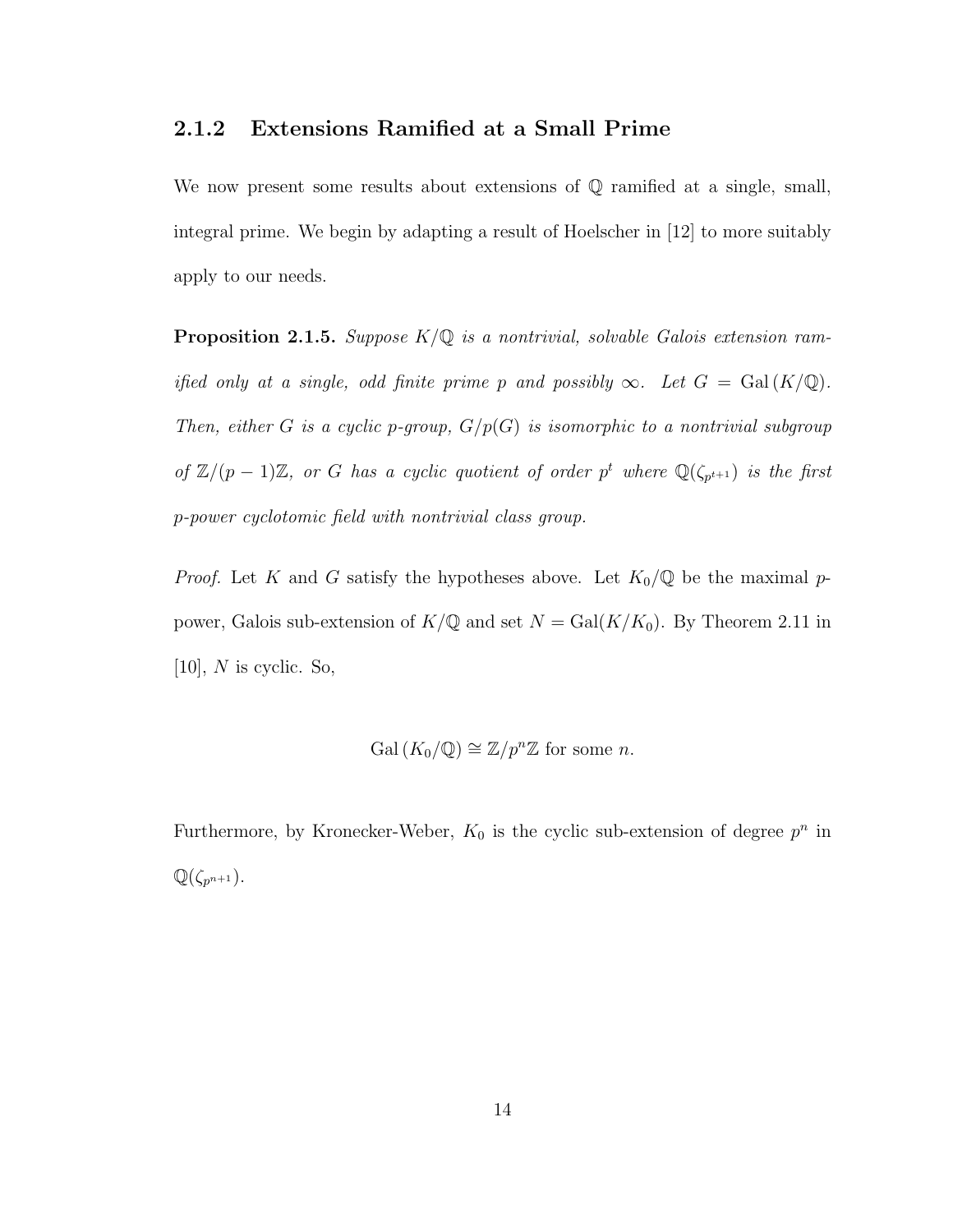

.

Suppose now that G is not a cyclic p-group and that  $G/p(G)$  is not isomorphic to a nontrivial subgroup of  $\mathbb{Z}/(p-1)\mathbb{Z}$ . We must show that  $\mathbb{Q}(\zeta_{p^{n+1}})$  has nontrivial class group; this then shows that  $n \geq t$ , and so G has a cyclic quotient of order  $p^t$ . We first show that  $N/p(N)$  is not isomorphic to a nontrivial subgroup of  $\mathbb{Z}/(p-1)\mathbb{Z}$ .

Suppose for contradiction that  $N/p(N)$  is isomorphic to a nontrivial subgroup of  $\mathbb{Z}/(p-1)\mathbb{Z}$ . Then,

 $N/p(N) \cong \mathbb{Z}/m\mathbb{Z}$  for some  $m > 1$  dividing  $p-1$ .

Letting F denote the fixed field of K under  $p(N)$ , we obtain the following diagram: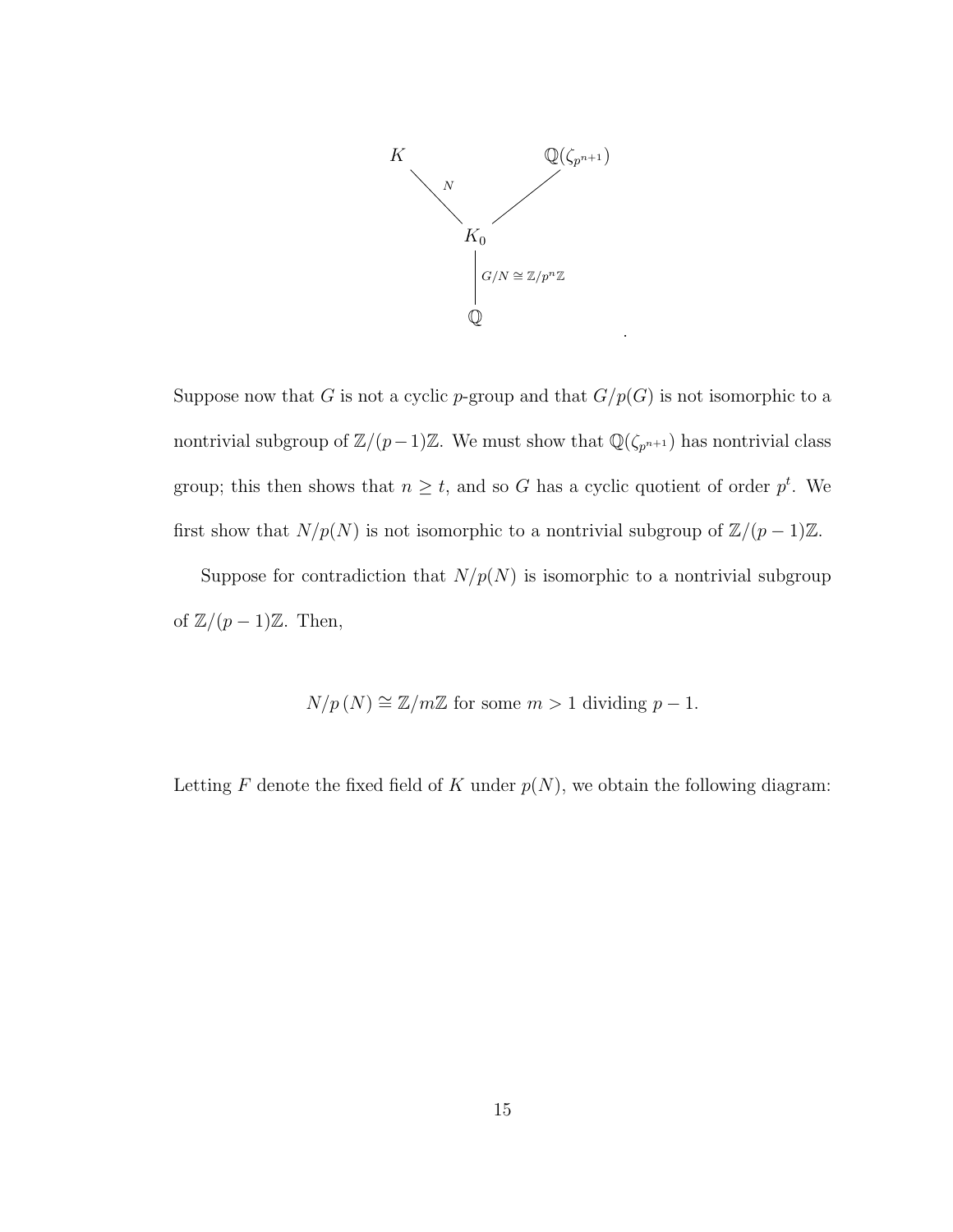

Since N is normal in G and  $p(N)$  is characteristic in N,  $p(N)$  is also normal in G. Hence,  $F/{\mathbb Q}$  is a Galois extension with

$$
Gal(F/\mathbb{Q}) \cong G/p\left(N\right).
$$

Because  $m \mid p-1$  and  $\gcd(p-1,p) = 1,$  the Schur-Zassenhaus theorem tells us that

$$
Gal(F/\mathbb{Q}) \cong G/p(N) \cong \mathbb{Z}/m\mathbb{Z} \rtimes \mathbb{Z}/p^n\mathbb{Z}.
$$

However, the automorphism group  $Aut(\mathbb{Z}/m\mathbb{Z})$  has order  $\phi(m)$  which is prime to p. Thus, there is no nontrivial homomorphism from  $\mathbb{Z}/p^n\mathbb{Z}$  to  $\text{Aut}(\mathbb{Z}/m\mathbb{Z})$ . Hence, the above semidirect product is in fact a direct product. We conclude that

$$
Gal(F/\mathbb{Q}) \cong G/p(N) \cong \mathbb{Z}/m\mathbb{Z} \times \mathbb{Z}/p^n\mathbb{Z}.
$$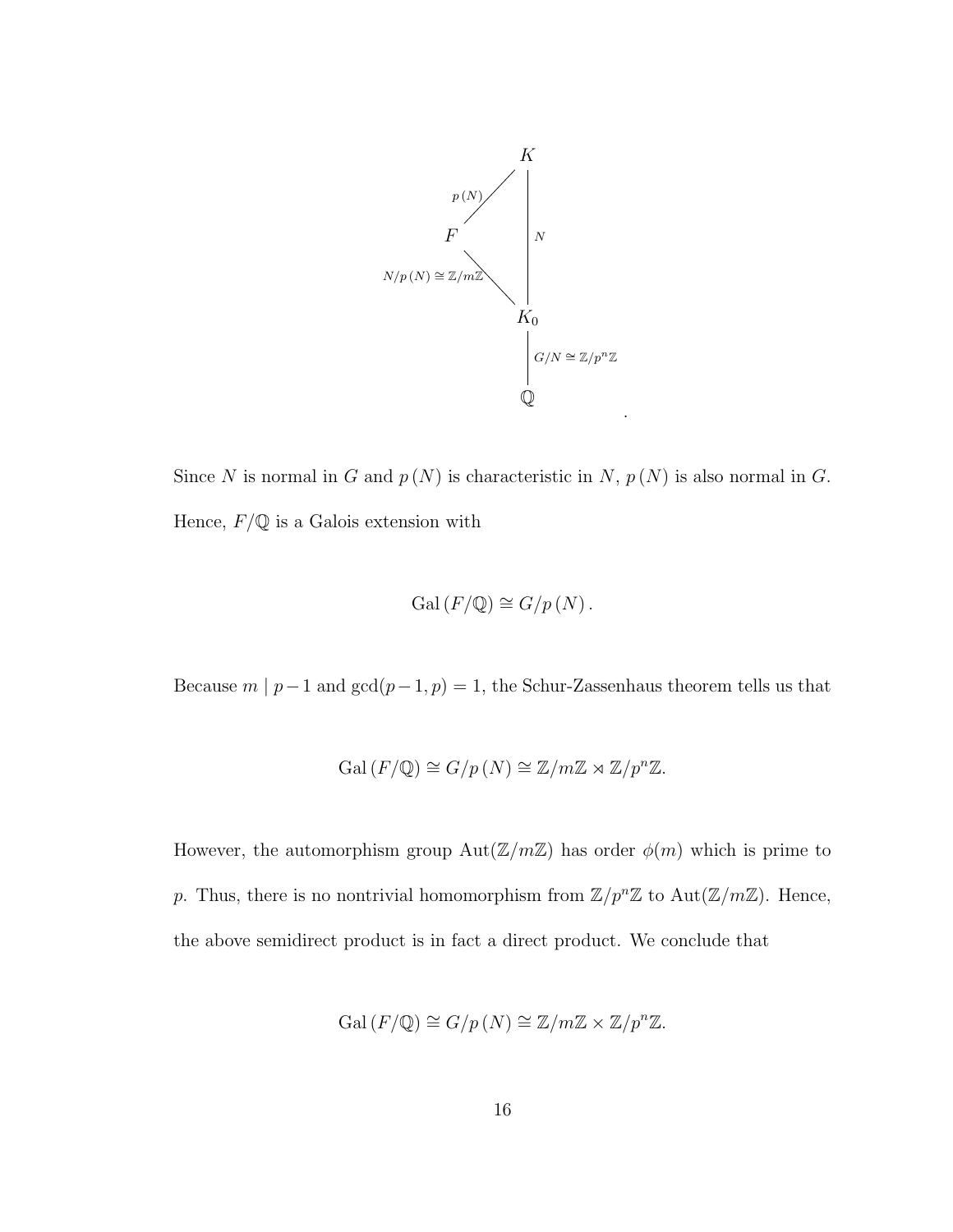Noting that  $p(G)/p(N) \cong p(G/p(N))$  and applying the third isomorphism theorem, we obtain

$$
G/p(G) \cong (G/p(N)) / (p(G)/p(N)) \cong (G/p(N)) / p(G/p(N))
$$

$$
\cong (\mathbb{Z}/m\mathbb{Z} \times \mathbb{Z}/p^n\mathbb{Z}) / (\mathbb{Z}/p^n\mathbb{Z}) \cong \mathbb{Z}/m\mathbb{Z}.
$$

This contradicts our assumption that  $G/p(G)$  is not isomorphic to a nontrivial subgroup of  $\mathbb{Z}/(p-1)\mathbb{Z}$ . We conclude that  $N/p(N)$  is not isomorphic to a nontrivial subgroup of  $\mathbb{Z}/(p-1)\mathbb{Z}$ .

By Theorem 1.1 and Lemma 1.4 of [12], there is a nontrivial, abelian, unramified sub-extension  $L/K_0(\zeta_p)$  of  $K(\zeta_p)/K_0(\zeta_p)$  of degree prime to p with L Galois over  $\mathbb{Q}$ :



Since  $K_0 \leq \mathbb{Q}(\zeta_{p^{n+1}})$  and  $[K_0 : \mathbb{Q}] = p^n$ , it must be the case that  $K_0(\zeta_p) = \mathbb{Q}(\zeta_{p^{n+1}})$ .

.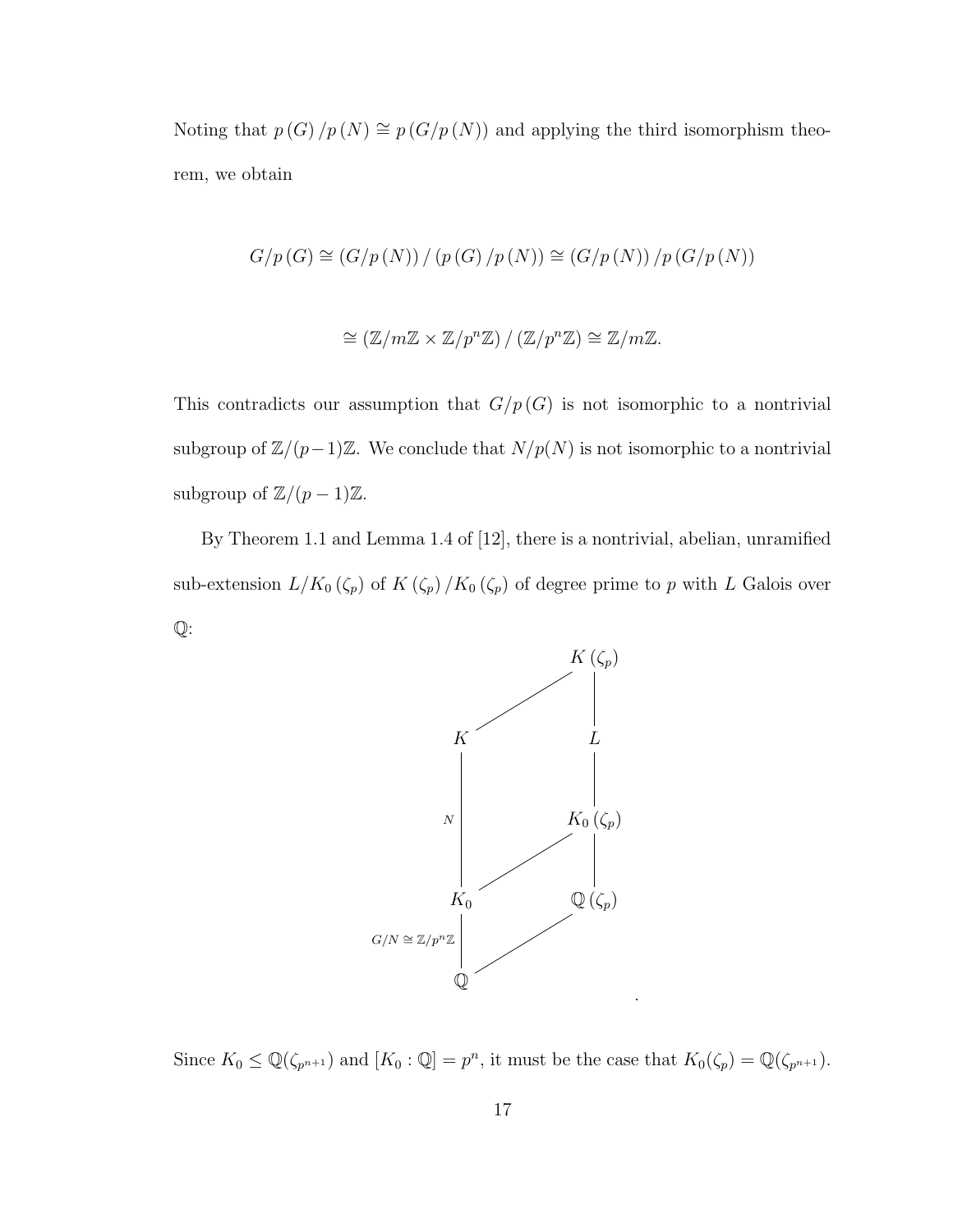Since L is a nontrivial, abelian, unramified extension of  $\mathbb{Q}(\zeta_{p^{n+1}})$ , the class number of  $\mathbb{Q}(\zeta_{p^{n+1}})$  is not 1.  $\Box$ 

**Corollary 2.1.6.** Let  $p < 23$  be an odd prime and let  $K/\mathbb{Q}$  be a nontrivial, solvable Galois extension ramified only at p and possibly  $\infty$  with  $G = \text{Gal}(K/\mathbb{Q})$ . One of the following holds:

- 1.  $G/p(G)$  is a nontrivial subgroup of  $\mathbb{Z}/(p-1)\mathbb{Z}$ .
- 2. G has a cyclic quotient of order p.

*Proof.* Apply Proposition 2.1.5 while noting that the  $p<sup>th</sup>$  cyclotomic field has class  $\Box$ number 1 for  $p < 23$  a prime.

[10] obtains results about extensions in which the only finite prime that ramifies is 2, and then [12] obtains further results about extensions in which the only finite prime that ramifies is 3. For the remainder of this section, we focus on the special case in which the only finite prime that ramifies is 5.

**Corollary 2.1.7.** Let  $G$  be the Galois group of a nontrivial, solvable extension ramified only at 5 and possibly  $\infty$ . One of the following holds:

- 1. G is a cyclic 5-group.
- 2.  $G/p(G) \cong \mathbb{Z}/2\mathbb{Z}$ .
- 3.  $G/p(G) \cong \mathbb{Z}/4\mathbb{Z}$ .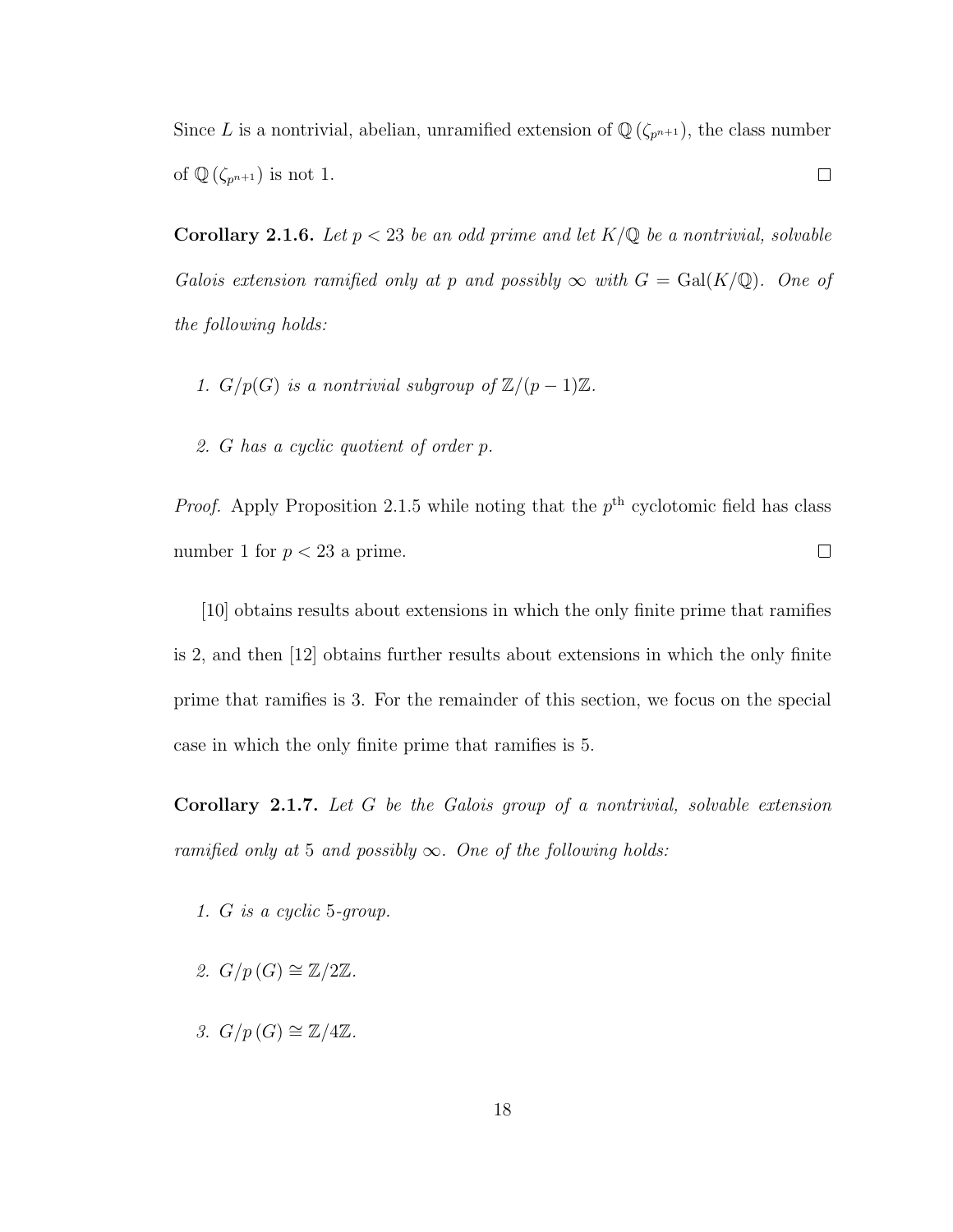4. G has a cyclic quotient of order 25.

Proof. The 125<sup>th</sup> cyclotomic field is the first 5-power cyclotomic field with nontrivial  $\Box$ class group. Apply Proposition 2.1.5.

We conclude this section by dropping the solvable assumption and considering arbitrary extensions of  $\mathbb Q$  in which only 5 and  $\infty$  may ramify.

**Proposition 2.1.8.** If  $K/\mathbb{Q}$  is a nontrivial, Galois extension ramified only at 5 and possibly  $\infty$  with Galois group G, then one of the following holds:

- 1.  $G \cong \mathbb{Z}/5\mathbb{Z}$ .
- 2.  $G/p(G) \cong \mathbb{Z}/4\mathbb{Z}$ .
- 3.  $G/p(G) \cong \mathbb{Z}/2\mathbb{Z}$ .
- 4.  $e \equiv 0 \pmod{5}$  and  $e \ge 10$ , where e is the ramification index of the primes above 5.

Proof. If G is solvable, then one of the conditions in Corollary 2.1.7 holds. If the second or third condition holds, then we are done. If the fourth condition holds, then, by Kronecker-Weber, the cyclic quotient of order 25 produces a totally ramified sub-extension. So,  $25 \mid e$ . Finally, if the first condition holds, either  $G \cong \mathbb{Z}/5\mathbb{Z}$  and we are done, or  $G \cong \mathbb{Z}/5^l\mathbb{Z}$  for some  $l \geq 2$ . Again by Kronecker-Weber, the  $\mathbb{Z}/5^{l}\mathbb{Z}$  extension is totally ramified, and, since 25 |  $5^{l}$ , we get 25 |  $e$ .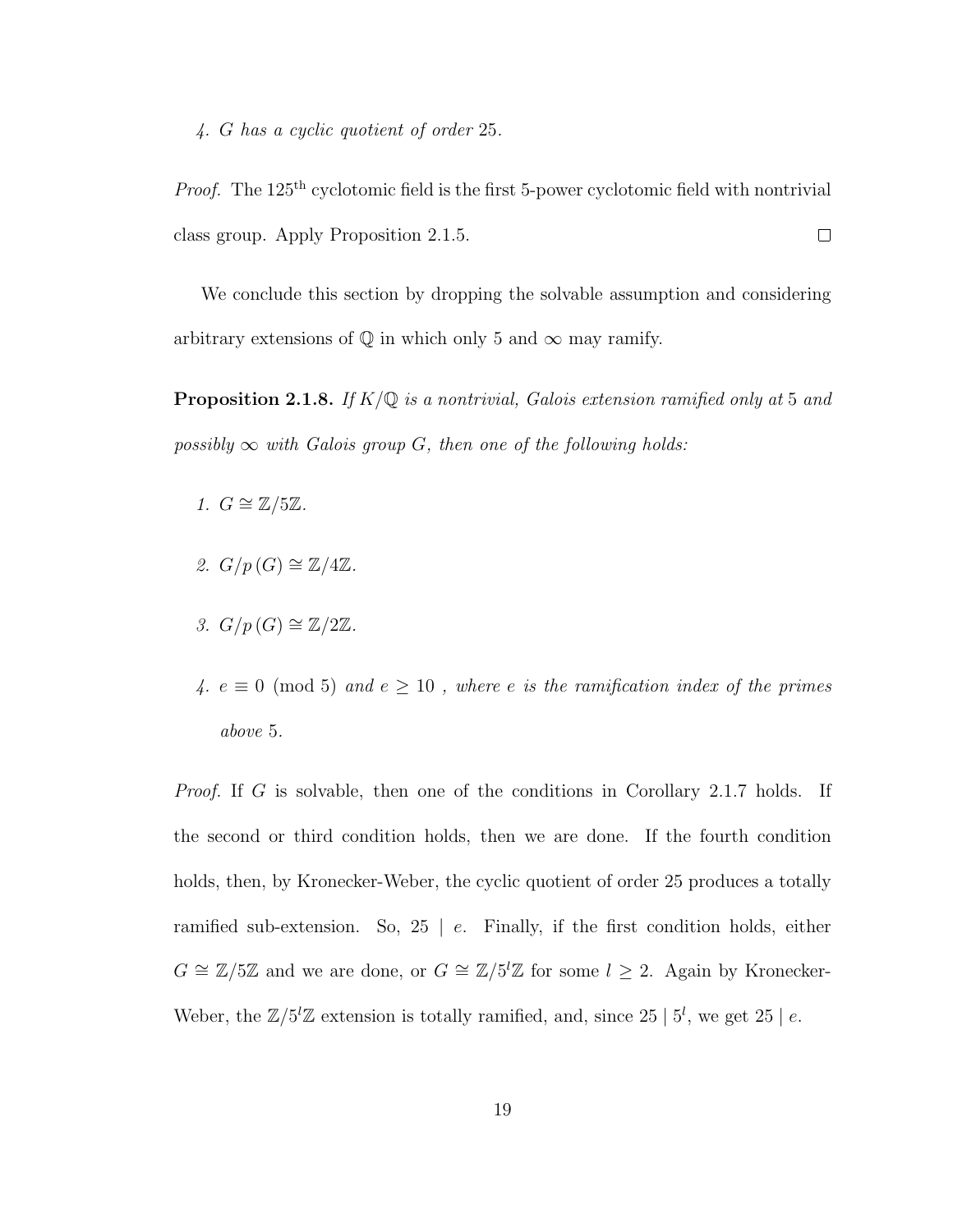Suppose now that G is not solvable. Then, by the proposition in [12],  $|G| >$ 300. Let  $n = |G|$  be the degree of the corresponding extension and let  $\Delta$  be the discriminant. By [7], we know that  $|\Delta|^{\frac{1}{n}} \geq 19.2$  since the degree of the extension is at least 300. But, since only 5 is ramified, we have from Theorem 1.3.6 that  $|\Delta|^{\frac{1}{n}} \leq 5^{1+v_5(e)-\frac{1}{e}}$ . Thus,

$$
19.2 \le 5^{1+v_5(e) - \frac{1}{e}}.
$$

 $v_5(e) \neq 0$  for otherwise the right hand side above is at most 5. So,  $e \equiv 0 \pmod{5}$ . If  $v_5(e) = 1$  then e still cannot be 5; if it were, the right hand side above is at most 18.12. Thus,  $e \ge 10$ .  $\Box$ 

Remark 2.1.9. The fourth condition in Proposition 2.1.8 can be replaced by 25 | e if one is willing to assume the generalized Riemann hypothesis. The proof showed that in the solvable case we can unconditionally replace the fourth condition with 25 | e. By Theorem 2.1.10, if G is non-solvable we actually have  $|G| \geq 660$ . Under assumption of the generalized Riemann hypothesis, we have from Table 1 in [22] that the Odlyzko lower bound on the root discriminant for fields of degree at least 340 is 25.09. This forces  $v_5(e) \geq 2$  and so 25 | e. Furthermore, for a totally real extension of degree at least 300 we get that the root discriminant is at least 50 by  $[7]$ , and so we can unconditionally replace the fourth condition with 25 | e in the totally real case. Also note that by Table 2 in [22], once the extension has degree  $10^7$  or more, the root discriminant is at least 22.3 and so we must have that  $e \ge 15$ in this scenario since the inequality  $19.2 \leq 5^{1+v_5(e)-\frac{1}{e}}$  becomes  $22.3 \leq 5^{1+v_5(e)-\frac{1}{e}}$ .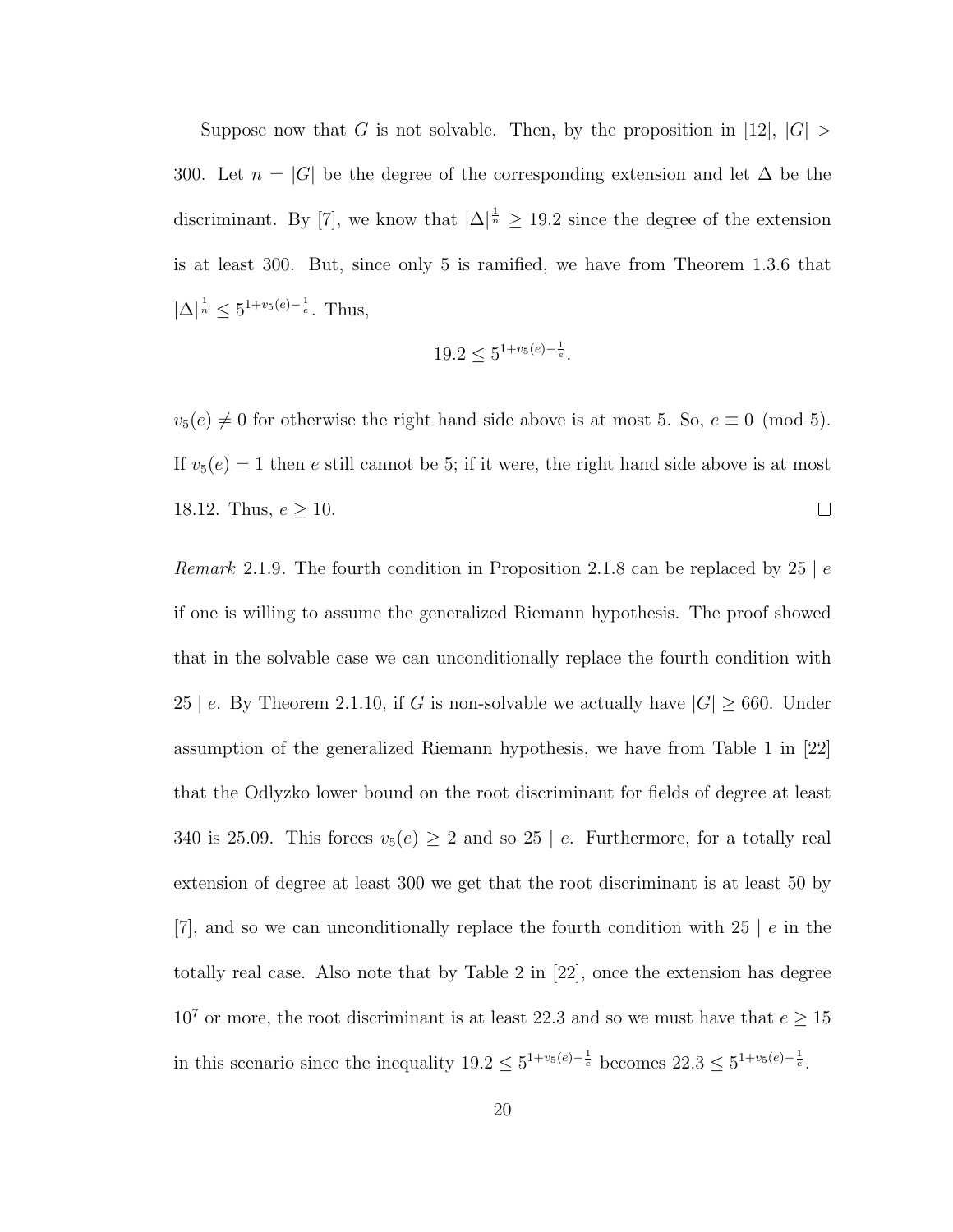#### 2.1.3 Non-solvable Extensions

Harbater showed in [10] that if  $G \in \pi_A(U_2)$  and  $|G| \leq 300$ , then G is solvable. In [12], Hoelscher strengthened this result and proved that if  $2 \le p < 23$  is prime and  $G \in \pi_A(U_p)$  with  $|G| \leq 300$ , then G is solvable. In this section we further improve upon this result and obtain the following:

**Theorem 2.1.10.** If  $2 \le p < 37$  is a prime number and  $G \in \pi_A(U_p)$  with  $|G| < 660$ , then G is solvable.

To prove this, we will first extend Hoelscher's result to hold for any prime  $p < 37$ . We will then systematically rule out the remaining non-solvable groups of order less than 660 from being elements of  $\pi_A(U_p)$  for all primes  $p < 37$ .

**Example 2.1.11.** Theorem 4.1 in [14] shows that if  $p < 37$ , then  $S_5 \notin \pi_A(U_p)$  and  $A_5 \notin \pi_A(U_p).$ 

We now show that  $PSL(2, 7) \notin \pi_A(U_p)$  for  $23 \leq p < 37$ . Suppose for contradiction there is an extension  $K/\mathbb{Q}$  with  $\mathrm{Gal}(K/\mathbb{Q})\cong \mathrm{PSL}(2,7)$  such that  $23\leq p < 37$ is the only ramified finite prime. This group has order  $168 = 2^3 \cdot 3 \cdot 7$ . Hence, the ramification in  $K/\mathbb{Q}$  must be tame as  $p \nmid 168$ . Thus, the inertia group for any prime lying over p must be cyclic.  $PSL(2, 7)$  has cyclic subgroups of orders 1, 2, 3, 4, and 7. Thus, the corresponding ramification indices satisfy  $e \leq 7$  and the root discriminant satisfies

$$
|\Delta|^{\frac{1}{168}} \le p^{1+v_p(e) - \frac{1}{e}}.
$$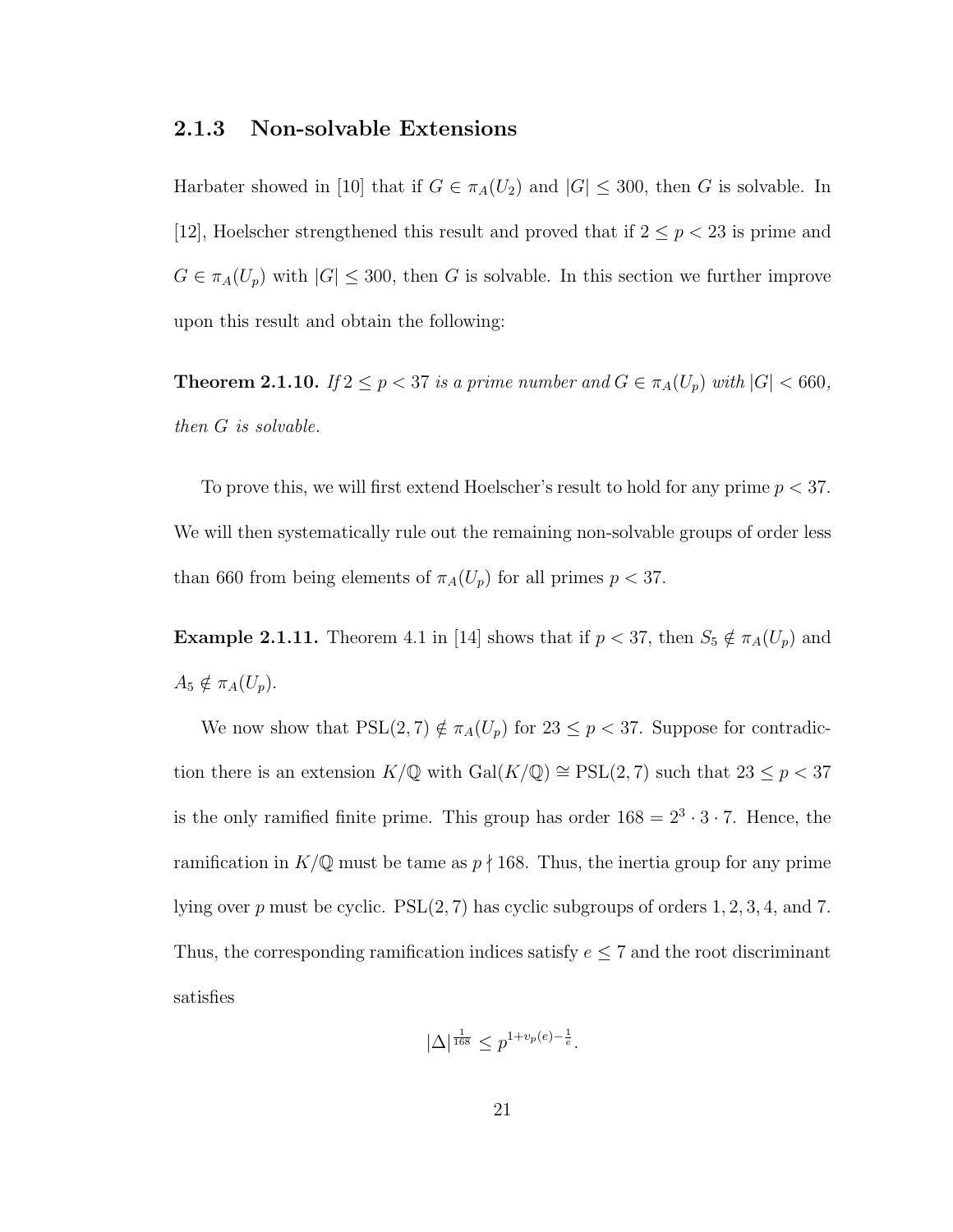By [7], we know that  $|\Delta|^{\frac{1}{168}} \geq 17.95$ . Thus,

$$
17.95 \le p^{1+v_p(e) - \frac{1}{e}} \le p^{1+0-\frac{1}{7}} = p^{\frac{6}{7}}.
$$

Hence,

$$
p \ge 17.95^{\frac{7}{6}} > 29,
$$

and so  $p = 31$ .

If  $e \neq 7$ , then  $e \leq 4$ . But then the root discriminant is at most  $31^{1+0-\frac{1}{4}}$ 17.95 which is a contradiction. So,  $e = 7$ . Because the ramification is tame, the inertia group for any prime embeds into the multiplicative group of the residue field. Letting f denote the residue degree, we have  $31^f \equiv 1 \pmod{e}$ . Furthermore, if r is the number of primes that p splits into, we know  $ref = 168$  and so  $rf = \frac{168}{e}$  $\frac{168}{7} = 24$ . From  $31^f \equiv 1 \pmod{e}$  and  $f | 24$  we conclude that  $f \in \{6, 12, 24\}$ . Note now that *ef* is equal to the order of the decomposition group which is a subgroup of  $PSL(2, 7)$ . Since  $PSL(2, 7)$  has neither a subgroup of order 42 nor a subgroup of order 84, we conclude that  $f = 24$  and that the decomposition group has order 168. This means that the decomposition group is all of  $PSL(2, 7)$ . This is a contradiction because the decomposition group must be solvable, whereas  $PSL(2, 7)$  is not.

We can now extend Hoelscher's result to include all primes less than 37:

**Proposition 2.1.12.** If  $2 \leq p < 37$  is a prime number and  $G \in \pi_A(U_p)$  and  $|G| \leq 300$ , then G is solvable.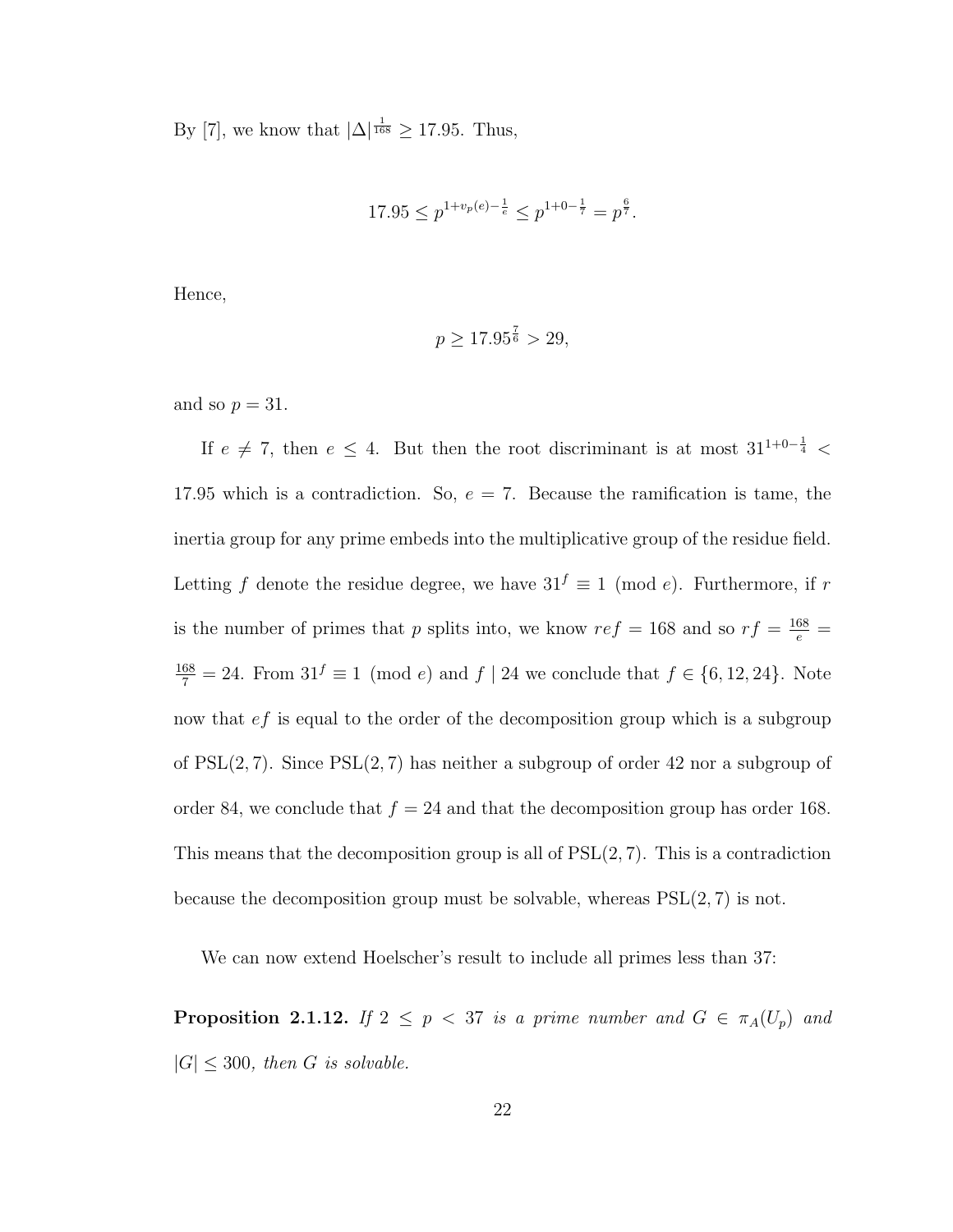*Proof.* We already know by the proposition in [12] that the above statement holds for  $2 \le p < 23$ . An analogous proof now works for  $23 \le p < 37$ . That is, suppose for contradiction that 23  $\leq$  p  $\lt$  37 and that there is a non-solvable  $G \in \pi_A(U_p)$ with  $|G| \leq 300$ . Let G be such a group with smallest possible order. If N is any nontrivial, normal subgroup of G, then  $G/N$  is also in  $\pi_A(U_p)$ . Since  $G/N$ has smaller order than  $G$ , the minimality assumption on  $G$  implies that  $G/N$  is solvable. Since G itself is not solvable, N cannot be solvable. Thus,  $|N| \geq 60$  and so  $|G/N| \leq 5$  and  $G/N$  is abelian. By Lemma 2.5 in [10], G is isomorphic to one of  $S_5$ ,  $A_5$ , or PSL(2, 7). This is impossible by Example 2.1.11 and yields the desired  $\Box$ contradiction.

The following examples now examine the remaining possible non-solvable groups of order less than 660, and demonstrate that none of them appear in  $\pi_A(U_p)$  for  $p < 37$ .

Example 2.1.13. After 300, the next non-solvable groups have order 336. There are three such groups. Two of them have a normal subgroup isomorphic to  $\mathbb{Z}/2\mathbb{Z}$ . For each of them, the quotient by this group is a non-solvable group of order 168. Since Proposition 2.1.12 says there are no non-solvable groups of order 168 in  $\pi_A(U_p)$ for  $p < 37$ , neither of these two groups can be in  $\pi_A(U_p)$  for  $p < 37$ .

The third group is isomorphic to  $PGL(2, 7)$ . Suppose there is a  $K/\mathbb{Q}$  which realizes PGL(2,7) in  $\pi_A(U_p)$ . PGL(2,7) has a subgroup of order 42. The fixed field for this subgroup would yield a non-Galois, degree 8 extension of Q. Since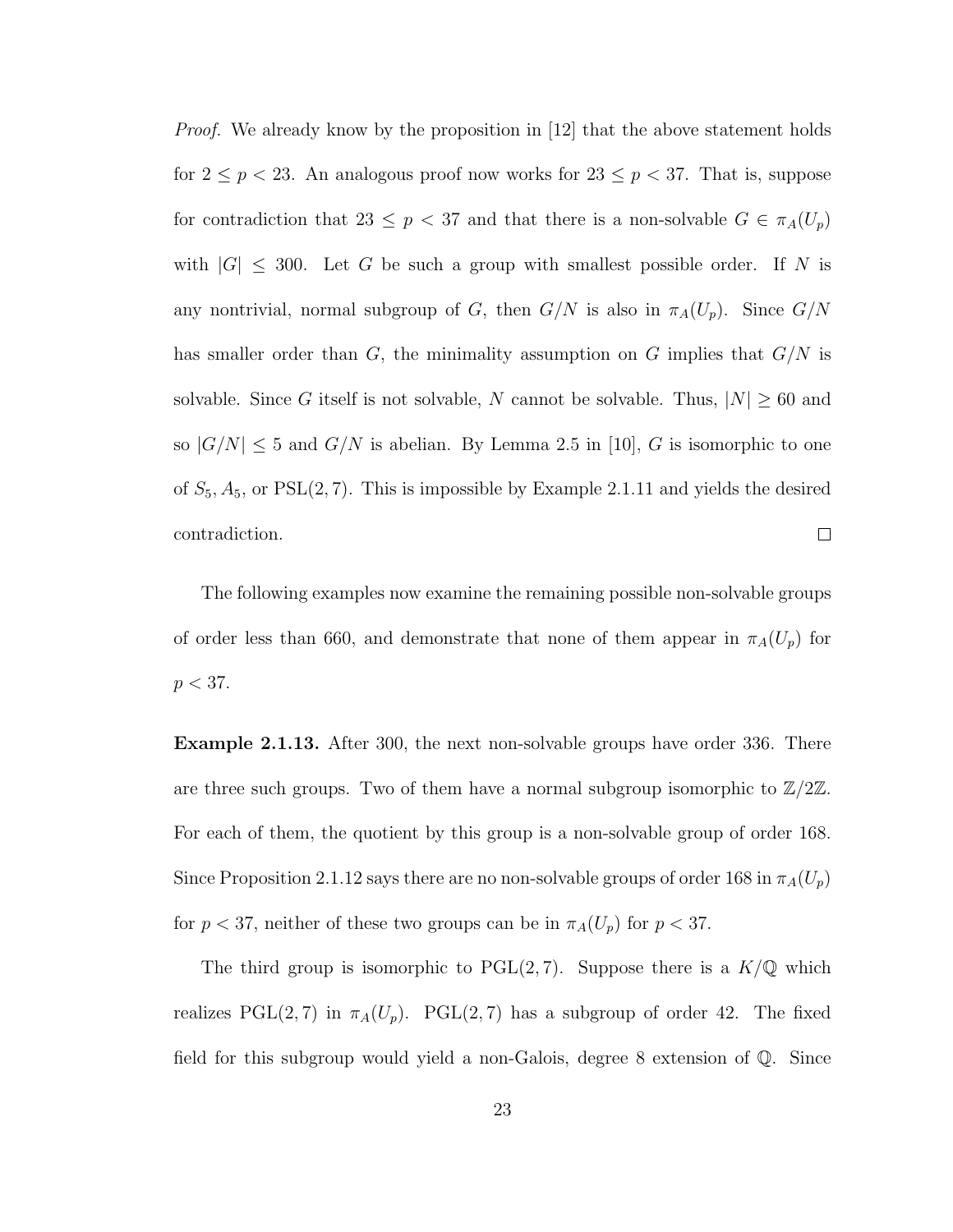the normal subgroups in  $PGL(2, 7)$  have indices 1, 2, and 336, the Galois closure of the degree 8 sub-extension must be all of  $K$ . Thus, the largest power of 2 dividing the Galois closure is  $2^4 = 16$ . By Corollary 2.3 in [13],  $p \neq 2$ . If p were 3, the root discriminant would be at most  $3^{1+v_3(e)-\frac{1}{e}} \leq 3^{1+1-0} = 9$ ; but by [7], the root discriminant is at least 19.47. By Theorem 4.1 in [16],  $p \neq 7$ .

Primes larger than 7 do not divide 336, and so the extension must be tamely ramified. Therefore, the inertia group corresponding to any prime is cyclic. The cyclic subgroups of  $PGL(2, 7)$  have orders  $1, 2, 3, 4, 6, 7$ , and 8. Thus, the ramification indices satisfy  $e \leq 8$ . This means the root discriminant is at most  $p^{1+v_p(e)-\frac{1}{e}} \leq$  $p^{1+0-\frac{1}{8}} = p^{\frac{7}{8}}$ . Since it is also at least 19.47, we get  $p \ge 19.47^{\frac{8}{7}} > 29$ .

Lastly, we consider  $p = 31$ . If  $e \le 7$ , then the root discriminant is not large enough; so,  $e = 8$ . The polynomial  $x^6 + 2x^5 + 94x^4 + 126x^3 + 2947x^2 + 1736x + 30691$ generates an  $S_3$ -extension of  $\mathbb Q$  in which 31 is the only finite prime that ramifies; it is the Hilbert class field of  $\mathbb{Q}(\sqrt{2})$  $\overline{-31}$ ). Call this extension  $H_{\mathbb{Q}(\sqrt{-31})}$ . Since PGL(2,7) has no index 6 normal subgroup,  $K \cap H_{\mathbb{Q}(\sqrt{-31})} \neq H_{\mathbb{Q}(\sqrt{-31})}$ . Thus,  $K \cap H_{\mathbb{Q}(\sqrt{-31})} =$ Q( √  $\overline{-31}$ ). So,

$$
[KH_{\mathbb{Q}(\sqrt{-31})}:\mathbb{Q}] = \frac{336 \cdot 6}{2} = 1008.
$$

Gal  $(KH_{\mathbb{Q}(\sqrt{-31})}/\mathbb{Q})$  is a subgroup of PGL $(2,7) \times S_3$ . Suppose  $(g,h)$  is an element of this Galois group that generates an inertia group for some prime over 31. Then, under the quotient maps, q maps to an element of some inertia group in  $PGL(2, 7)$ and h maps to an element of some inertia group in  $S_3$ . Since these inertia groups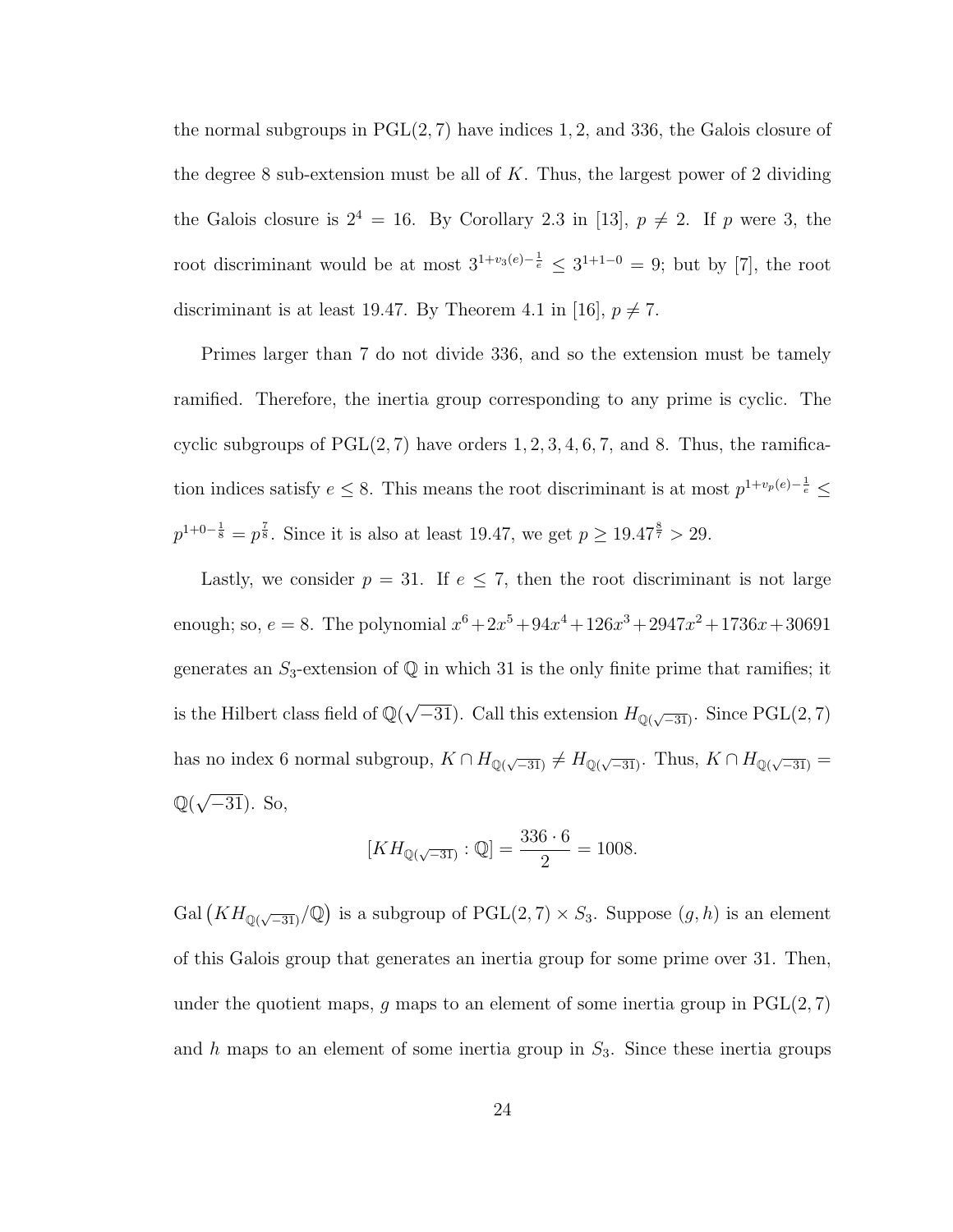have order 8 and 2 respectively, we get that the order of  $(g, h)$  is at most 8. Thus, the ramification indices for  $KH_{\mathbb{Q}(\sqrt{-31})}/\mathbb{Q}$  are at most 8. This means that the root discriminant is at most  $31^{\frac{7}{8}} < 20.2$ . However, by [7], the root discriminant is at least 20.9 for degree 1008 extensions. So, PGL(2, 7)  $\notin \pi_A(U_{31})$ .

Example 2.1.14. The next possible order of a non-solvable group is 360. There are 6 such groups. Five of them have a normal subgroup isomorphic to  $\mathbb{Z}/3\mathbb{Z}$ . In each case, the quotient group is non-solvable of order 120. But, by Proposition 2.1.12, there are no non-solvable groups of order 120 in  $\pi_A(U_p)$  for  $2 \le p < 37$ .

The last remaining group is  $A_6$ . By Theorem 4.2 in [14],  $A_6 \notin \pi_A(U_p)$  for  $2\leq p<37.$ 

Example 2.1.15. The next candidate non-solvable group has order 420. There is one non-solvable group of order 420. It has a normal subgroup isomorphic to  $\mathbb{Z}/7\mathbb{Z}$ . The quotient yields a non-solvable group of order 60. But, Proposition 2.1.12 tells us there is no non-solvable group of order 60 in  $\pi_A(U_p)$  for  $2 \leq p < 37$ , and so the same is true of the non-solvable group of order 420.

Example 2.1.16. There are 26 non-solvable groups of order 480. Each of them has a normal subgroup isomorphic to  $\mathbb{Z}/2\mathbb{Z}$ . In each case, the quotient group is non-solvable of order 240. Applying Proposition 2.1.12 now tells us that no such group appears in  $\pi_A(U_p)$  for  $2 \leq p < 37$ .

Example 2.1.17. There are two non-solvable groups of order 504. One has a normal subgroup isomorphic to  $\mathbb{Z}/3\mathbb{Z}$ . The quotient group is non-solvable of order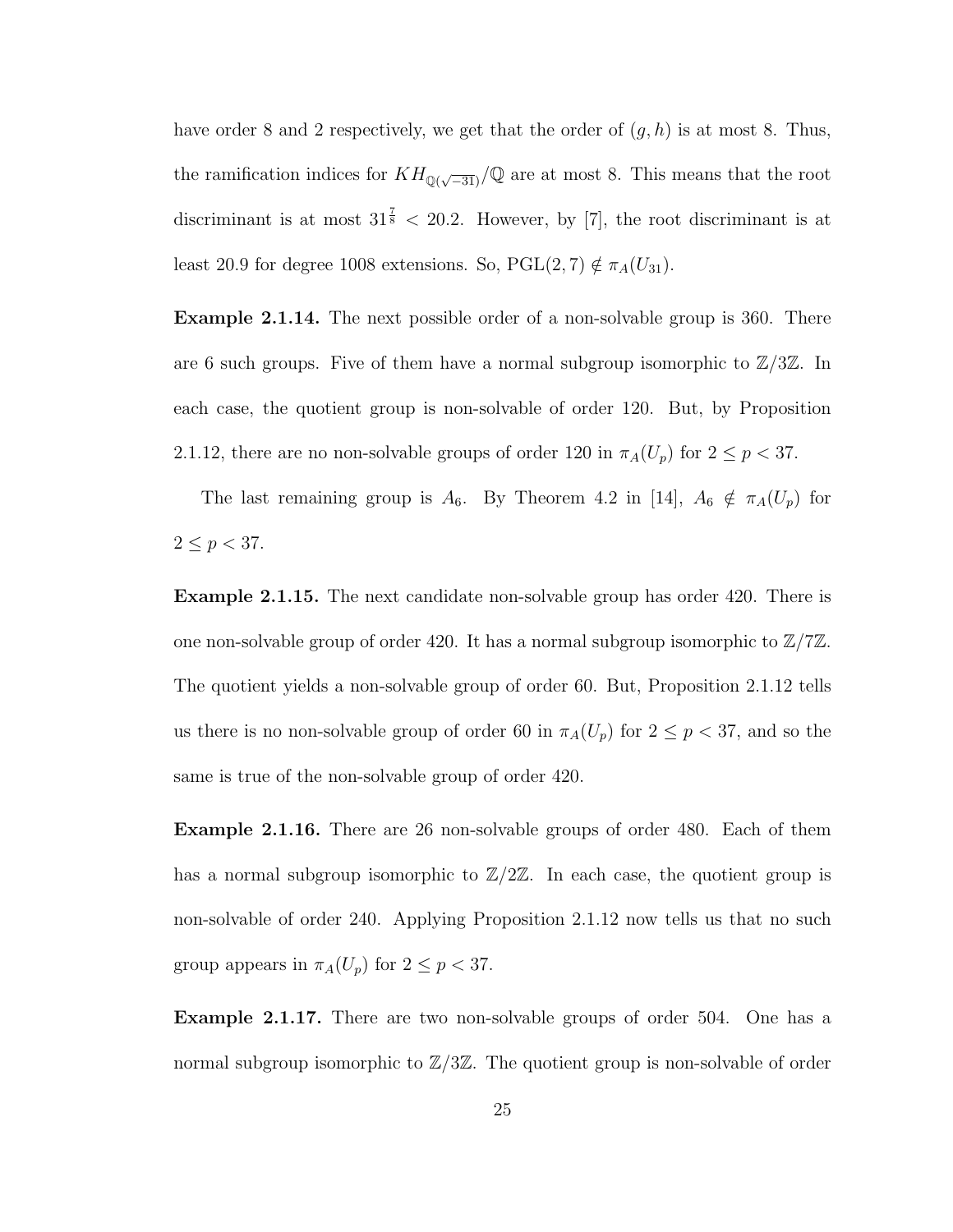168, and so the group cannot appear in  $\pi_A(U_p)$  for  $2 \leq p < 37$  by Proposition 2.1.12.

The other group is the simple group  $PSL(2, 8)$ . Suppose  $K \in \pi_A(U_p)$  with  $Gal(K/\mathbb{Q}) \cong PSL(2,8)$ . PSL(2,8) has a subgroup of order 56, and the fixed field would yield a degree 9 sub-extension of  $\mathbb{Q}$ . Because  $PSL(2, 8)$  is simple, the Galois closure of this subfield is K. Corollary 4.2 in [17] now tells us that  $p \ge 11$ . Since 7 is the largest prime dividing 504, the ramification is tame and so the inertia groups are cyclic. The largest size of a cyclic subgroup is 9, and so the ramification indices satisfy  $e \leq 9$ . The root discriminant is at most  $p^{1+v_p(e)-\frac{1}{e}} \leq p^{\frac{8}{9}}$ . By [7], the root discriminant is at least 20.114. Thus,  $p^{\frac{8}{9}} \geq 20.114$  and so  $p > 29$ .

We now consider  $p = 31$ . If  $e \neq 9$ , then  $e \leq 7$  and the root discriminant is not large enough; thus,  $e = 9$ . Since  $ef$  is the order of the decomposition groups, it must also be the order of some subgroup of  $PSL(2, 8)$ . Examining the possible orders of subgroups of PSL(2,8), we get that  $f \in \{1, 2, 56\}$ . If  $f = 56$ , the decomposition groups are all of  $PSL(2, 8)$ , which is impossible since the decomposition groups must be solvable. Thus,  $f = 2$ . But, the inertia groups embed into the multiplicative groups of the residue fields, and so  $31^f \equiv 1 \pmod{e}$ . That is,  $31 \equiv 1 \pmod{9}$  or  $31^2 \equiv 1 \pmod{9}$ . This is a contradiction, and so PSL(2, 8)  $\notin \pi_A(U_{31})$ .

Example 2.1.18. There are two non-solvable groups of order 540. Both have a normal subgroup isomorphic to  $\mathbb{Z}/3\mathbb{Z}$ . The quotient in both cases is a non-solvable group of order 180. Proposition 2.1.12 now rules out either of these groups from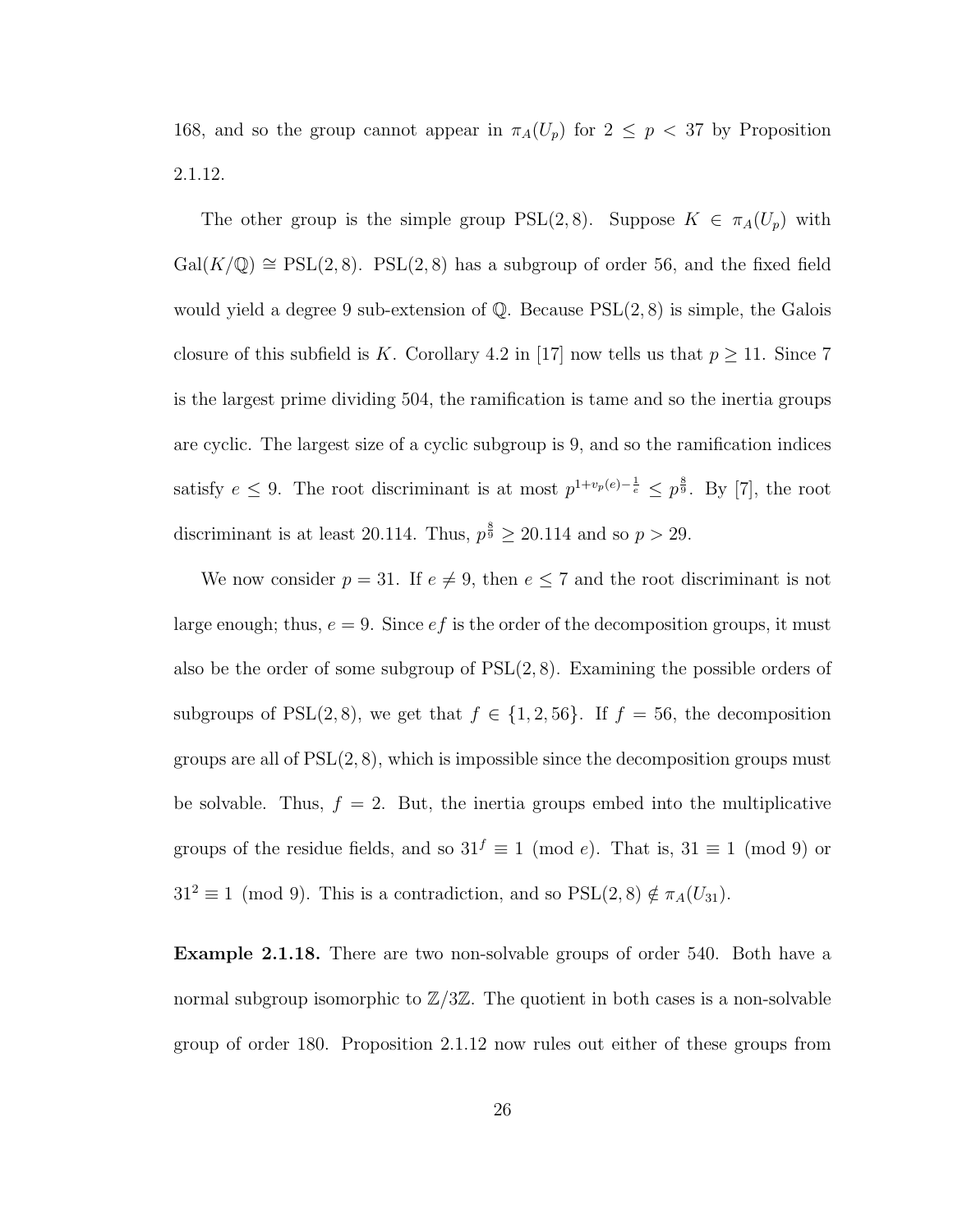appearing in  $\pi_A(U_p)$  for  $2 \leq p < 37$ .

**Example 2.1.19.** There are five non-solvable groups of order 600. Each has a normal subgroup isomorphic to  $\mathbb{Z}/5\mathbb{Z}$ . The quotients are non-solvable of order 120. Proposition 2.1.12 shows that none of these groups appear in  $\pi_A(U_p)$  for  $2 \le p < 37$ .

We conclude by remarking that 2.1.12, 2.1.13, 2.1.14, 2.1.15, 2.1.16, 2.1.17, 2.1.18, and 2.1.19, along with the fact that the next smallest non-solvable group has order 660, provide a proof for Theorem 2.1.10 stated at the beginning of this section.

#### 2.1.4 Miscellaneous Examples

We now provide some more examples of certain groups that can and cannot appear in  $\pi_A(U_n)$  for various choices of n.

**Example 2.1.20.** In Theorem 2.6 in [10], Harbater shows that for  $p < 23, \pi_1^t(U_p)$ is cyclic of order  $p-1$ . He then shows that  $\pi_1^t(U_{23})$  is not cyclic by examining the Hilbert class field of  $\mathbb{Q}(\zeta_{23})$ . So, 23 is the first prime number for which there exists a tame, non-cyclic Galois extension of Q in which that is the only finite prime that ramifies. However, there is also a smaller, tame  $S_3$ -extension of  $\mathbb Q$  in which 23 is the only finite ramified prime. It is  $H_{\mathbb{Q}(\sqrt{-23})}$ , the Hilbert class field of  $\mathbb{Q}(\sqrt{-23})$  $(-23)$ . Letting  $H_{\mathbb{Q}(\zeta_{23})}$  denote the Hilbert class field of  $\mathbb{Q}(\zeta_{23})$ , and  $e, f$ , and r denote ramification indices, residue degrees, and the number of primes a given prime splits into,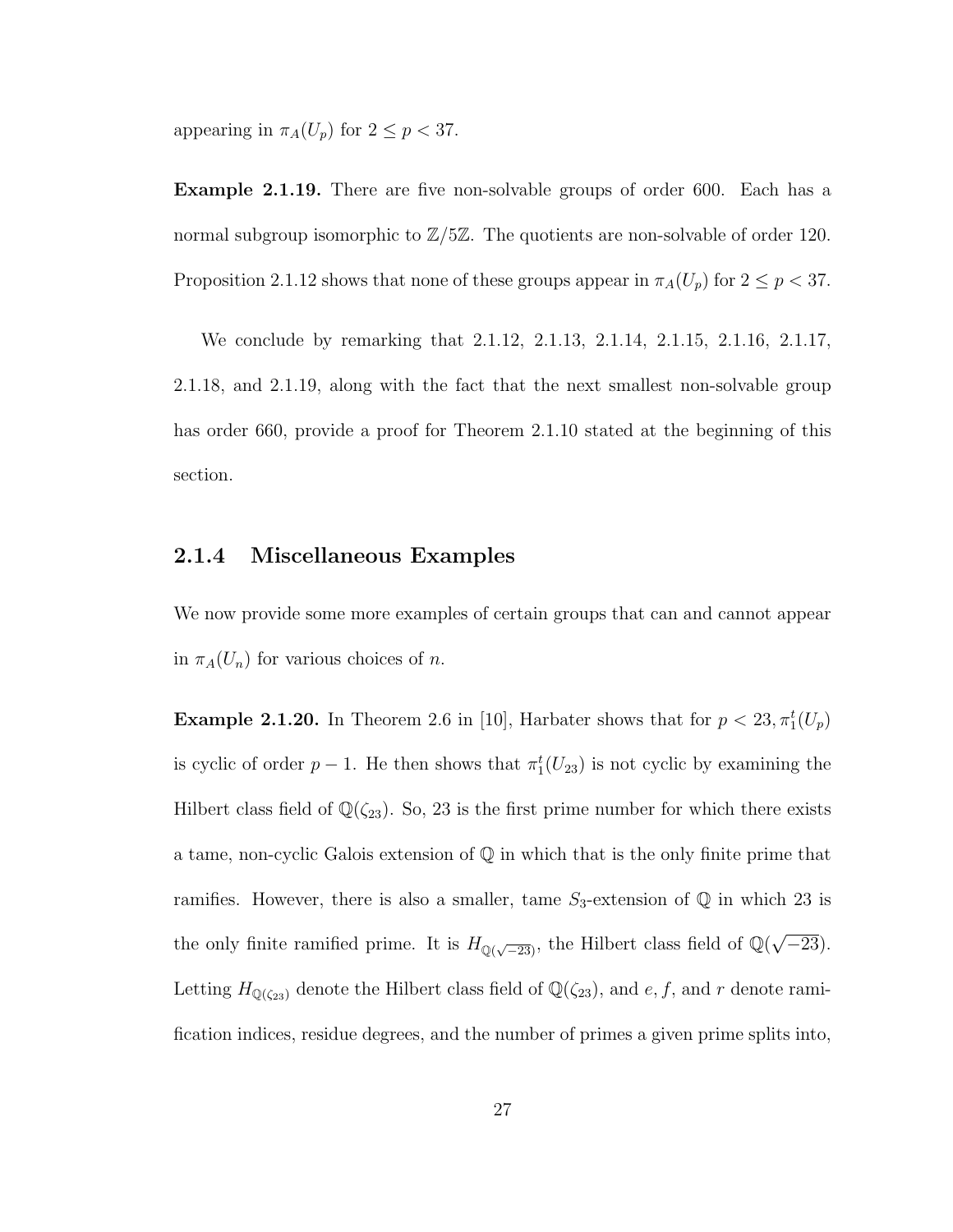we get the following diagram:



A generating polynomial for  $H_{\mathbb{Q}(\sqrt{-23})}/\mathbb{Q}$  is  $x^6 - 3x^5 + 5x^4 - 5x^3 + 5x^2 - 3x + 1$ .

The Boston-Markin conjecture suggests that each  $S_n$  and  $A_n$  should appear as the Galois group of an extension of Q in which only a single finite prime ramifies. We provide examples verifying the validity of this for some small  $n$ .

Example 2.1.21. The following table gives polynomials for which the splitting field is an  $S_n$ -extension of  $\mathbb Q$  ramified at only one finite prime. Each is a polynomial of the form  $x^n + ax^k + b$ . The formula for the discriminant of this polynomial, not necessarily equal to the discriminant of an integral basis for the splitting field, was evaluated in Sage for various choices of  $n, k, a$ , and b with n and k coprime;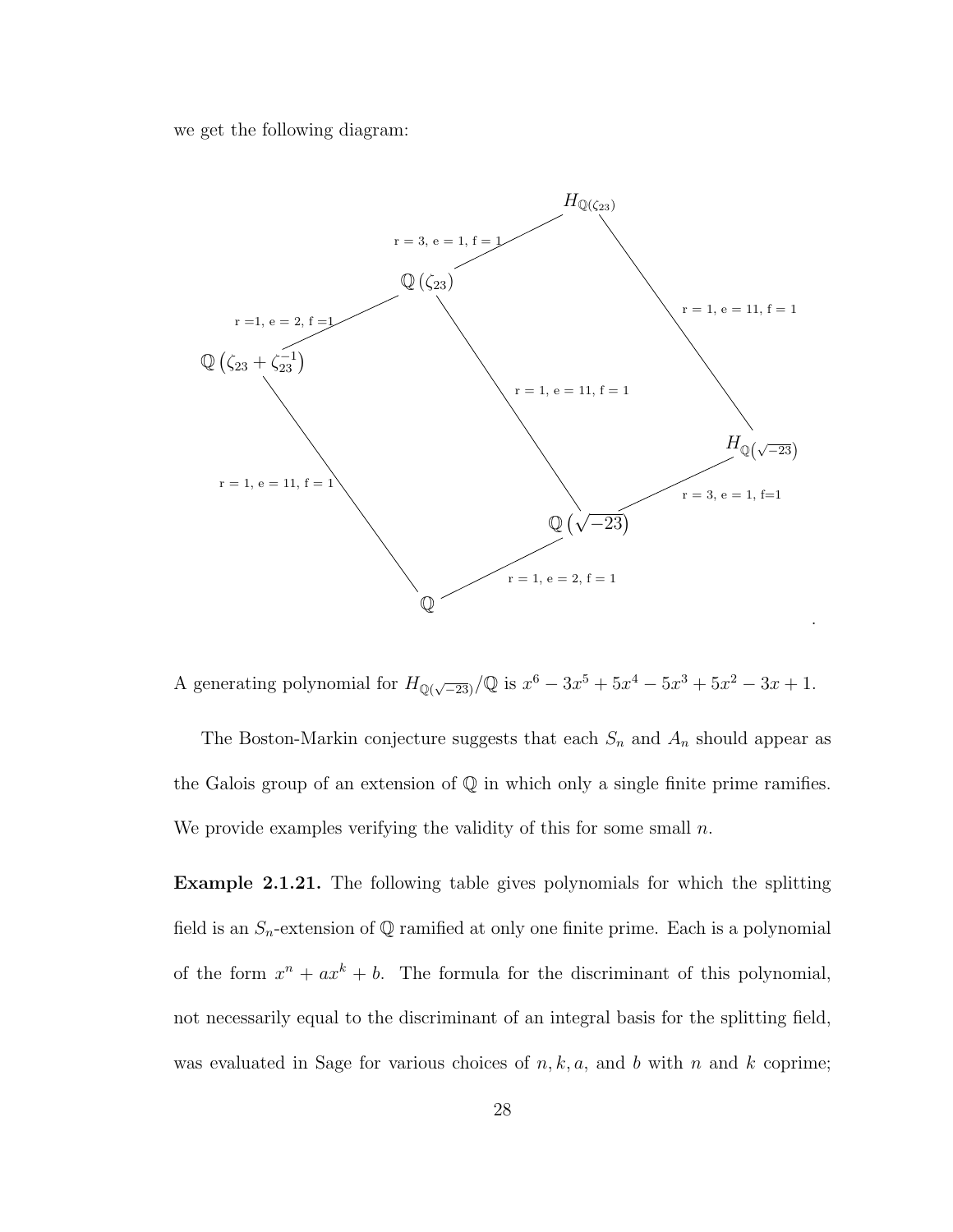it was then examined to determine if it is divisible by only a single prime. The Galois group of the polynomial was then calculated in Magma to ensure it is the symmetric group.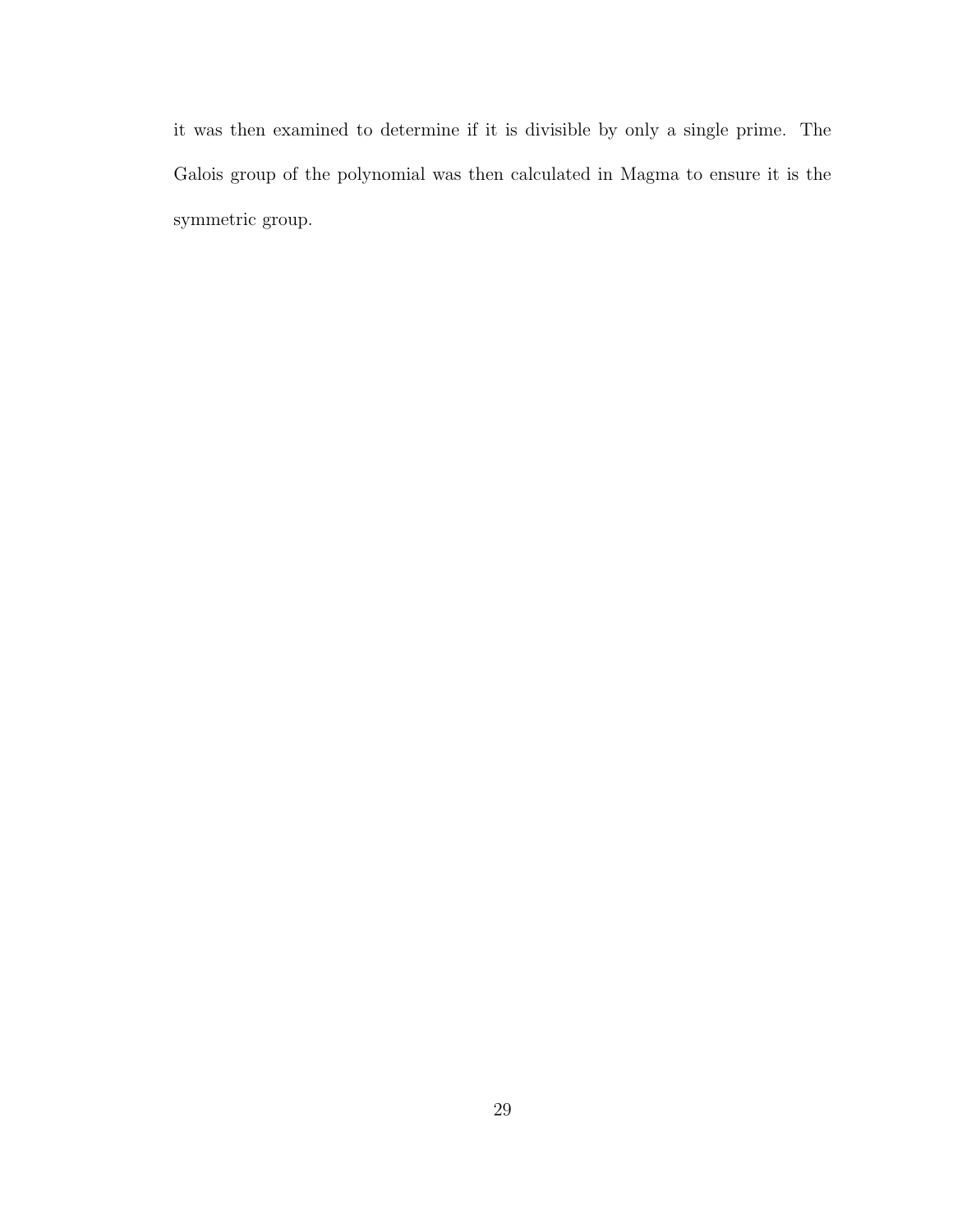| Group               | Polynomial               | Prime Discriminant of Polynomial                |
|---------------------|--------------------------|-------------------------------------------------|
| $\overline{S_2}$    | $x^2 + x + 1$            | $-\overline{3}$                                 |
| $\overline{S_3}$    | $x^3 + x + 1$            | $-31$                                           |
| $\overline{S_4}$    | $x^4 + x + 1$            | 229                                             |
| $\overline{S_5}$    | $x^5 + x + 3$            | 253381                                          |
| $S_6$               | $x^6 + x + 2$            | $-1489867$                                      |
| $\overline{S_7}$    | $x^7 + x + 5$            | $-12867906031$                                  |
| $\overline{S_8}$    | $\overline{x^8 + x + 8}$ | 35184371265289                                  |
| $\overline{S_9}$    | $\sqrt{x^9+5x}+7$        | 2266170022407689                                |
| $\overline{S_{10}}$ | $\sqrt{x^{10}+x+5}$      | $-19531249612579511$                            |
| $\mathcal{S}_{11}$  | $\overline{x^{11}+x+9}$  | $-994820282519684939011$                        |
| $S_{12}$            | $x^{12} + x + 3$         | 1579460160795535021                             |
| $\overline{S}_{13}$ | $x^{13} + 3x + 7$        | 4192195551520877139504541                       |
| $S_{14}$            | $x^{14} + x + 15$        | $-21626132883476724237124893407747$             |
| $\overline{S_{15}}$ | $x^{15} + x + 5$         | $-2672692202042724403065792391$                 |
| $\mathcal{S}_{16}$  | $\sqrt{x^{16}+x}+2$      | 604462471913424206493713                        |
| $\overline{S_{17}}$ | $x^{17} + 4x + 15$       | 5433651848673246939542243143983794941969        |
| $\mathcal{S}_{18}$  | $x^{18} + 7x + 5$        | 1317070364135311900300962735277185473           |
| $\mathcal{S}_{19}$  | $\sqrt{x^{19}+5x+19}$    | $-20600759652196488327169355385743583989034909$ |
|                     |                          | 4339                                            |
| $S_{20}$            | $x^{20} + 9x + 5$        | $-24050964311140697418472492072854195764819179$ |
| $\mathcal{S}_{21}$  | $x^{21} + 17x + 11$      | 7248744969863716719559194920641449610043275485  |
|                     |                          | 797621                                          |
| $S_{22}$            | $x^{22} + 7x + 8$        | $-31262728669811611065470364315685876809464412$ |
|                     |                          | 11243                                           |
| $S_{23}$            | $x^{23} + 7x + 9$        | $-20571821763536694126790714014166957272330432$ |
|                     |                          | 031886839                                       |
| $S_{24}$            | $x^{24} + 5x + 1$        | $-12445728778748446499098430732220758644866423$ |
|                     |                          | 90599                                           |
| $S_{25}$            | $\sqrt{x^{25}+7x+5}$     | 1793925153177395820430876827813937668967144393  |
|                     |                          | 557092857                                       |
| $S_{26}$            | $x^{26}+x^3+1$           | $-6155555807571161417171746702511618467$        |
| $S_{27}$            | $x^{27} - 13x^7 - 1$     | 1029809053699266537369847627225673776464156517  |
|                     |                          | 50369380850107197                               |
| $S_{28}$            | $x^{28} - 3x + 10$       | 3314552311325336471839698768518557702207158282  |
|                     |                          | 3276489404417644454317                          |
| $S_{29}$            | $x^{29} + 3x - 5$        | 9565376543345428133647515729457874276472855792  |
|                     |                          | 5108094289378013                                |
| $S_{30}$            | $x^{30} + 13x^{23} + 1$  | 4505334882432123699160911130088336058142612625  |
|                     |                          | 2802016361384529386738169                       |

Table 1:  $S_n\text{-extension}$  of  ${\mathbb Q}$  Ramified at a Single Finite Prime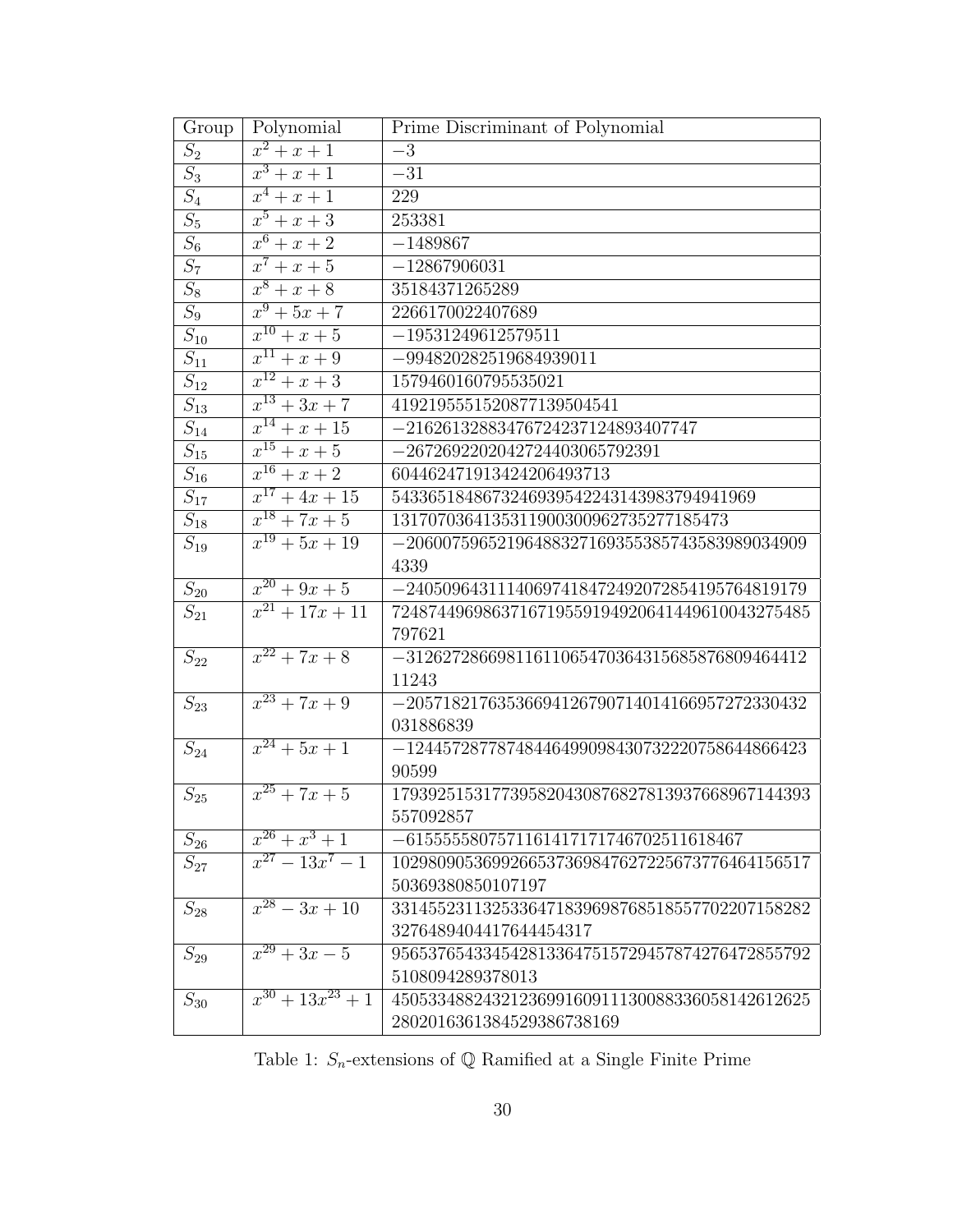Example 2.1.22. The splitting fields of the following polynomials are Galois extensions of  $\mathbb Q$  ramified at only one finite prime with Galois groups  $A_7, A_8, A_9$ , and  $A_{10}$ .

1. Group:  $A_7$ .

Polynomial:  $x^7 - 2x^6 - 5x^5 - x^4 - 3x^3 - x^2 - x - 5$ . Discriminant of polynomial (factored):  $554293^2$ .

2. Group:  $A_8$ .

Polynomial:  $x^8 - 4x^7 + 4x^6 + 4x^5 - 5x^4 - 4x^3 + 2x^2 + 3x + 1$ . Discriminant of polynomial (factored): 5869<sup>2</sup>.

3. Group: A9.

Polynomial:  $x^9 - x^8 - 3x^7 + 3x^6 + 3x^5 - x^4 + 3x^3 + 4x^2 + x - 2$ .

Discriminant of polynomial (factored): 7089461<sup>2</sup>.

4. Group:  $A_{10}$ .

Polynomial:  $x^{10} + 2x^9 + x^8 - 4x^7 - 2x^6 + 2x^5 - 2x^4 - 4x^3 + x^2 + 3x + 1$ . Discriminant of polynomial (factored): 388099<sup>2</sup>.

Remark 2.1.23. Unlike in Theorem 1.4.6, the above primes are not necessarily the smallest primes for which  $S_n$  or  $A_n$  is in  $\pi_A(U_p)$ .

Theorem 2.1.11 in [11] shows that if G is a length 2 solvable group and  $K/\mathbb{Q}$  is a tame extension ramified only at a single finite prime  $p$  with  $Gal(K/\mathbb{Q}) = G$ , then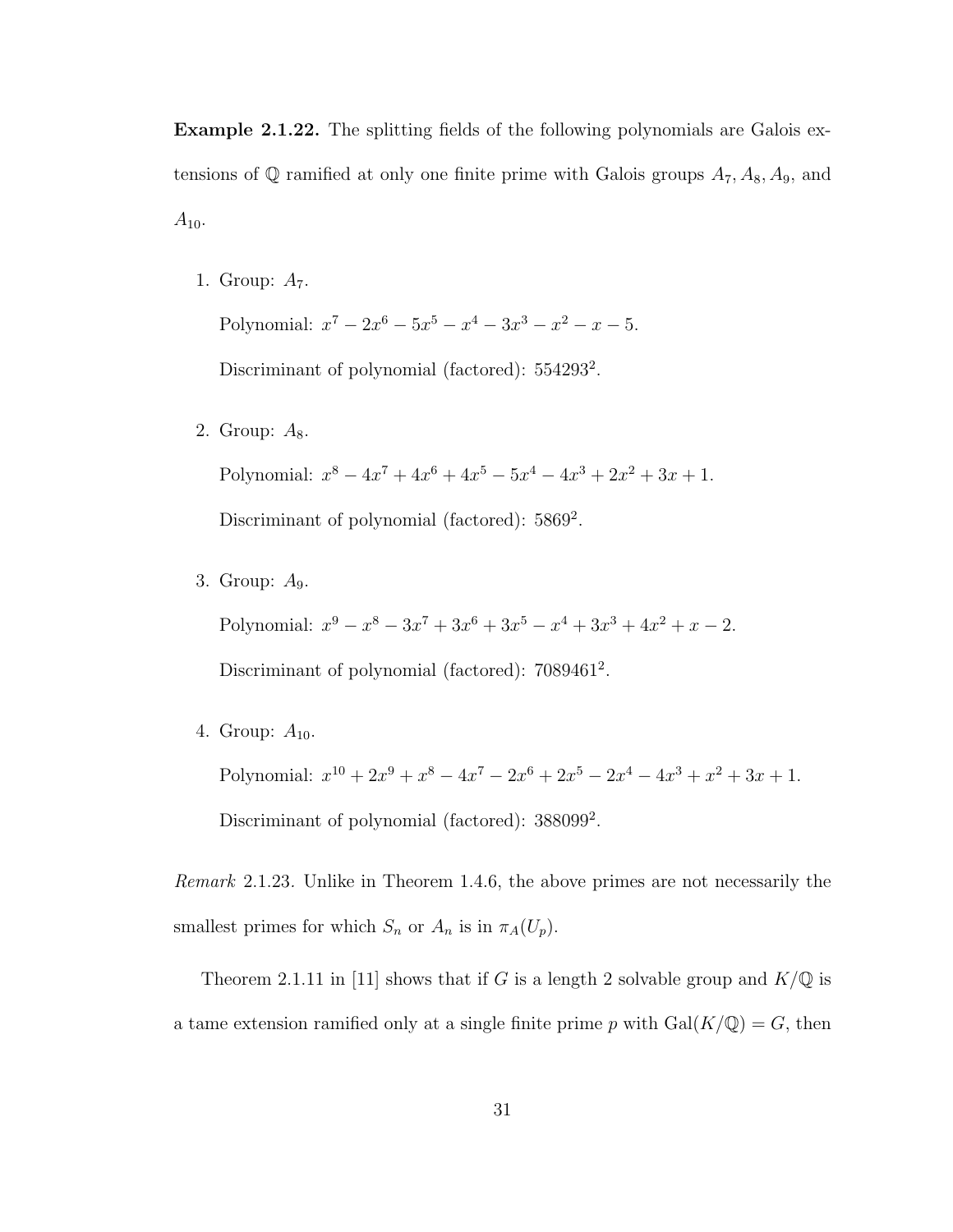K is contained in the Hilbert class field of  $\mathbb{Q}(\zeta_p)$ . The following example shows that this trend does not continue.

**Example 2.1.24.** The splitting field of  $x^{24} - 6x^{22} + x^{20} + 91x^{18} + 118x^{16} - 157x^{14} 360x^{12} + 17x^{10} + 312x^8 + 253x^6 + 95x^4 + 17x^2 + 1$  is a tame extension of Q in which 59 is the only finite ramified prime. Its Galois group is a length 3 solvable group. It is not in Hilbert class field tower of  $\mathbb{Q}(\zeta_p)$ . This is because the ramification indices are 4, which does not divide the ramification indices of  $\mathbb{Q}(\zeta_p)$ , which are 58.

### 2.2 Extensions Ramified at Arbitrary Sets of

#### Primes

We now explore the situation in which more than a single finite prime is allowed to ramify.

**Proposition 2.2.1.** Let  $m \in \mathbb{N}_{>1}$  be a natural number and let  $n \in \mathbb{N}_{>1}$  be a squarefree natural number.

1. If  $\gcd(m,\prod_{p|n}p-1)=1$ , then no groups of order m are in  $\pi_A^t(U_n)$ . 2. If gcd  $(m, \prod_{p|n} p(p-1)) = 1$ , then no groups of order m are in  $\pi_A(U_n)$ .

*Proof.* Because of root discriminant bounds, there are no tame extensions of  $\mathbb Q$  in which 2 is the only finite prime that ramifies; so, both statements above hold when  $n=2$ .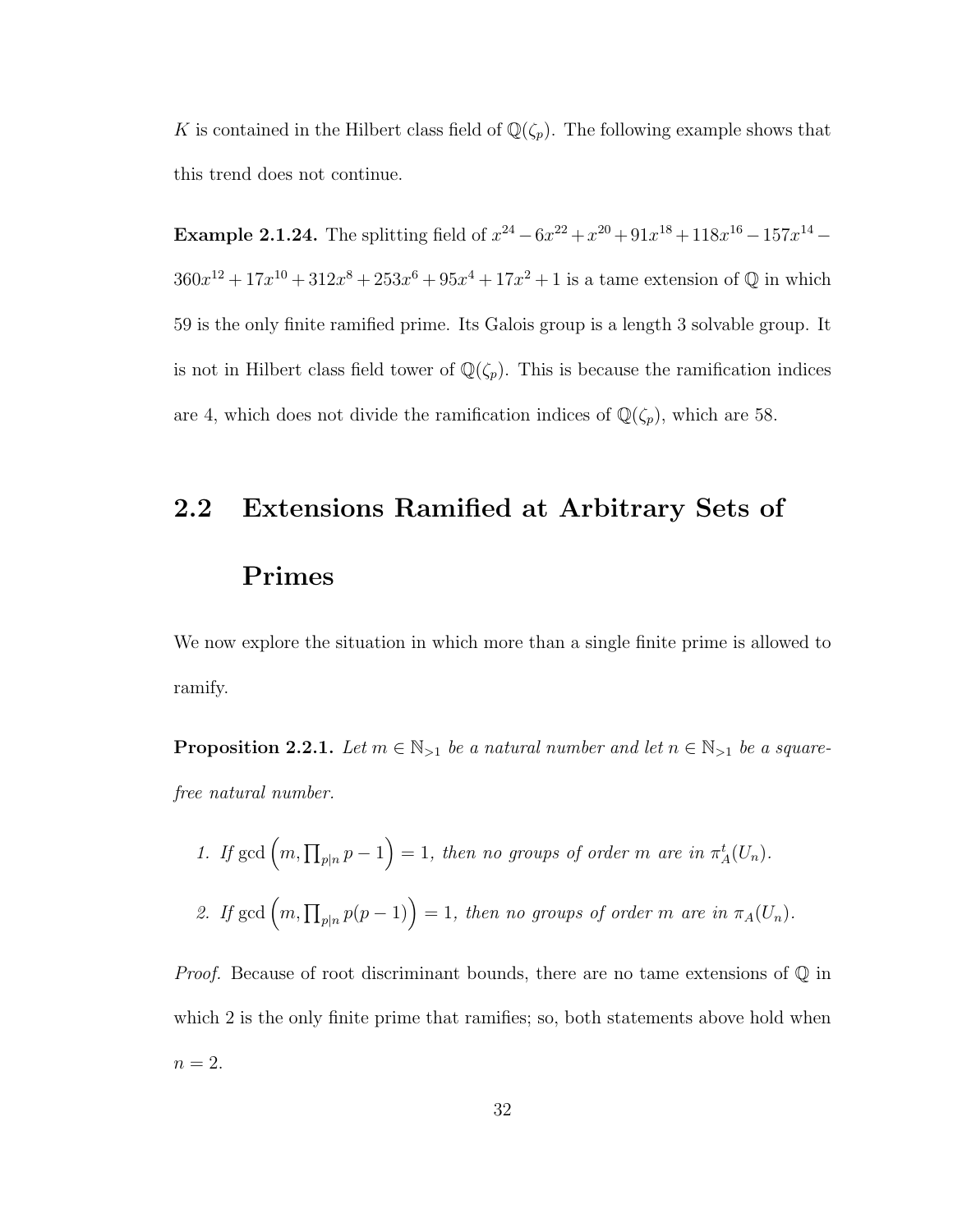Now let n have at least one odd prime factor. Suppose for contradiction that  $G \in \pi_A^t(U_n)$  is a group of order m satisfying the hypothesis of 1. Because we have  $\gcd(m,\prod_{p|n} p-1)=1$ , we get that m is odd. By Feit-Thompson, G is solvable. So, G has a nontrivial, abelian quotient, A. Since  $G \in \pi_A^t(U_n)$ , we also have that  $A \in \pi_A^t(U_n)$ . By Kronecker-Weber, A is the Galois group of a sub-extension of  $\mathbb{Q}(\zeta_n)/\mathbb{Q}$ , and so the order of A divides  $\prod_{p|n} p - 1$ . Since also  $|A| |G| = m$ , this contradicts gcd  $(m, \prod_{p|n} p - 1) = 1$ .

Suppose now that  $G \in \pi_A(U_n)$  is a group of order m satisfying the hypothesis of 2. Again,  $m$  must be odd and an application of Feit-Thompson yields a nontrivial, abelian quotient, A. Kronecker-Weber tells us that  $A$  is the Galois group of a subextension of  $\mathbb{Q}(\zeta_{n^{t+1}})/\mathbb{Q}$  for some  $t \in \mathbb{N}$ . Thus, the order of A divides  $\prod_{p|n} p^t(p-1)$ . Since also |A| |  $|G| = m$ , this contradicts gcd  $(m, \prod_{p|n} p(p-1)) = 1$ .  $\Box$ 

**Example 2.2.2.** A Fermat prime is a prime number of the form  $2^k + 1$  for some  $k \in \mathbb{N}$ . As a consequence of Proposition 2.2.1, no group of odd order can be the Galois group of a tame extension of Q in which only Fermat primes ramify.

We now show that if  $n_1 \neq n_2$ , then  $\pi_A(U_{n_1}) \neq \pi_A(U_{n_2})$ .

**Proposition 2.2.3.** Let  $n \in \mathbb{N}$  be square-free. Then,  $\pi_A(U_n)$  determines n.

*Proof.* We show that  $p | n$  if and only if  $\forall m \in \mathbb{N}, \mathbb{Z}/p^m \mathbb{Z} \in \pi_A(U_n)$ . This then shows that  $\pi_A(U_n)$  determines the prime factors of n, which then determines n since n is square-free.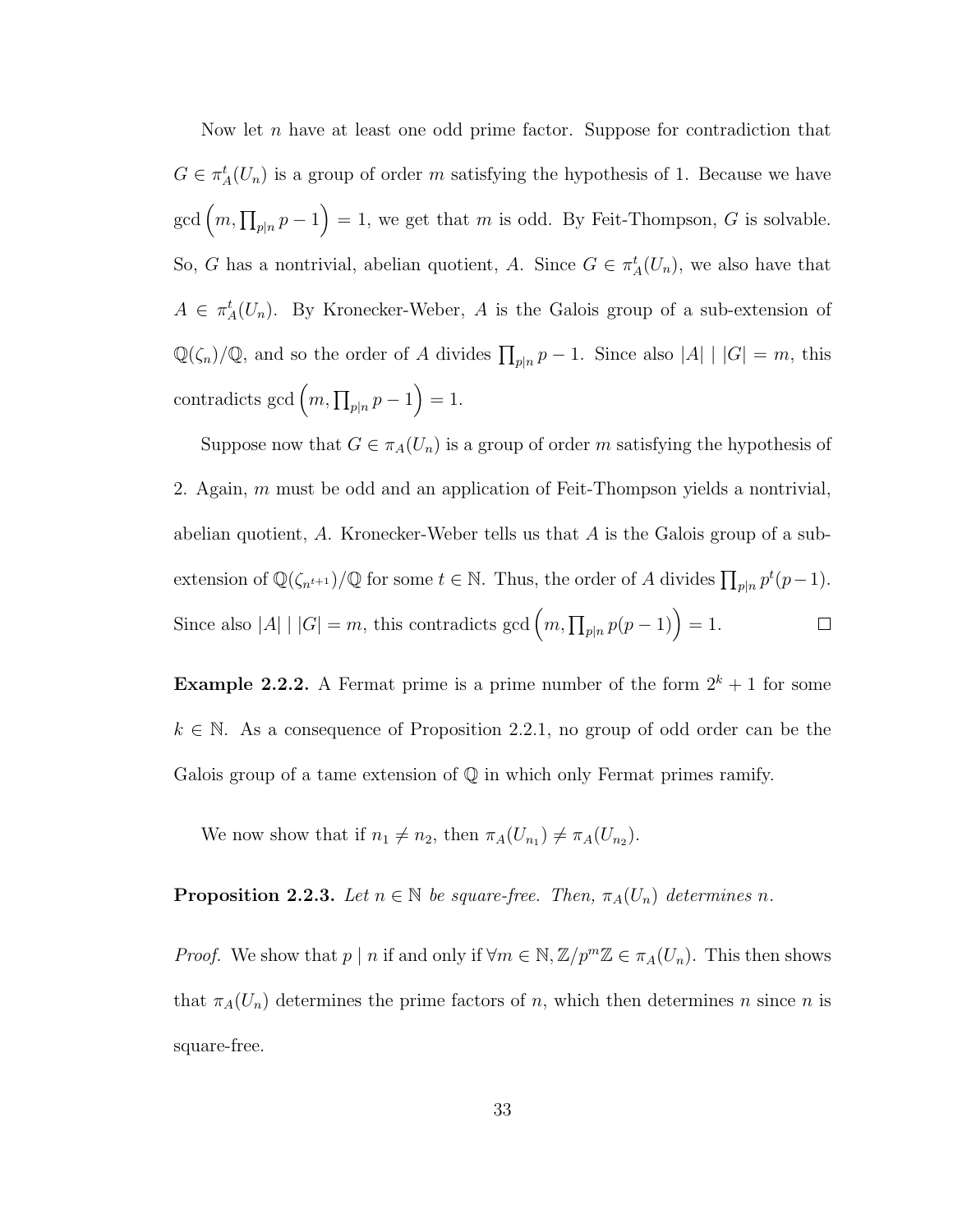So suppose  $p \mid n$ . Then,  $\forall m \in \mathbb{N}, \mathbb{Q}(\zeta_{p^{m+1}})$  has a sub-extension  $K_m/\mathbb{Q}$  with  $Gal(K_m/\mathbb{Q}) \cong \mathbb{Z}/p^m\mathbb{Z}$ . Since  $K_m \leq \mathbb{Q}(\zeta_{p^{m+1}})$ , the only finite prime that ramifies in  $K_m/\mathbb{Q}$  is p. Hence,  $\mathbb{Z}/p^m\mathbb{Z} \in \pi_A(U_n)$ .

Now suppose that  $\forall m \in \mathbb{N}, \mathbb{Z}/p^m \mathbb{Z} \in \pi_A(U_n)$ . Write the prime factorization of *n* as  $n = q_1 \ldots q_k$  where each  $q_i$  is prime. Our goal is to show that one of the  $q_i$  is really p. By Kronecker-Weber, each  $\mathbb{Z}/p^m\mathbb{Z}$ -extension is contained in some cyclotomic field. So,  $\forall m \in \mathbb{N}, \exists t_m \in \mathbb{N}$  such that the extension providing witness to the fact that  $\mathbb{Z}/p^m\mathbb{Z} \in \pi_A(U_n)$  is a sub-extension of  $\mathbb{Q}(\zeta_{t_m})/\mathbb{Q}$ . Furthermore, since only primes dividing n may ramify,  $t_m$  may be chosen so that its set of prime  $a_1^{e_{m,1}} \dots a_k^{e_{m,k}}$  where each  $e_{m,i}$  is factors is contained in  $\{q_1, \ldots q_k\}$ . That is,  $t_m = q_1^{e_{m,1}}$ a nonnegative integer. Notice now that  $p^m$  divides  $\phi(t_m) = [\mathbb{Q}(\zeta_{t_m}) : \mathbb{Q}]$  since  $\mathbb{Q}(\zeta_{t_m})/\mathbb{Q}$  has a sub-extension with Galois group isomorphic to  $\mathbb{Z}/p^m\mathbb{Z}$ . However,  $\phi(t_m) = q_1^{e_{m,1}-1}$  $a_1^{e_{m,1}-1}(q_1-1)\ldots a_k^{e_{m,k}-1}$  $\binom{e_{m,k}-1}{k}(q_k-1)$ . If p were not equal to one of the  $q_i$ , the maximal power of p dividing  $\phi(t_m)$  would be the maximal power of p dividing  $(q_1 - 1) \dots (q_k - 1)$ . This expression is independent of m, and so we may choose an  $m \in \mathbb{N}$  large enough so that  $p^m$  does not divide it. Hence, p must equal one of the  $q_i$ .  $\Box$ 

The following shows that if we only consider tame extensions, we can no longer recover *n* from  $\pi_A^t(U_n)$ .

**Proposition 2.2.4.**  $\pi_A^t(U_6) = \pi_A^t(U_2) \cup \pi_A^t(U_3) = \pi_A^t(U_3)$  and  $\pi_A^t(U_{10}) = \pi_A^t(U_2) \cup$  $\pi_A^t(U_5) = \pi_A^t(U_5)$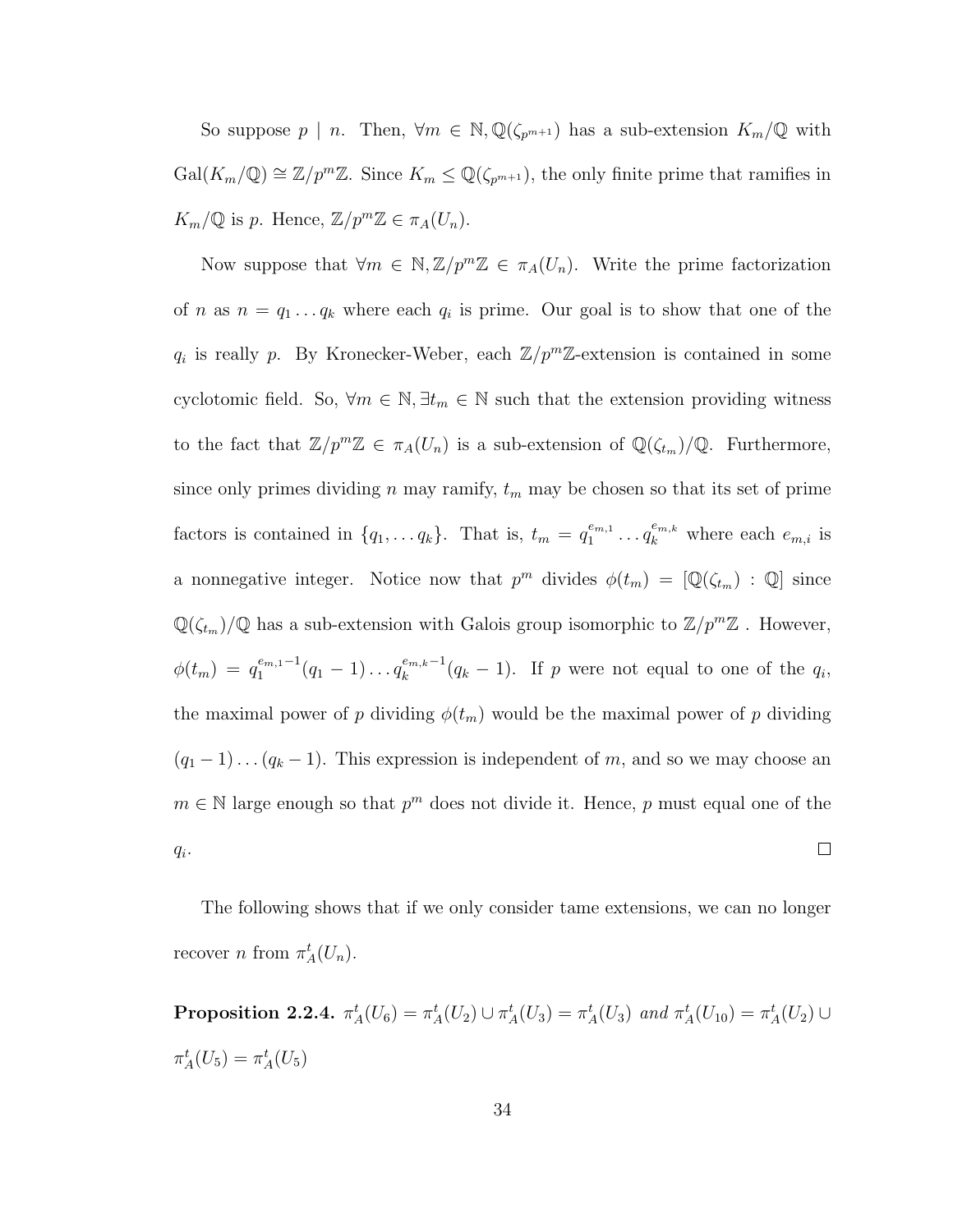*Proof.* First note that  $\pi_A^t(U_2)$  consists only of the trivial group and so the final equality in both assertions holds.

Now consider  $\pi_A^t(U_6)$ . Any extension tamely ramified only at 2 and 3 has root discriminant at most 6. By [7], the degree of the extension is therefore at most 9. So, let  $G \in \pi_A^t(U_6)$ . We will show it is in  $\pi_A^t(U_3)$ . Suppose not. Then 2 must be ramified in the extension that realizes G. Since the extension is tame, its degree is not a power of 2. Since  $\pi_A^t(U_2)$  contains only the trivial group, 3 must also be ramified. Since 3 is tamely ramified, the degree is not 3 or 9. This leaves 5, 6, and 7 as possibilities for the degree. Any group of order 5 or 7 is cyclic, and by Kronecker-Weber neither  $\mathbb{Z}/5\mathbb{Z}$  nor  $\mathbb{Z}/7\mathbb{Z}$  is in  $\pi_A^t(U_6)$ . Hence the degree is 6 and G is  $\mathbb{Z}/6\mathbb{Z}$  or  $S_3$ . Again by Kronecker-Weber, G is not  $\mathbb{Z}/6\mathbb{Z}$ . Thus, G is  $S_3$ .  $S_3$  has  $A_3$  as an index 2 subgroup. The fixed field for  $A_3$  would be a quadratic extension of Q. Since it is tamely ramified only at 2,3 and possibly  $\infty$ , it must be  $\mathbb{Q}(\sqrt{-3})$ . The  $S_3$ -extension of  $\mathbb Q$  is degree 3 over  $\mathbb{Q}(\sqrt{-3})$  $\overline{-3}$ ) so is abelian over it. It is tamely ramified, so only 2 can be ramified ( $\infty$  cannot ramify as  $\mathbb{Q}(\sqrt{\mathbb{Z}})$  $\overline{-3}$ ) is totally imaginary already). So, the extension is in the ray class field for the modulus (2). But the ray class number for the modulus (2) for  $\mathbb{Q}(\sqrt{2})$  $\overline{-3}$ ) is 1, and so there is no degree 3 abelian extension ramified only at 2. This is a contradiction. Thus  $\pi_A^t(U_6) = \pi_A^t(U_2) \cup \pi_A^t(U_3) = \pi_A^t(U_3)$ . Note also that even the set of number fields tamely ramified only at 2 and 3 is just the set of number fields tamely ramified only at 3.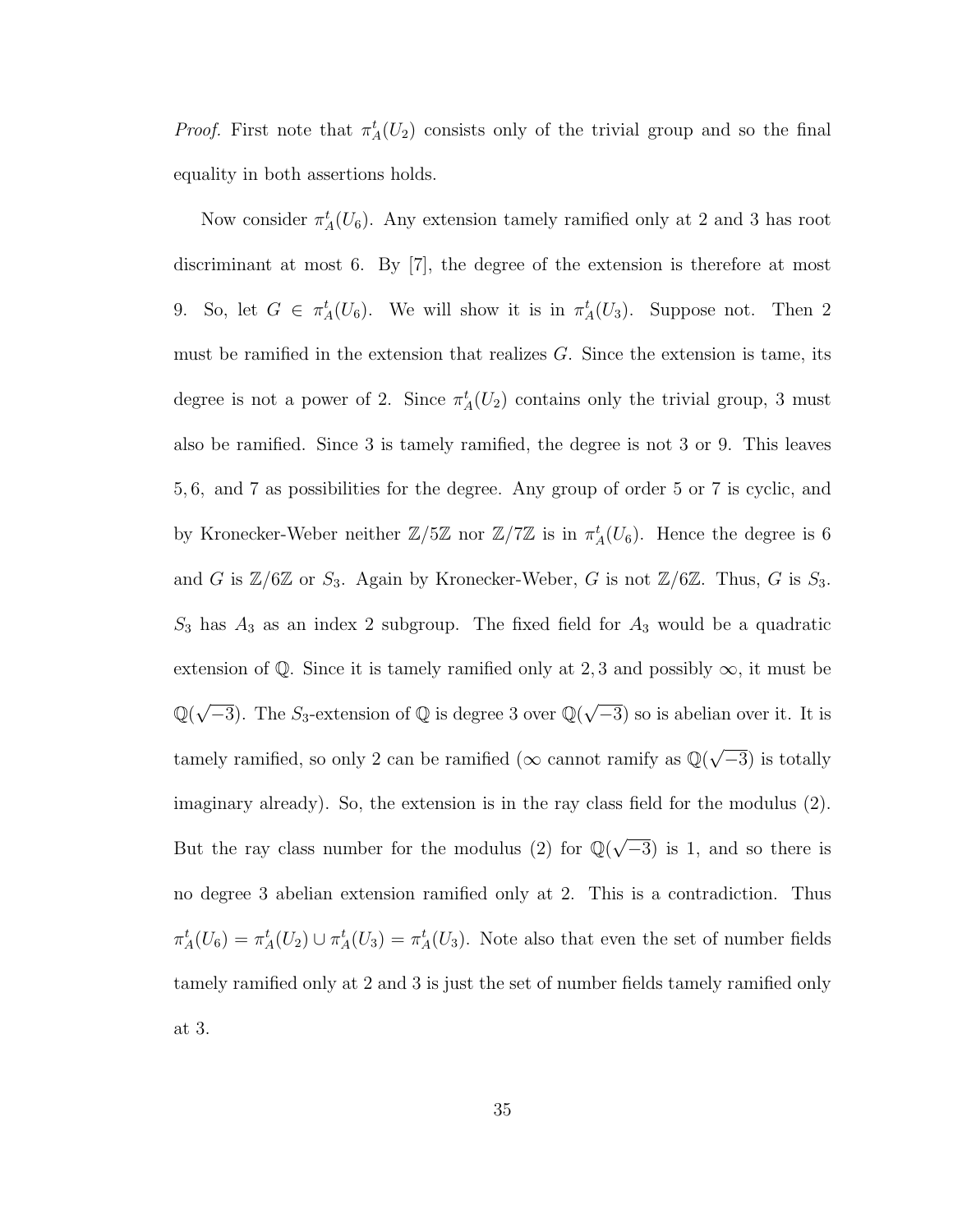Now consider  $\pi_A^t(U_{10})$ . We show that any  $G \in \pi_A^t(U_{10})$  is in  $\pi_A^t(U_5)$ . Suppose not and consider an extension realizing such a G. By [7], the degree of any extension in which 2 and 5 are the only finite primes that may ramify is at most 21. Note also that if the extension is of odd degree, it is totally real and so again by [7], the degree is at most 7. Also, as above, any such extension cannot have degree a power of 2 or 5. This leaves 3, 6, 7, 10, 12, 14, 18, 20 as possibilities. Since groups of order 3 and 7 are cyclic, they are ruled out by Kronecker-Weber. We now consider degrees 6, 10, 12, 14, 18, 20. As above, a degree 6 extension cannot be  $\mathbb{Z}/6\mathbb{Z}$  so is S<sub>3</sub>. As above, it would have  $\mathbb{Q}(\sqrt{2})$ 5) as a subfield. The degree 3 abelian extension would be in the ray class group for the modulus  $(2)(5) = (10)$  (we do not need to worry about  $\infty$  since that only adds powers of 2 to the order of the ray class group which is irrelevant for a degree 3 extension). But the ray class number for  $(10)$  is 1. For degree 10, it cannot be  $\mathbb{Z}/10\mathbb{Z}$  by Kronecker-Weber. This leaves only  $D_{10}$ . This has the rotations as an index 2 subgroup, so has  $\mathbb{Q}(\sqrt{\mathbb{Z}})$ 5) as a subfield. The whole extension would be degree 5 over  $\mathbb{Q}(\sqrt{2})$ 5), but above we mentioned that the ray class group for (10) has order 1, so this does not happen. For degree 12, the ramification indices for primes above 2 are at most 3 and for primes above 5 are at most 12 on account of the extension being tame. The discriminant is therefore at most  $2^{12-4} \cdot 5^{12-1}$ , and so the root discriminant is less than 7. This is impossible by [7]. For degree 14, Kronecker-Weber prohibits Z/14Z and the only other group is  $D_{14}$ . The same argument as for  $D_{10}$  rules out  $D_{14}$ . For degree 18, the ramification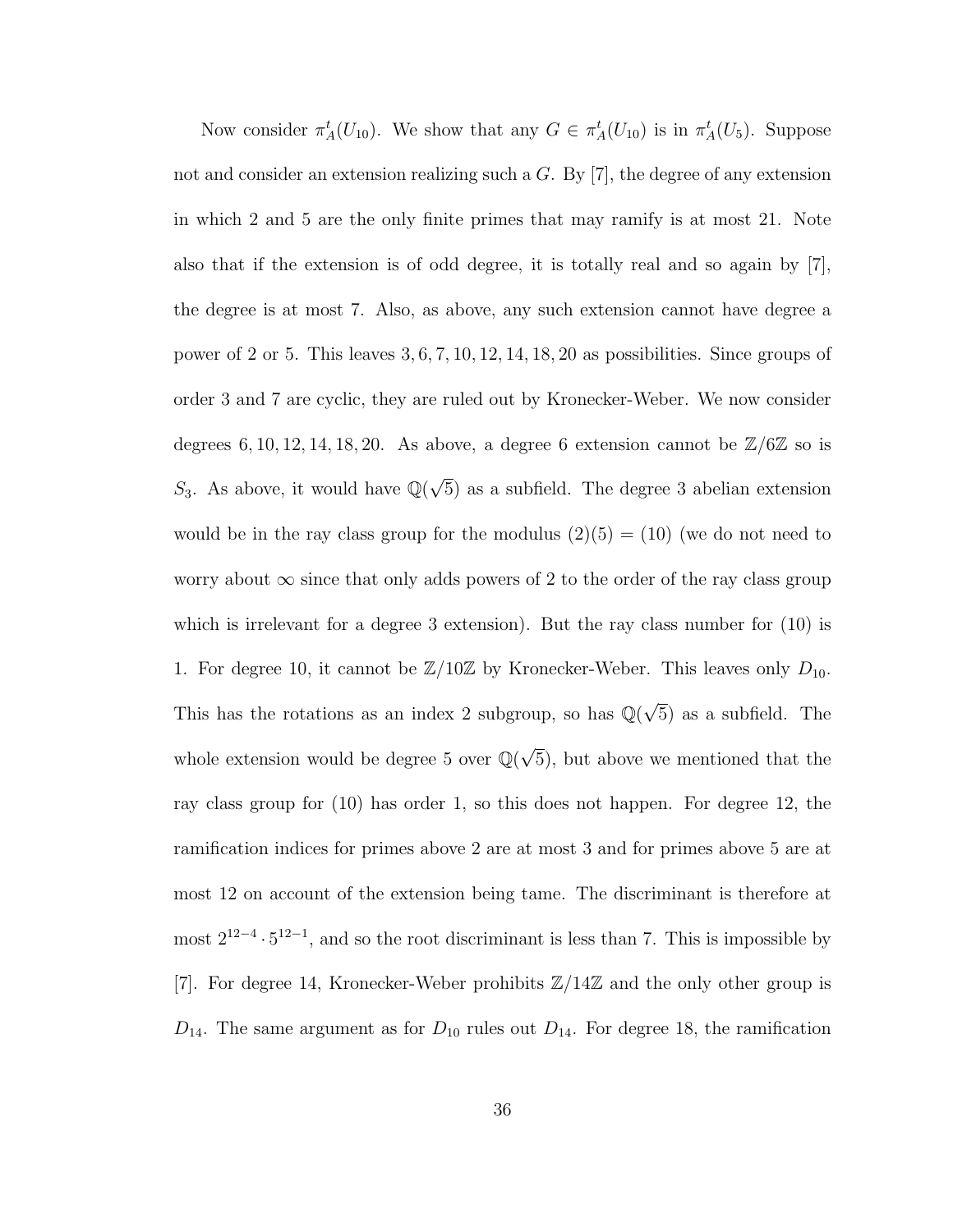indices for primes above 2 are at most 9 and for primes above 5 are at most 18. The discriminant is at most  $2^{18-2} \cdot 5^{18-1}$ , and so the root discriminant is less than 8.5. This is impossible by [7]. Finally, for degree 20, the ramification indices for primes above 2 are at most 5 and for primes above 5 are at most 20. The discriminant is at most  $2^{20-4} \cdot 5^{20-1}$ , and so the root discriminant is less than 8.5. This is impossible by [7]. Thus  $\pi_A^t(U_{10}) = \pi_A^t(U_2) \cup \pi_A^t(U_5) = \pi_A^t(U_5)$ . Note also that even the set of number field tamely ramified only at 2 and 5 is just the set of number fields tamely ramified only at 5.  $\Box$ 

Example 2.2.5.  $\pi_A^t(U_{22}) \neq \pi_A^t(U_2) \cup \pi_A^t(U_{11})$ . To see this, note that  $S_3 \notin \pi_A^t(U_2) \cup$  $\pi_A^t(U_{11})$ . However, the polynomial  $x^6 - x^5 + 2x^4 - 3x^3 + 2x^2 - x + 1$  generates a tame  $S_3$ -extension of  $\mathbb Q$  ramified only at 2 and 11; the ramification indices for the primes above 2 are 3 and for those above 11 are 2. Thus,  $S_3 \in \pi_A^t(U_{22})$ .

We now restrict out attention to tame, solvable extensions. In particular, we produce a bound on the maximal degree of a tame extension with length i solvable Galois group unramified outside of a predetermined set of primes. In what follows we will use the multichoose notation:  $\mathscr N$  $\parallel$  $\overline{n}$ k ₩  $\Bigg| = \Big(\begin{matrix} n+k-1 \\ k \end{matrix}$  $_{k}^{k-1}$ ).

**Proposition 2.2.6.** Let n be a square-free natural number. Let  $d_1 = \max\{3, \phi(n)\}$ and for  $i \geq 1$ ,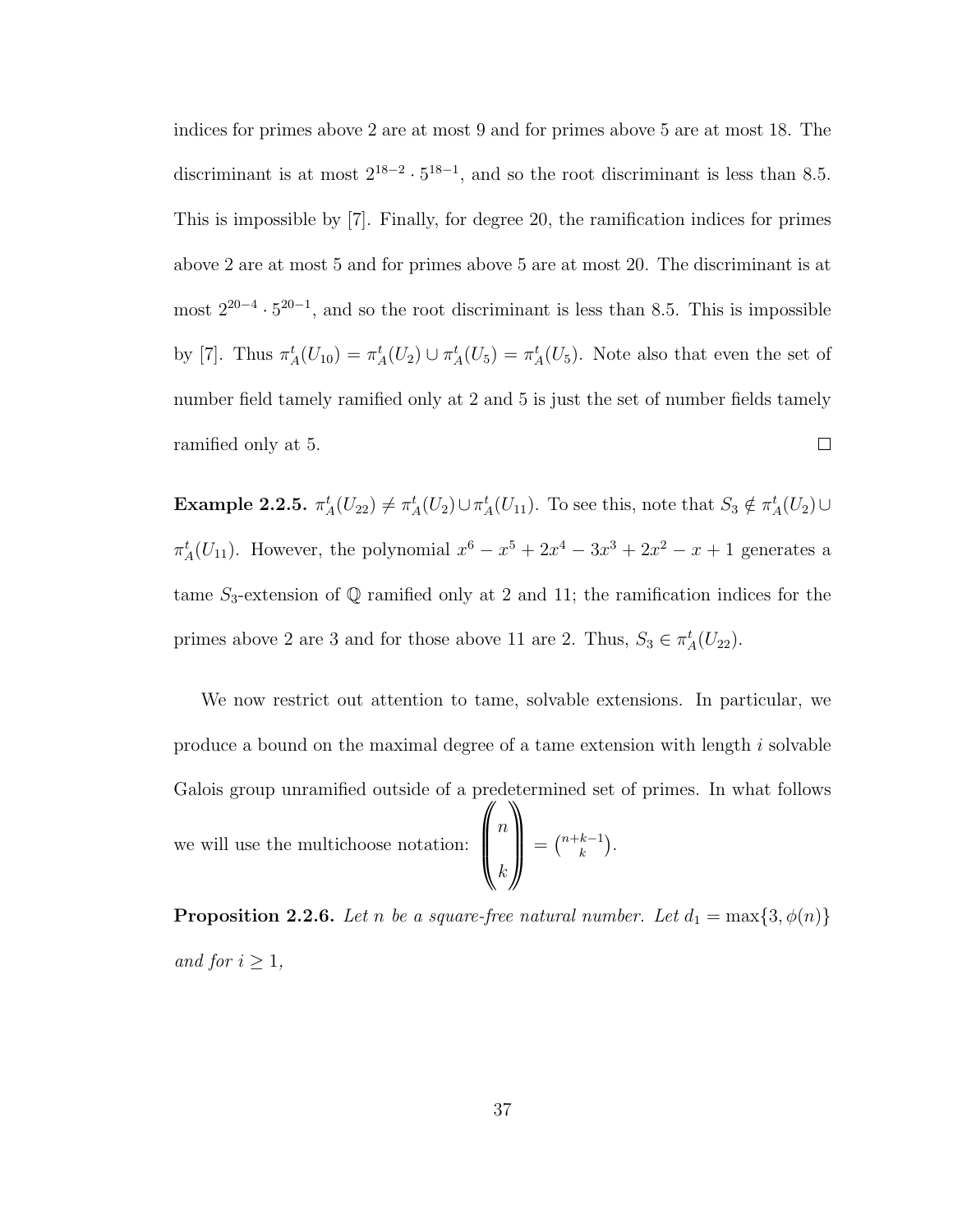$$
d_{i+1} = d_i \cdot \left( \begin{bmatrix} \left\lceil \frac{6n^{\frac{d_i-1}{2}}}{2} \right\rceil \\ & \\ \left\lceil \frac{1}{\log_2(n^{\frac{d_i-1}{2}})} \right\rceil \end{bmatrix} \right) \cdot (2n)^{d_i}.
$$

If  $G \in \pi_A^t(U_n)$  is a length i solvable group, then  $|G| \leq n_i$ .

*Proof.*  $\pi_A^t(U_2)$  is trivial and so we will assume that  $n \geq 3$ . Notice also that for all *i*, we have  $d_i \geq 3$ . We proceed by induction on i. The base case of  $i = 1$  corresponds to abelian extensions, and the maximal tame, abelian extension unramified outside of primes dividing n and  $\infty$  is  $\mathbb{Q}(\zeta_n)$ , which has degree  $d_1 = \phi(n)$ .

Now, any tame extension with length  $i + 1$  solvable Galois group is in a ray class field for a tame extension with length  $i$  solvable Galois group. We first use Minkowski's bound to estimate the ideal class group of a tame, length i solvable extension. By the induction hypothesis, its degree is at most  $d_i$ . Since it is tame, the absolute value of the discriminant is at most  $n^{d_i-1}$ . Thus, the Minkowski bound is

$$
n^{\frac{d_i-1}{2}} \cdot \left(\frac{4}{\pi}\right)^{\frac{d_i}{2}} \cdot \left(\frac{d_i!}{d_i^{d_i}}\right).
$$

By [28], this is bounded above by

$$
n^{\frac{d_i-1}{2}} \cdot \left(\frac{4}{\pi}\right)^{\frac{d_i}{2}} \cdot \left(\frac{1}{d_i^{d_i}}\right) \cdot \sqrt{2\pi d_i} \cdot d_i^{d_i} \cdot e^{-d_i} \cdot e^{\frac{1}{12d_i}} = n^{\frac{d_i-1}{2}} \cdot \left(\frac{4}{e\pi}\right)^{\frac{d_i}{2}} \cdot \left(\frac{1}{e^{\frac{d_i}{2}}}\right) \cdot \sqrt{2\pi d_i} \cdot e^{\frac{1}{12d_i}}.
$$

Since  $d_i > 1$ , we have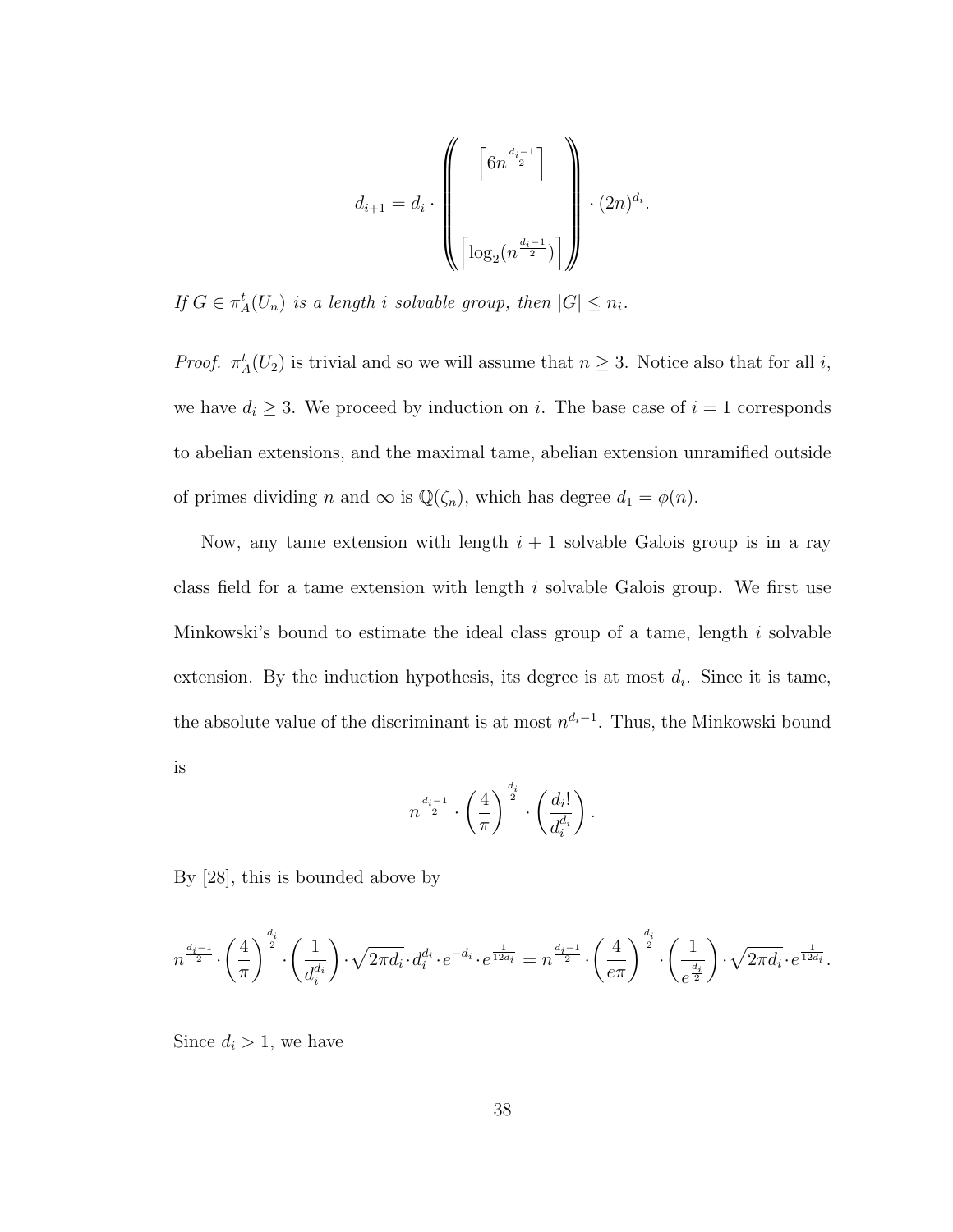$$
\left(\frac{4}{e\pi}\right)^{\frac{d_i}{2}}\cdot\left(\frac{1}{e^{\frac{d_i}{2}}}\right)\cdot\sqrt{2\pi d_i}\cdot e^{\frac{1}{12d_i}}<1,
$$

and so the Minkowski bound is bounded above by

$$
n^{\frac{d_i-1}{2}}.
$$

Any prime ideal has norm at least 2. Thus, the product of  $\log_2(n^{\frac{d_i-1}{2}})$  many prime ideals has norm at least  $n^{\frac{d_i-1}{2}}$ , and so is equivalent to an ideal of smaller norm in the ideal class group. Hence, every element in the ideal class group is expressible as a product of at most  $\log_2(n^{\frac{d_i-1}{2}})$  many prime ideals, each with norm at most  $n^{\frac{d_i-1}{2}}$ . By [29], the prime counting function satisfies  $\pi(x) < 1.3 \cdot \frac{x}{\log x}$  $\frac{x}{\log(x)}$ , and so the number of integral primes less than  $n^{\frac{d_i-1}{2}}$  is at most

$$
1.3 \cdot \frac{n^{\frac{d_i-1}{2}}}{\frac{d_i-1}{2} \log(n)}.
$$

Since each integral prime has at most  $d_i$  prime ideals lying above it, noting that  $\frac{d_i}{(d_i-1)\log(n)} < 2$  for  $n \geq 3$  and  $d_i \geq 2$ , this gives at most

$$
1.3 \cdot \frac{n^{\frac{d_i-1}{2}}}{\frac{d_i-1}{2} \log(n)} \cdot d_i < 5.2 \cdot n^{\frac{d_i-1}{2}}
$$

many prime ideals. We can count all products of at most  $\log_2(n^{\frac{d_i-1}{2}})$  many prime ideals using multichoose. Since we can also choose the trivial ideal, we are actually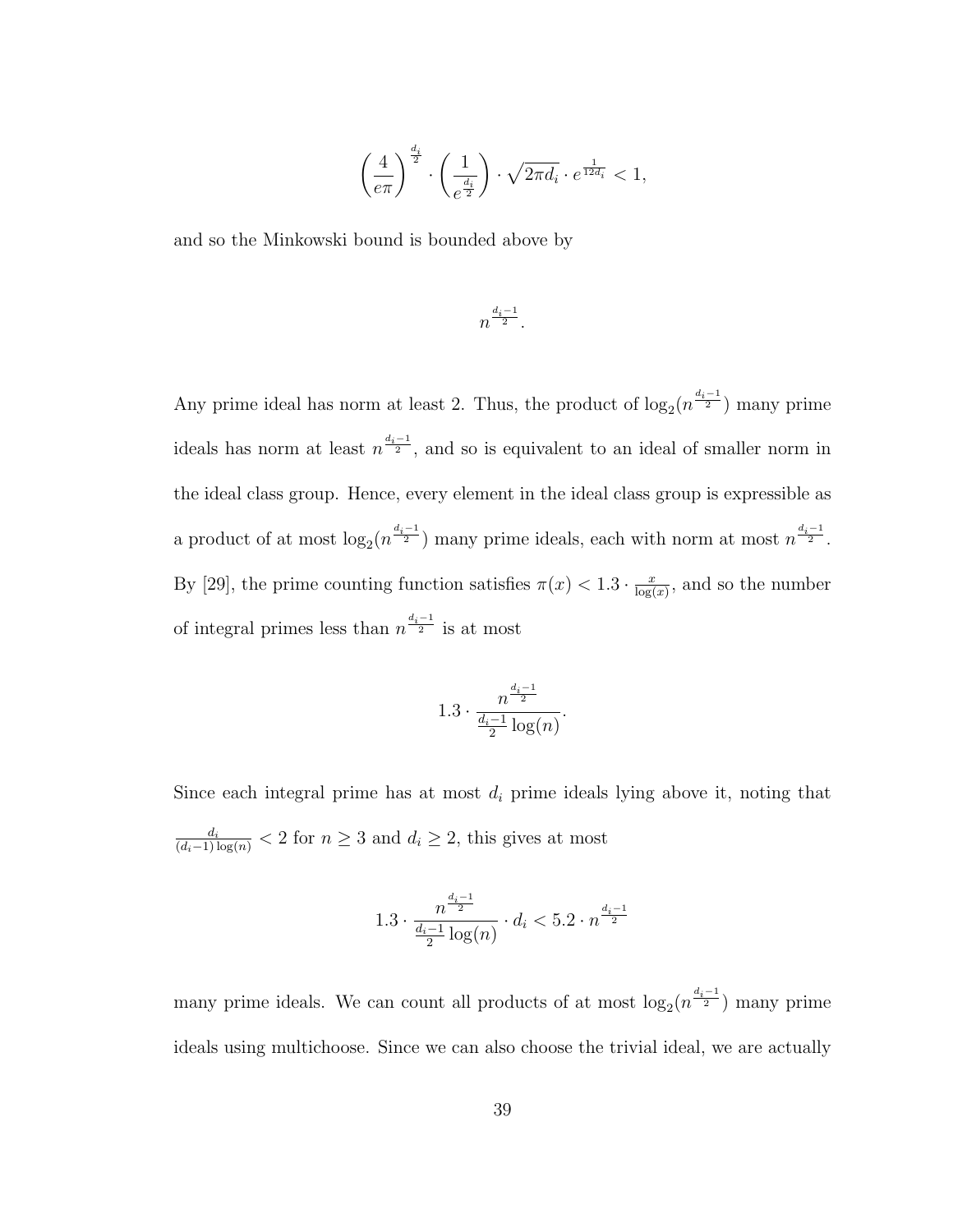choosing from at most  $5.2 \cdot n^{\frac{d_i-1}{2}} + 1 < 6n^{\frac{d_i-1}{2}}$  many ideals. So, the class number, h, satisfies

$$
h < \left(\begin{matrix} \left\lceil 6n^{\frac{d_i-1}{2}}\right\rceil \\ \\ \left\lceil \log_2(n^{\frac{d_i-1}{2}})\right\rceil \end{matrix}\right)
$$

.

By V.1.7 in [20], the order of the ray class group for tame extensions ramifying at primes dividing *n* is  $h \cdot 2^{r_0} \cdot N(n) \cdot \prod_{Q|n} (1 - \frac{1}{N(n)})$  $\frac{1}{N(Q)}$ ) ·  $(U:U_{n,1})^{-1}$  where  $r_0$  is the number of real places. Since  $N(n) = n^{d_i}$  and  $\prod_{Q|n} (1 - \frac{1}{N(n)})$  $\frac{1}{N(Q)}) \cdot (U : U_{n,1})^{-1} < 1$ , This is at most  $h \cdot (2n)^{d_i}$ . By the tower law, the maximal degree over Q for an extension with length  $i + 1$  solvable Galois group is at most

$$
d_i \cdot h \cdot (2n)^{d_i} < d_i \cdot \left( \left( \begin{array}{c} \left\lceil 6n^{\frac{d_i-1}{2}} \right\rceil \\ & \\ \left\lceil \log_2(n^{\frac{d_i-1}{2}}) \right\rceil \end{array} \right) \right) \cdot (2n)^{d_i} = d_{i+1}.
$$

*Remark* 2.2.7. There are only finitely many tame extensions of  $\mathbb{Q}$  with length i solvable Galois group unramified outside of a fixed set of primes. Proposition 2.2.6 bounds the degree of such an extension, and hence bounds the discriminant of all such extensions. Since there are only finitely many number fields of bounded discriminant, there are only finitely many such extensions.

Remark 2.2.8. The bound in Proposition 2.2.6 is by no means sharp. It uses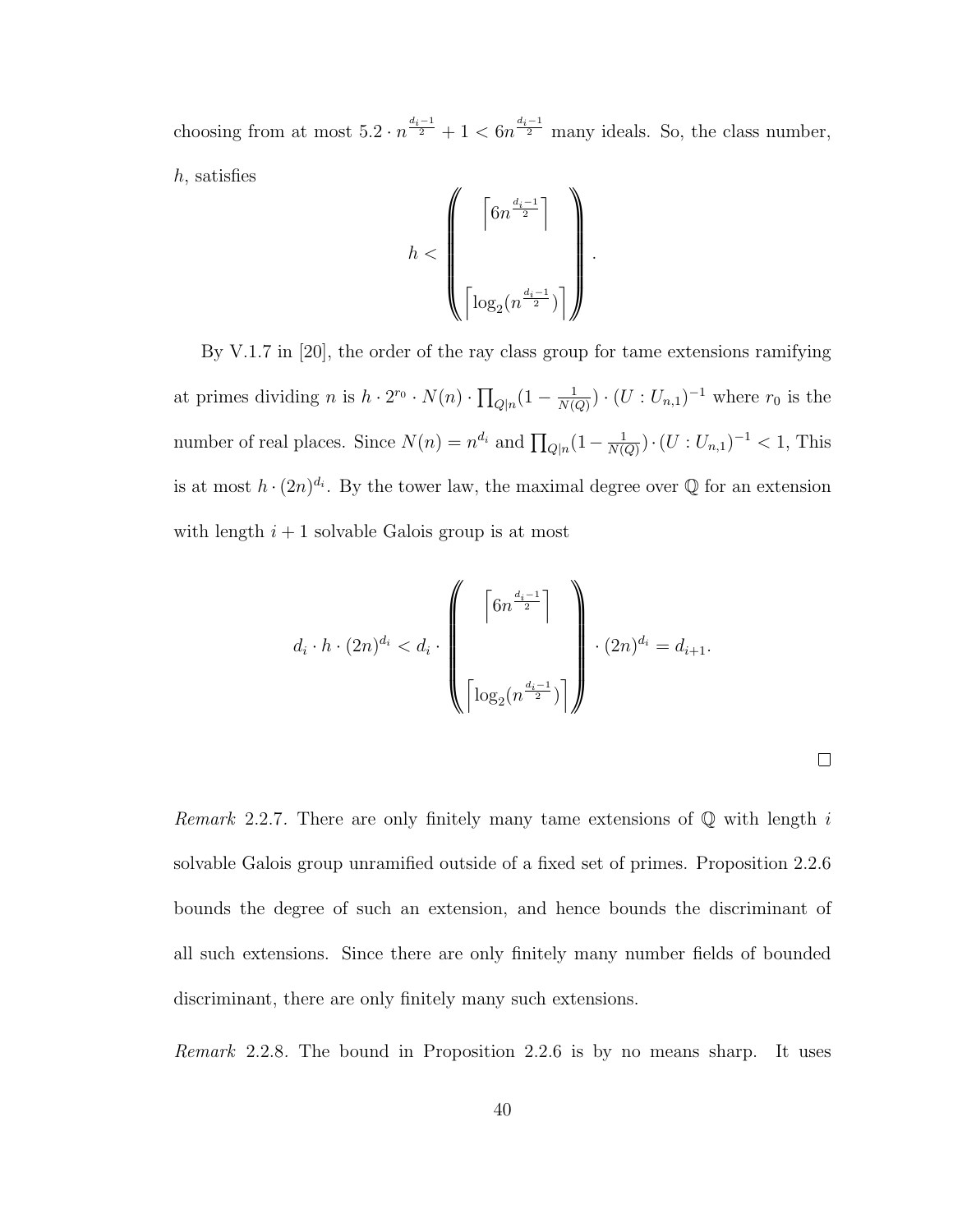Minkowski's bound to estimate the size of the class group of number fields. If one is willing to assume the generalized Riemann hypothesis, much stronger bounds are available instead.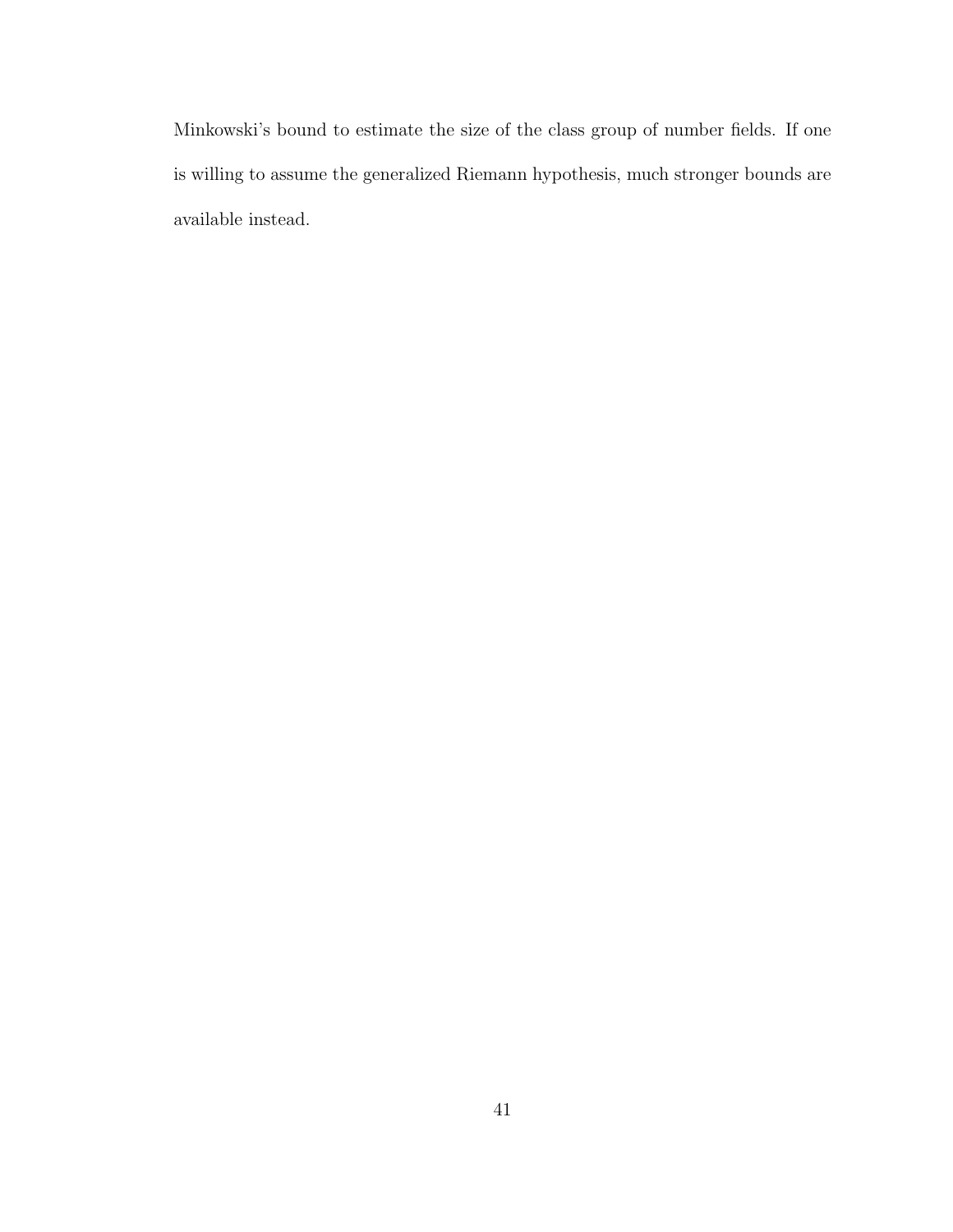## Chapter 3

# The Minimal Number of Generators of Galois Groups

Harbater originally posed Conjecture 1.2.1 in [10]. In this chapter we study how the minimal number of generators of a Galois group relates to the ramification in the corresponding extension, and prove the validity of Harbater's conjecture in some special situations.

#### 3.1 The Nilpotent Case

We first consider nilpotent extensions of Q.

**Proposition 3.1.1.** If  $G \in \pi_A^t(U_n)$  is nilpotent, then  $d(G) \leq \log(n)$ .

*Proof.* Because G is nilpotent,  $d(G) = \max\{d(P)|P \text{ is a Sylow subgroup of } G\}.$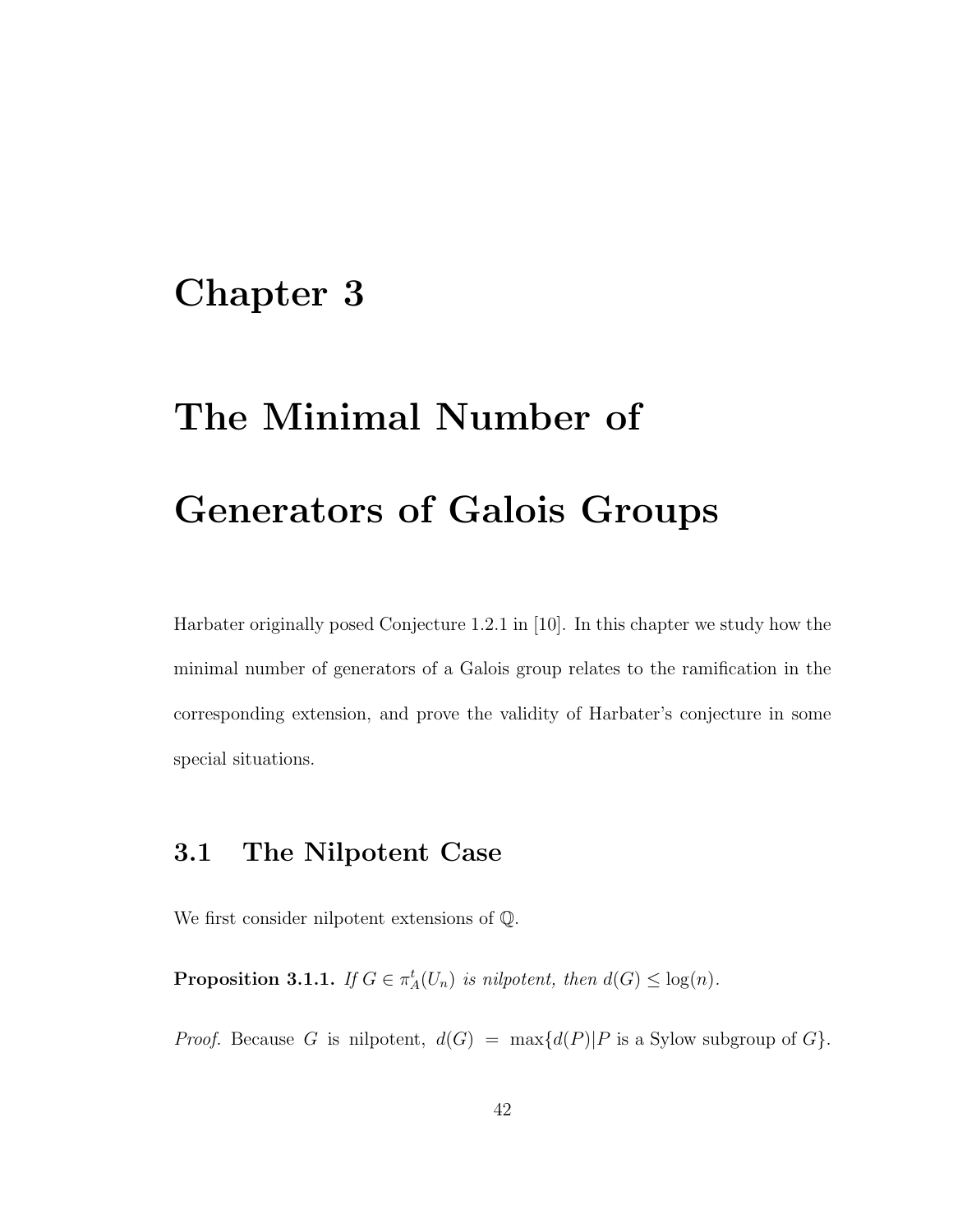Since each Sylow subgroup is isomorphic to some quotient of  $G$ , each Sylow subgroup is also in  $\pi_A^t(U_n)$ . Thus, we may restrict our attention to the case in which  $G$  is a *p*-group.

Since  $G$  is a p-group, by the Burnside basis theorem

$$
G/\phi(G) \cong \left(\mathbb{Z}/p\mathbb{Z}\right)^{d(G)}.
$$

Hence,  $(\mathbb{Z}/p\mathbb{Z})^{d(G)} \in \pi_A^t(U_n)$  as well. By the Kronecker-Weber theorem, if 2 is ramified in an abelian extension, then it is wildly ramified. Again by the Kronecker-Weber theorem, each odd prime that ramifies in an abelian extension can increase the minimal size of a generating set of the Galois group by at most 1. Hence, at least  $d\left(\left(\mathbb{Z}/p\mathbb{Z}\right)^{d(G)}\right) = d(G)$  many odd primes must ramify in the extension providing witness to the fact that  $(\mathbb{Z}/p\mathbb{Z})^{d(G)} \in \pi_A^t(U_n)$ . Thus, at least  $d(G)$  many odd primes divide *n*, and so  $d(G) \leq \log(n)$ .  $\Box$ 

Remark 3.1.2. In the nilpotent case, we may drop the tameness assumption in Harbater's conjecture as long as we use  $C = 2$  instead of  $C = 0$ . That is, if  $G \in \pi_A(U_n)$  is nilpotent, then  $d(G) \leq \log(n) + 2$ . The proof would proceed as in Proposition 3.1.1, except now 2 may ramify. If 2 ramifies, the Kronecker-Weber theorem tells us that this contributes at most 2 to the minimal size of a generating set of the Galois group. This is offset by the fact that we place the constant  $C = 2$ on the right side of the inequality.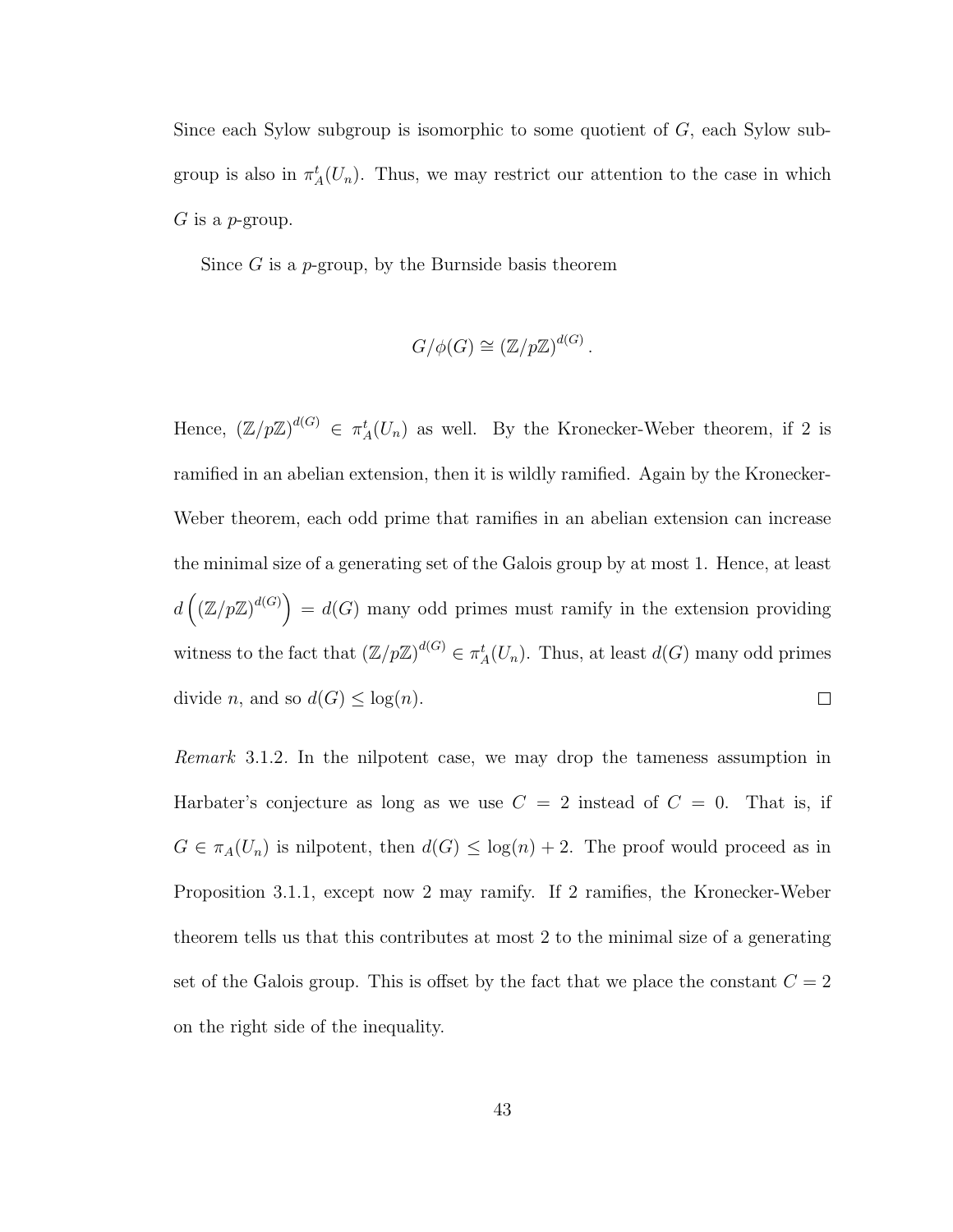## 3.2 Groups with an Index 2 or Index 3 Nilpotent Subgroup

In this section we prove the validity of Harbater's conjecture if we restrict to Galois groups having an index 2 or index 3 nilpotent subgroup.

#### 3.2.1 The Index 2 Case

We start with the index 2 case by examining nilpotent extensions of quadratic number fields.

**Lemma 3.2.1.** There is a constant C such that if F is any quadratic extension of  $\mathbb Q$  with discriminant d and class number h, then  $\log_2(h) < C + .8 \cdot \log \left( \frac{|d|}{4} \right)$  $\frac{d|}{4}$ .

*Proof.* List the quadratic number fields,  $F_1, F_2, \ldots, F_i, \ldots$ , ordered by increasing size of the absolute value of their discriminants,  $|d_i|$ . Let  $h_i$  and  $R_i$  denote the class number of  $F_i$  and the regulator of  $F_i$  respectively. By the Brauer-Siegel theorem, for all  $\epsilon > 0$ , there is an  $N \in \mathbb{N}$  such that if  $i > N$ ,

$$
\frac{\log\left(h_i R_i\right)}{\log\left(\left|d_i\right|^{\frac{1}{2}}\right)} < (1+\epsilon).
$$

Let  $\epsilon = .1$ . Then for  $i > N$  we have

$$
\log(h_i R_i) < 1.1 \cdot \log\left(|d_i|^{\frac{1}{2}}\right).
$$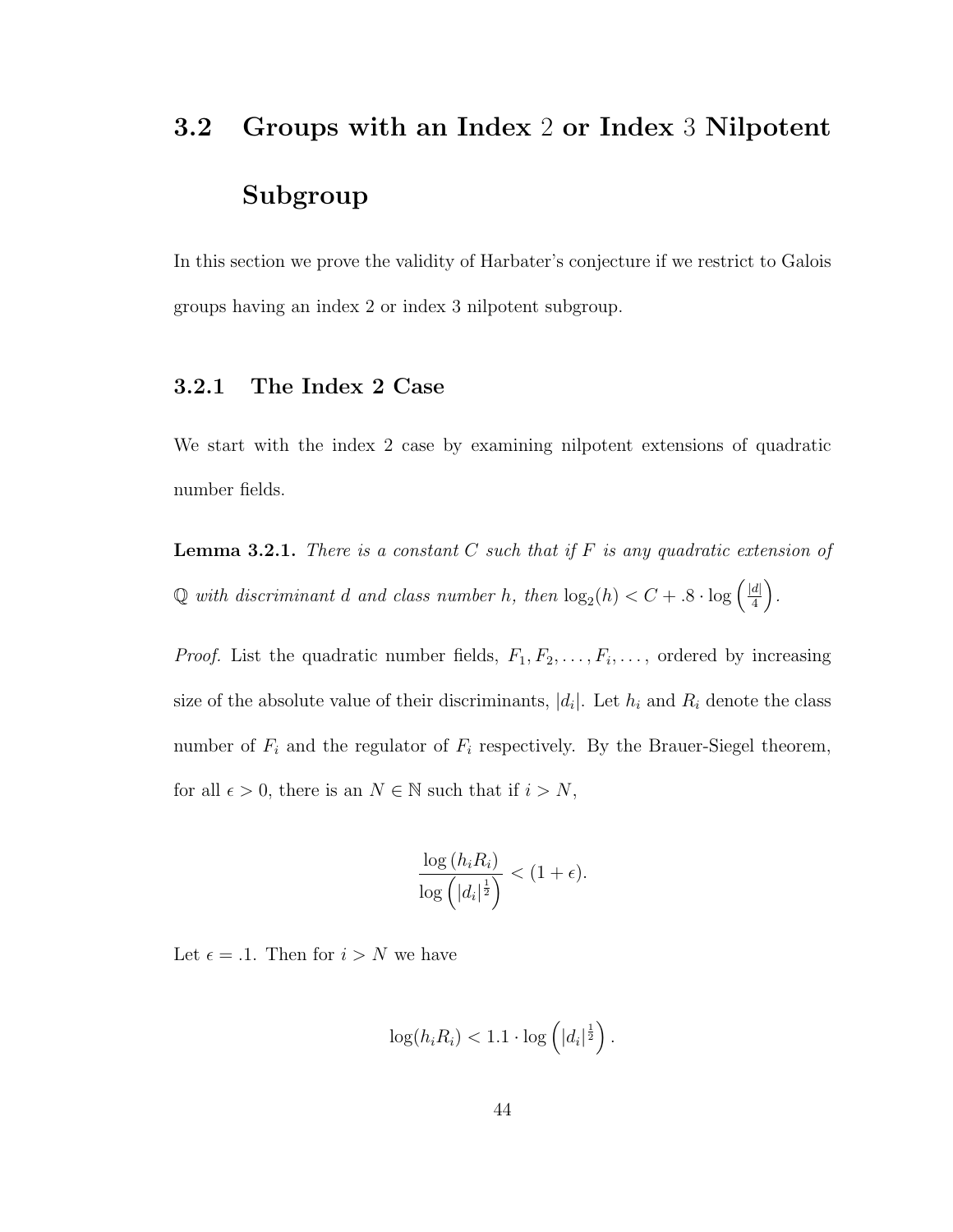Since there are only finitely many number fields of bounded discriminant, we may also choose N large enough so that if  $i > N$ , then  $|d_i| > 4$ .

Let

$$
C_1 = \max\{\log_2(h_i)\}_{1 \leq i \leq N} + \left|\log\left(\frac{1}{4}\right)\right|.
$$

Then, for  $1\leq i\leq N,$  we get

$$
\log_2(h_i) < C_1 + .8 \cdot \log\left(\frac{|d_i|}{4}\right).
$$

For  $i > N$ , we said

$$
\log(h_i R_i) < 1.1 \cdot \log\left(|d_i|^{\frac{1}{2}}\right).
$$

Hence,

$$
h_i R_i < |d_i|^{\frac{1.1}{2}}
$$

and so

$$
h_i < \frac{1}{R_i} \cdot |d_i|^{\frac{1.1}{2}}.
$$

Taking the base 2 logarithm of both sides of this inequality, we get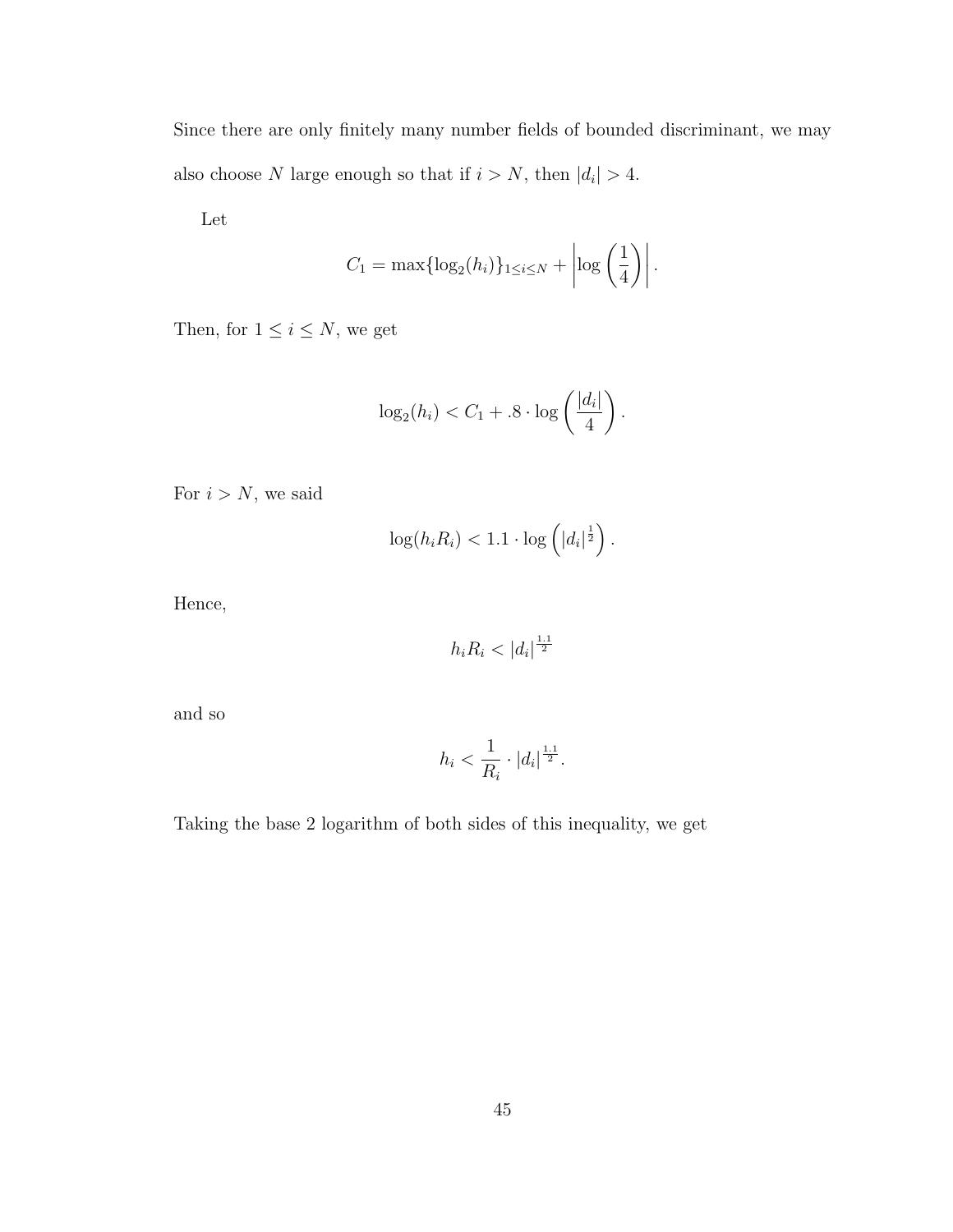$$
\log_2(h_i) < \log_2\left(\frac{1}{R_i}\right) + \frac{1 \cdot 1}{2} \cdot \log_2(|d_i|)
$$
\n
$$
= \log_2\left(\frac{1}{R_i}\right) + \frac{1 \cdot 1}{2 \log(2)} \cdot \log(|d_i|)
$$
\n
$$
< \log_2\left(\frac{1}{R_i}\right) + .8 \cdot \log(|d_i|)
$$
\n
$$
= \log_2\left(\frac{1}{R_i}\right) + .8 \cdot \log(4) + .8 \cdot \log\left(\frac{|d_i|}{4}\right)
$$

However, by [1],  $R_i > .48$  for quadratic fields. Hence, there is a constant  $C_2$  such that

.

 $\Box$ 

$$
\log_2\left(\frac{1}{R_i}\right) + .8 \cdot \log(4) < C_2.
$$

Thus,

$$
\log_2(h_i) < C_2 + .8 \cdot \log\left(\frac{|d_i|}{4}\right).
$$

Letting  $C = \max\{C_1, C_2\}$  completes the proof of the lemma.

Remark 3.2.2. By Lemma 3.2.1, there is a constant such that that for any Galois extension  $K/\mathbb{Q}$  with a quadratic sub-extension over which it is abelian and unramified,  $d(Gal(K/\mathbb{Q}))$  is bounded above by the sum of the constant and the logarithm of the product of the ramified primes in  $K/\mathbb{Q}$ .

Any unramified, abelian extension,  $K$ , of a quadratic number field,  $F$ , is contained in,  $E$ , the Hilbert class field of  $F$ . In particular, since the Hilbert class field has degree  $2h$  over  $\mathbb{Q}$ , where h is the class number of F, any subfield has degree at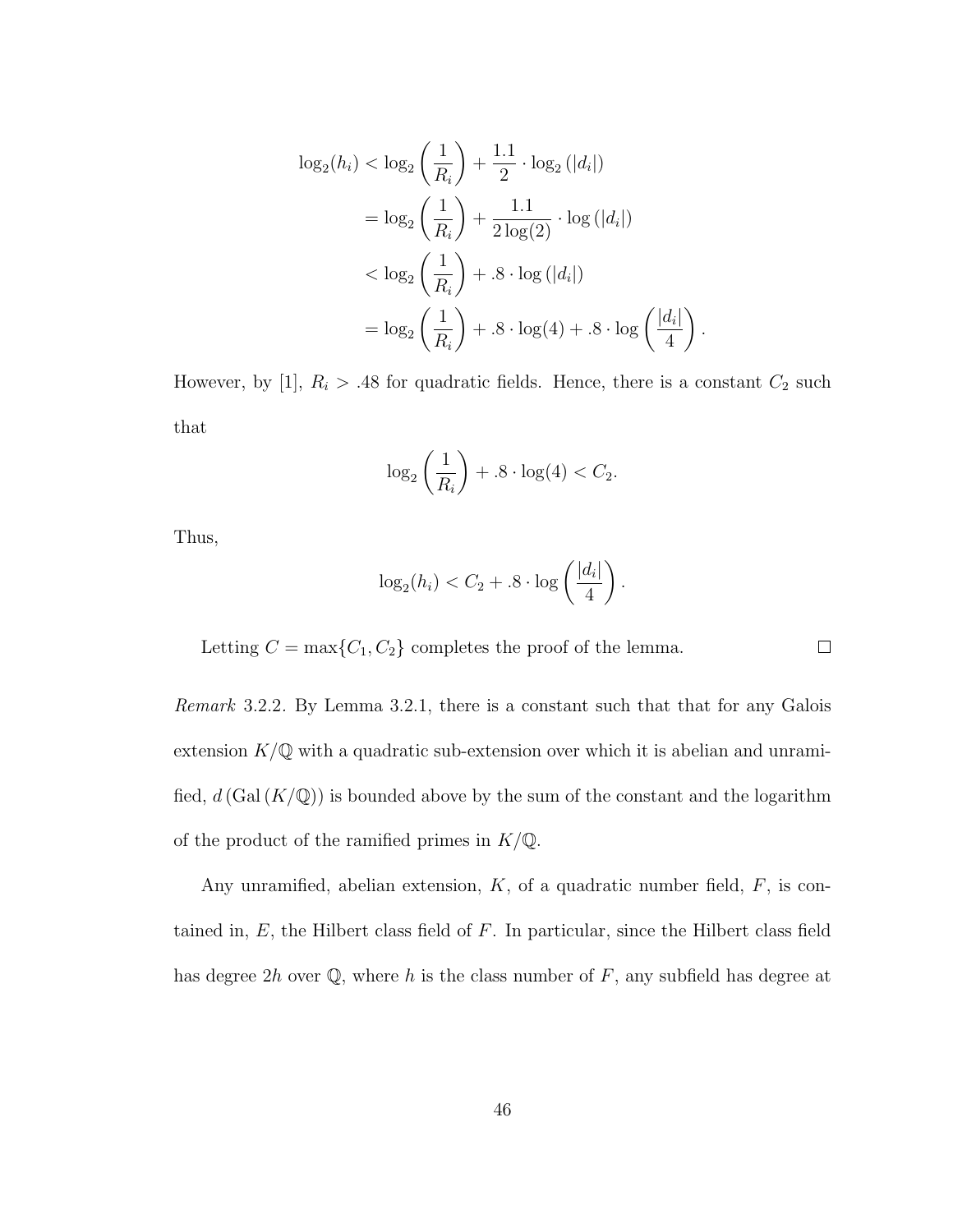most  $2h$ . So, the corresponding Galois group,  $G$ , satisfies



$$
d(G) \le \log_2(|G|) \le \log_2(2h) = 1 + \log_2(h).
$$

Letting  $C$  be 2 larger than the constant in Lemma 3.2.1, for any unramified, abelian extension of any quadratic number field with discriminant d, the product of the ramified primes is at least  $\frac{|d|}{4}$  and

$$
d(G) \le 1 + \log_2(h) < C + \log\left(\frac{|d|}{4}\right).
$$

We now consider the case where the index 2 subgroup is abelian.

**Lemma 3.2.3.** There is a constant C such that if  $K/\mathbb{Q}$  is any extension of  $\mathbb{Q}$  with a quadratic sub-extension, F, over which K is abelian Galois and tamely ramified and if  $K/\mathbb{Q}$  is unramified outside of primes dividing n and  $\infty$ , then  $d(Gal(K/F)) + 1 \leq$  $log(n) + C.$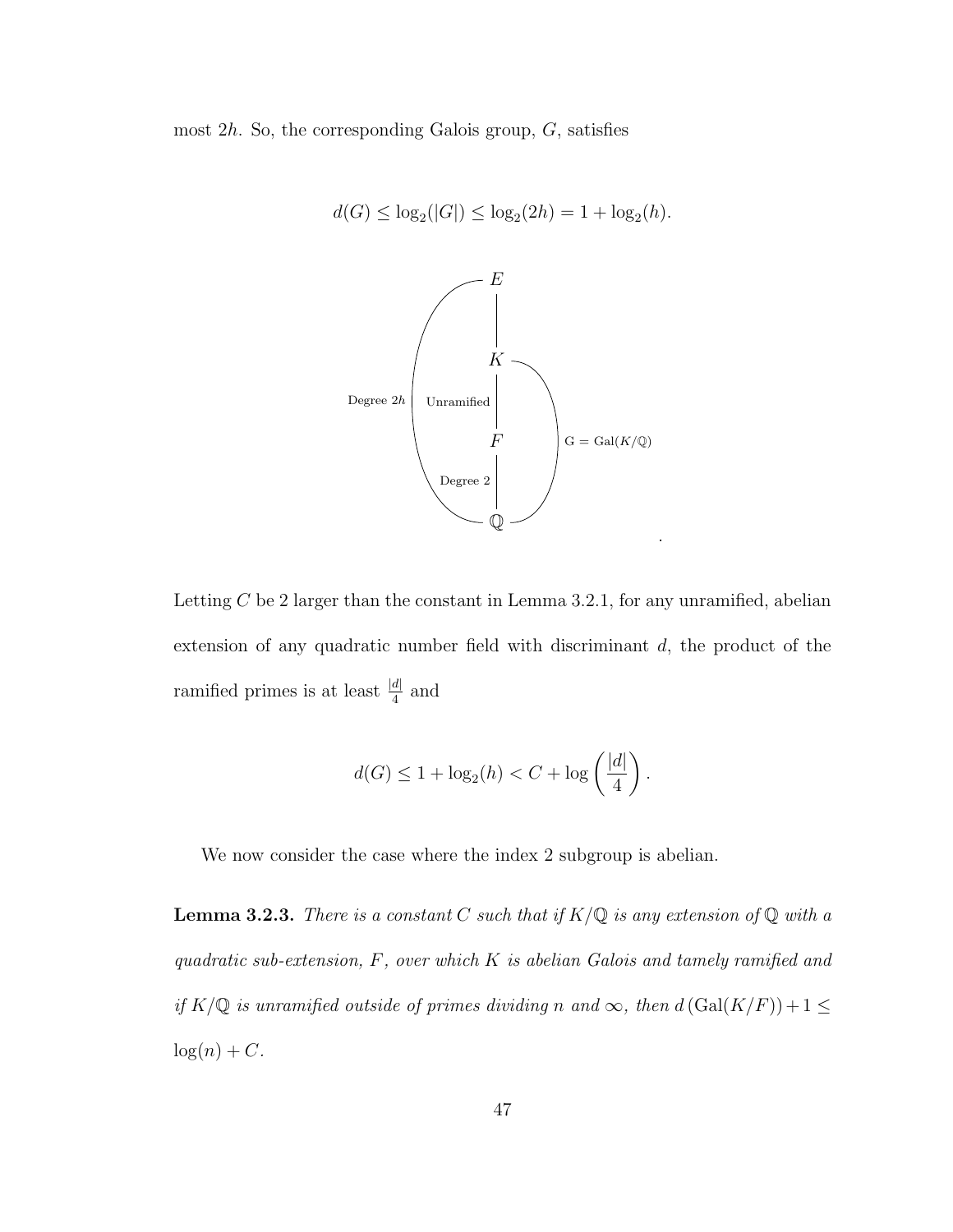*Proof.* Let  $K$  be a number field satisfying the hypotheses of the lemma. We will construct a constant, independent of  $K$ , for which the above inequality holds.

Let F be the quadratic sub-extension of  $K/\mathbb{Q}$ . Since  $K/F$  is abelian, K is a subfield of some ray class field of  $F$  for some modulus  $m$ .



.

Since  $K/F$  is a tame extension, we may assume that the highest power of each prime ideal dividing m is 1. Furthermore, we may assume that each prime ideal  $\mathfrak{P}$  | m ramifies in  $K/F$ , for otherwise we can replace m with  $\frac{m}{\mathfrak{P}}$ . Let m be the square-free integer obtained by multiplying together all the integral primes lying under some prime ideal  $\mathfrak{P} \mid \mathfrak{m}$ . Since each prime ideal  $\mathfrak{P} \mid \mathfrak{m}$  ramifies in  $K/F$ , each prime integer  $p \mid m$  ramifies in  $K/\mathbb{Q}$ .

Let  $Cl_{\mathfrak{m}}(F)$  denote the ray class group for the modulus  $\mathfrak{m}$  and let  $Cl(F)$  denote the ideal class group of F. By Proposition 3.2.3 in [5],  $Cl(F)$  is isomorphic to  $Cl_{\mathfrak{m}}(F)$  modulo some homomorphic image of  $(\mathcal{O}_F/\mathfrak{m})^*$ . Hence,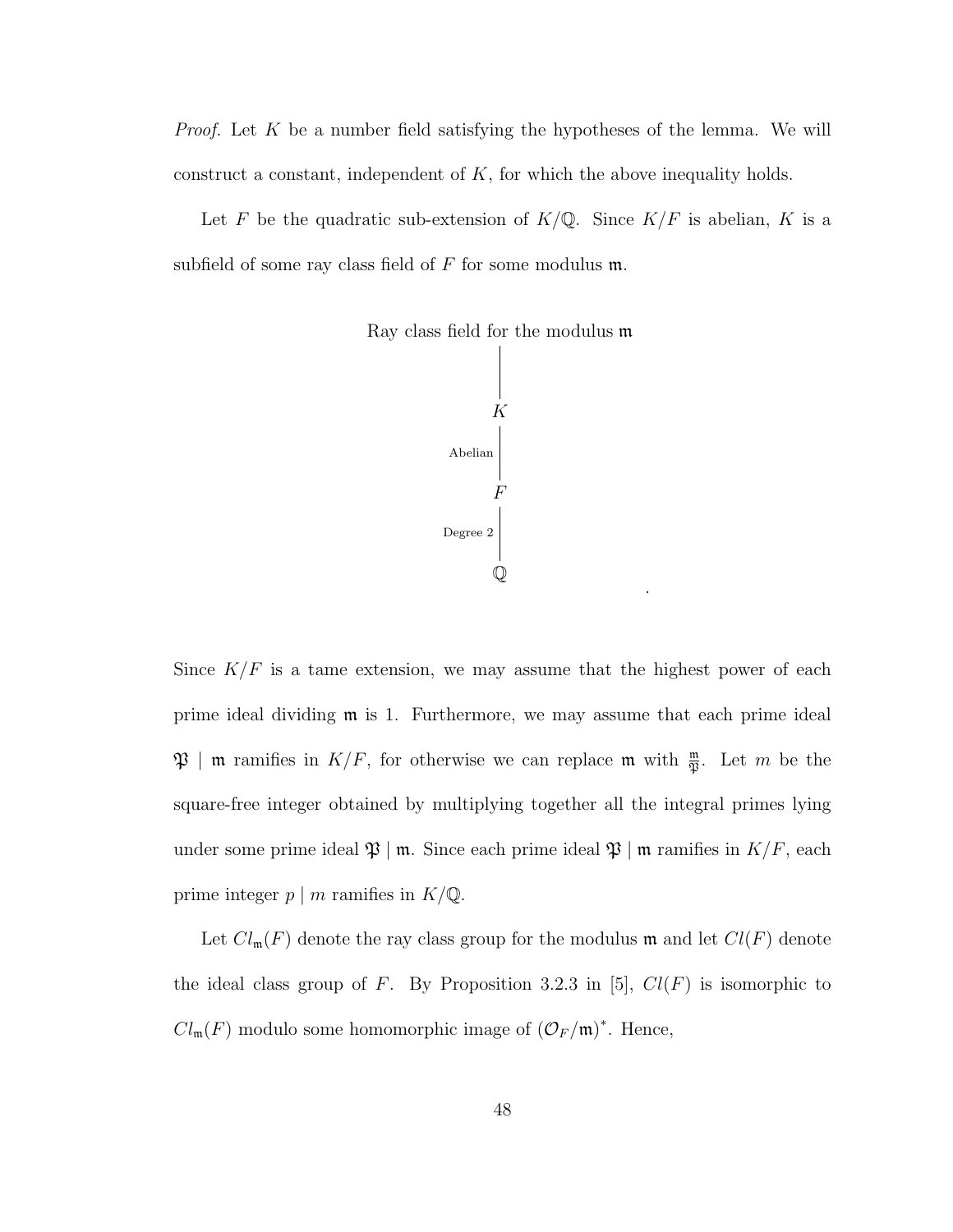$$
d\left(Cl_{\mathfrak{m}}(F)\right)\leq d\left(\left(\mathcal{O}_F/\mathfrak{m}\right)^*\right)+d\left(Cl(F)\right).
$$

Letting  $h$  be the class number, we have

$$
d\left( Cl(F)\right) \leq \log_2(h).
$$

Write  $\mathfrak{m} = \mathfrak{m}_0 \mathfrak{m}_{\infty}$  where  $\mathfrak{m}_0$  denotes the finite part of  $\mathfrak{m}$  and  $\mathfrak{m}_{\infty}$  denotes the infinite part of m. By the Chinese remainder theorem and the fact that each prime ideal  $\mathfrak{P} \mid \mathfrak{m}_0$  only does so to the first power,

$$
(\mathcal{O}_F/\mathfrak{m})^* = (\mathcal{O}_F/\mathfrak{m}_0)^* \times (\mathbb{Z}/2\mathbb{Z})^{|\mathfrak{m}_{\infty}|}
$$
  

$$
\cong \prod_{\mathfrak{P}|\mathfrak{m}_0} (\mathcal{O}_F/\mathfrak{P})^* \times (\mathbb{Z}/2\mathbb{Z})^{|\mathfrak{m}_{\infty}|}.
$$

Since each  $\mathfrak P$  is a prime ideal, each  $(\mathcal{O}_F/\mathfrak P)^*$  is isomorphic to the multiplicative group of some finite field and so is cyclic. Because a quadratic number field has at most two infinite places,  $(\mathbb{Z}/2\mathbb{Z})^{|m_{\infty}|}$  is the product of at most two cyclic groups. Moreover, each  $p \mid m$  can split into at most two prime ideals in  $F$ , and so the number of prime ideals  $\mathfrak{P} \mid \mathfrak{m}_0$  is at most twice the number of prime integers  $p \mid m$ . Letting  $\omega(m)$  denote the number of prime factors of m, we obtain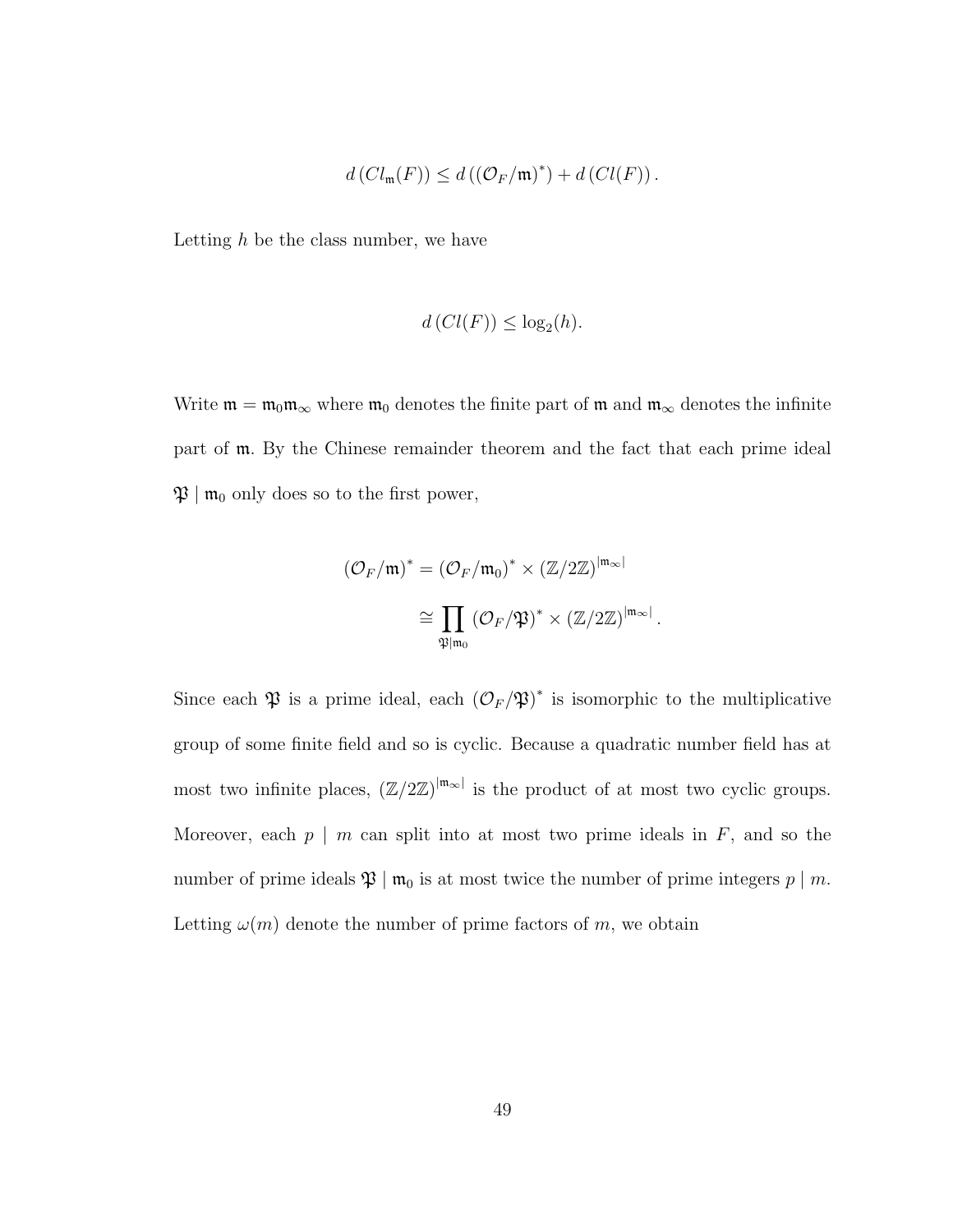$$
d\left(Cl_{\mathfrak{m}}(F)\right) \leq d\left(\prod_{\mathfrak{P}|\mathfrak{m}_{0}}\left(\mathcal{O}_{F}/\mathfrak{P}\right)^{*} \times \left(\mathbb{Z}/2\mathbb{Z}\right)^{|\mathfrak{m}_{\infty}|}\right) + d\left(Cl(F)\right)
$$
  

$$
\leq 2 \cdot \omega(m) + 2 + \log_{2}(h).
$$

Because K is a subfield of the ray class field,  $Gal(K/F)$  is a quotient of  $Cl_m(F)$ . Thus,

$$
d\left(\mathrm{Gal}(K/F)\right) \leq d\left(\mathrm{Cl}_{\mathfrak{m}}(F)\right),
$$

and so

$$
d(Gal(K/F)) + 1 \le 2 \cdot \omega(m) + 2 + \log_2(h) + 1.
$$

Let  $\pi(\cdot)$  denote the prime counting function. Note that

$$
2 \cdot \omega(m) \le 2 \cdot \pi \left(3^{20}\right) + 0.1 \cdot \log(m).
$$

This is because each prime  $p \mid m$  with  $p \leq 3^{20}$  contributes 2 to the left hand side of the above inequality which is canceled out by the  $2 \cdot \pi (3^{20})$  on the right hand side. Each prime  $p \mid m$  with  $p > 3^{20}$  still only contributes 2 to the left hand side but contributes  $.1\cdot\log(p)>.1\cdot\log(3^{20})>2$  to the right hand side. Letting

$$
C_1 = 2 \cdot \pi \left(3^{20}\right) + 2,
$$

we obtain that

$$
2 \cdot \omega(m) + 2 \le C_1 + 1 \cdot \log(m).
$$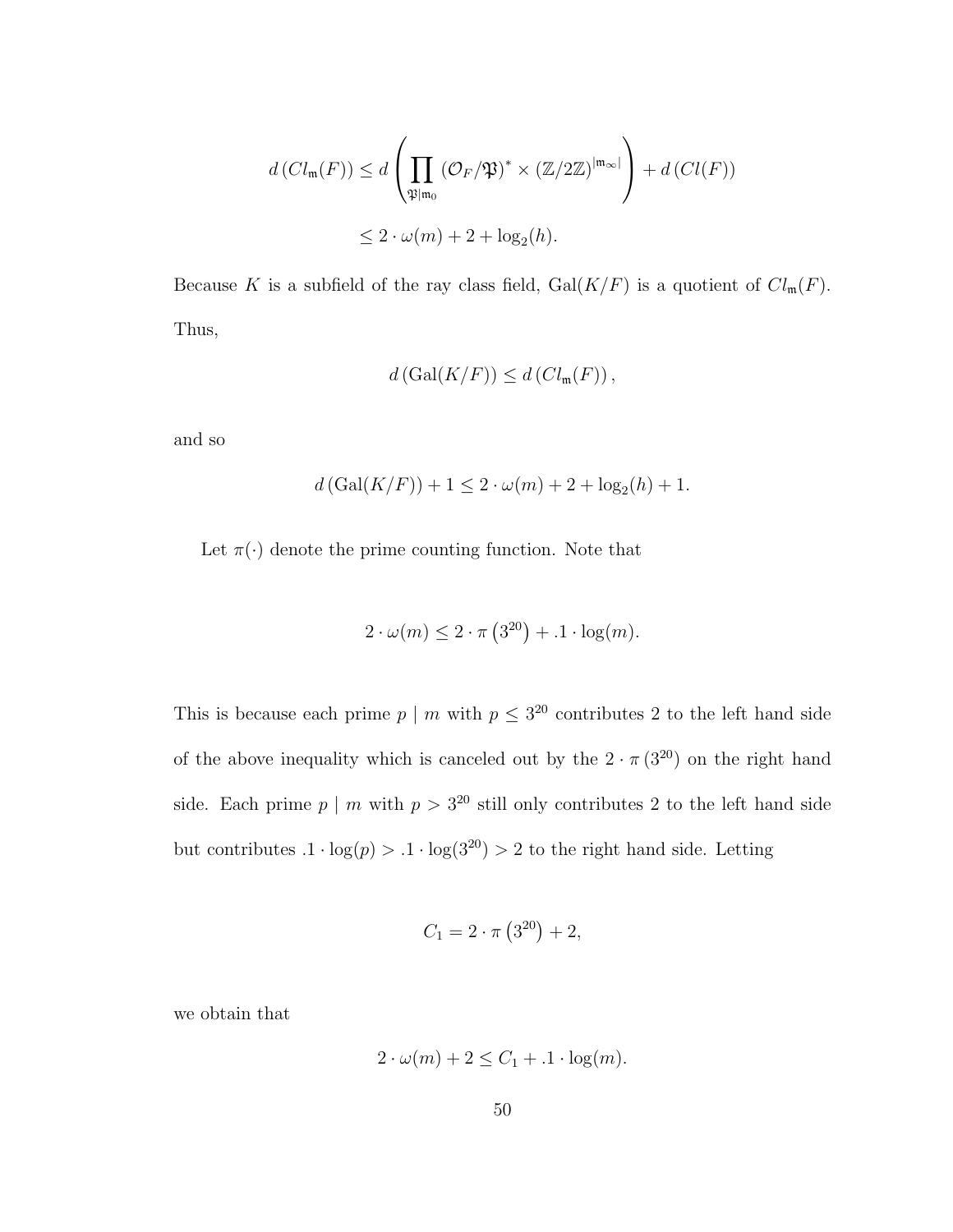Denoting the discriminant of  $F/\mathbb{Q}$  by d, by Lemma 3.2.1 there is a constant  $C_2$ , independent of  ${\cal F},$  such that

$$
\log_2(h) + 1 < C_2 + .8 \cdot \log\left(\frac{|d|}{4}\right)
$$

.

Hence,

$$
d(Gal(K/F)) + 1 < C_1 + .1 \cdot log(m) + C_2 + .8 \cdot log(\frac{|d|}{4}).
$$

Let  $C = C_1 + C_2 + 2$  and  $A = \gcd(|d|, m)$ . Note that C is independent of K and that

$$
d (\text{Gal}(K/F)) + 1 < (C_1 + C_2) + .1 \cdot \log(m) + .8 \cdot \log\left(\frac{|d|}{4}\right)
$$
\n
$$
= (C_1 + C_2) + .1 \cdot \log(A) + .1 \cdot \log\left(\frac{m}{A}\right) + .8 \cdot \log(A) + .8 \cdot \log\left(\frac{|d|}{4A}\right)
$$
\n
$$
< (C_1 + C_2 + 1) + .9 \cdot \log(A) + .9 \cdot \log\left(\frac{|d|}{4A}\right) + .9 \cdot \log\left(\frac{m}{A}\right)
$$
\n
$$
= (C_1 + C_2 + 1) + .9 \cdot \log\left(A \cdot \frac{|d|}{4A} \cdot \frac{m}{A}\right)
$$
\n
$$
< (C_1 + C_2 + 2) + \log\left(A \cdot \frac{|d|}{4A} \cdot \frac{m}{A}\right)
$$
\n
$$
= C + \log\left(\frac{\frac{|d|}{4} \cdot m}{\gcd\left(|d|, m\right)}\right).
$$

Noting that the product of the ramified primes in  $K/\mathbb{Q}$  is at least  $\frac{\frac{d}{4}}{ad(d|x)}$  $\frac{1}{\gcd(|d|,m)}$  completes the proof of the lemma.  $\Box$ 

Finally, we now allow  $K$  to be any nilpotent, tamely ramified extension over the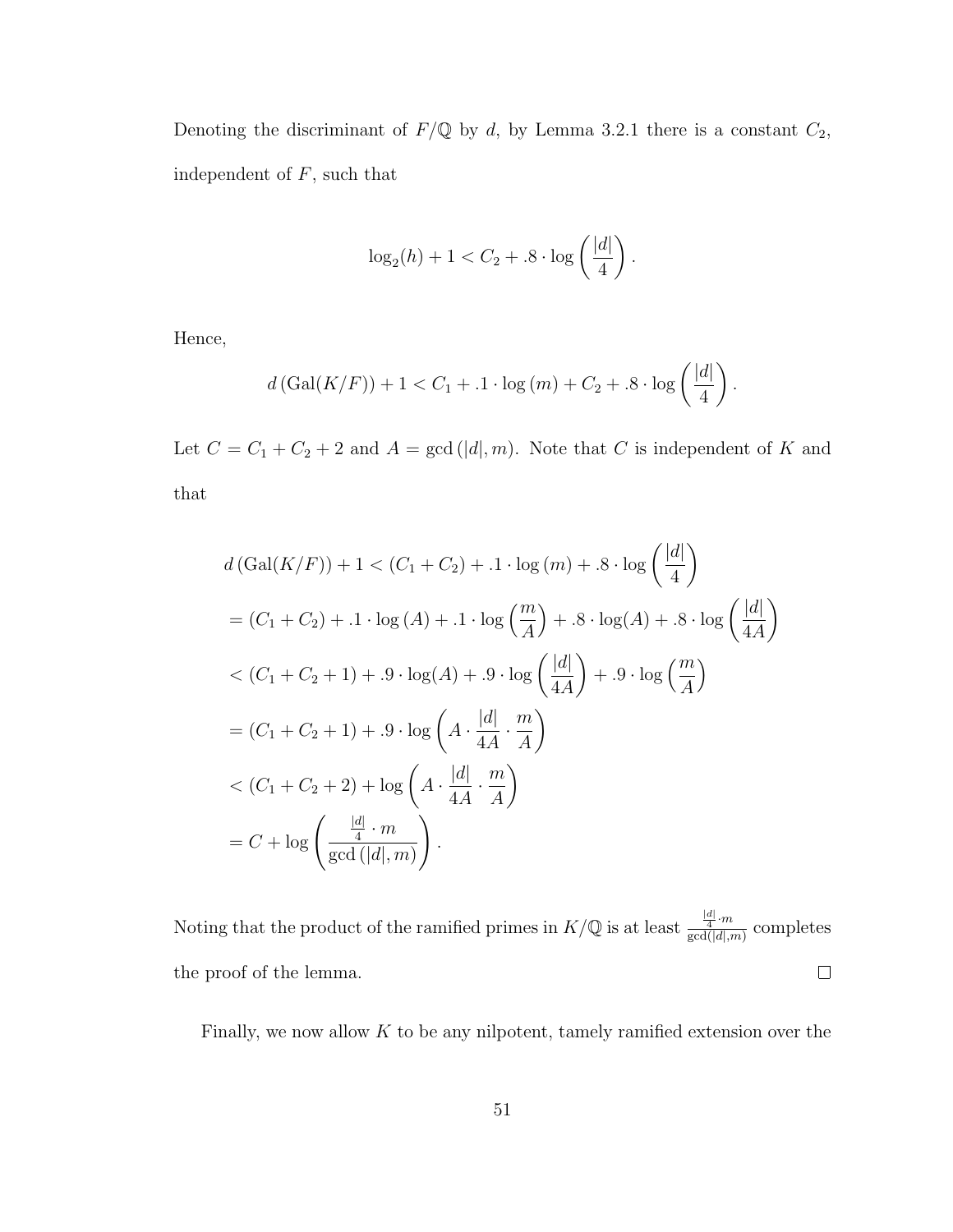quadratic sub-extension.

**Theorem 3.2.4.** There is a constant C such that for every positive square-free integer n, if  $G \in \pi_A^t(U_n)$  has a nilpotent subgroup of index 2, then  $d(G) \leq \log(n) + C$ .

*Proof.* Let C be the constant from Lemma 3.2.3. Let  $G \in \pi_A^t(U_n)$  have a nilpotent subgroup H with  $[G : H] = 2$ . Let K be an extension providing witness to the fact that  $G \in \pi_A^t(U_n)$ . We must show that  $d(G) \leq \log(n) + C$ . Without loss of generality, we may assume that all primes dividing n ramify in  $K/\mathbb{Q}$ , since we can otherwise replace n with the product of the ramified primes in  $K/\mathbb{Q}$ . Let F be the quadratic number field corresponding to the fixed field for H.



.

Note now that

 $d(H) = \max\{d(P) | P$  is a Sylow subgroup of  $H\}$ .

So, choose some Sylow subgroup  $P \leq H$  such that  $d(H) = d(P)$ . Letting S denote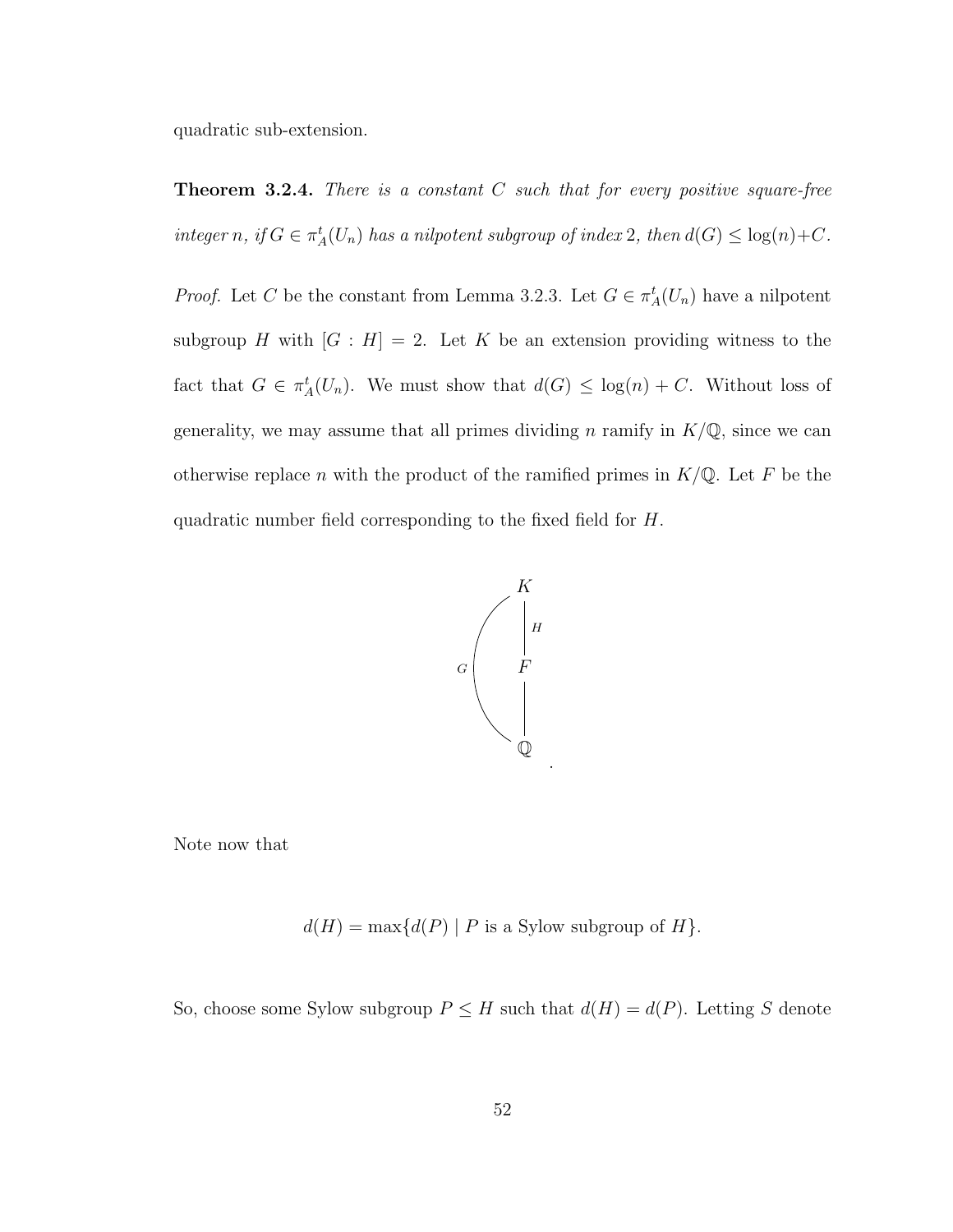the product of the remaining Sylow subgroups, we get

$$
H \cong P \times S.
$$

Let  $E$  denote the fixed field under  $S$  of  $K/F$ . Hence,

$$
\operatorname{Gal}(E/F) \cong P.
$$

Finally, take the fixed field,  $L$ , for the Frattini subgroup of  $P$ . Hence,  $L/F$  is a sub-extension of  $E/F$  with  $Gal(L/F) \cong P/\Phi(P)$ .

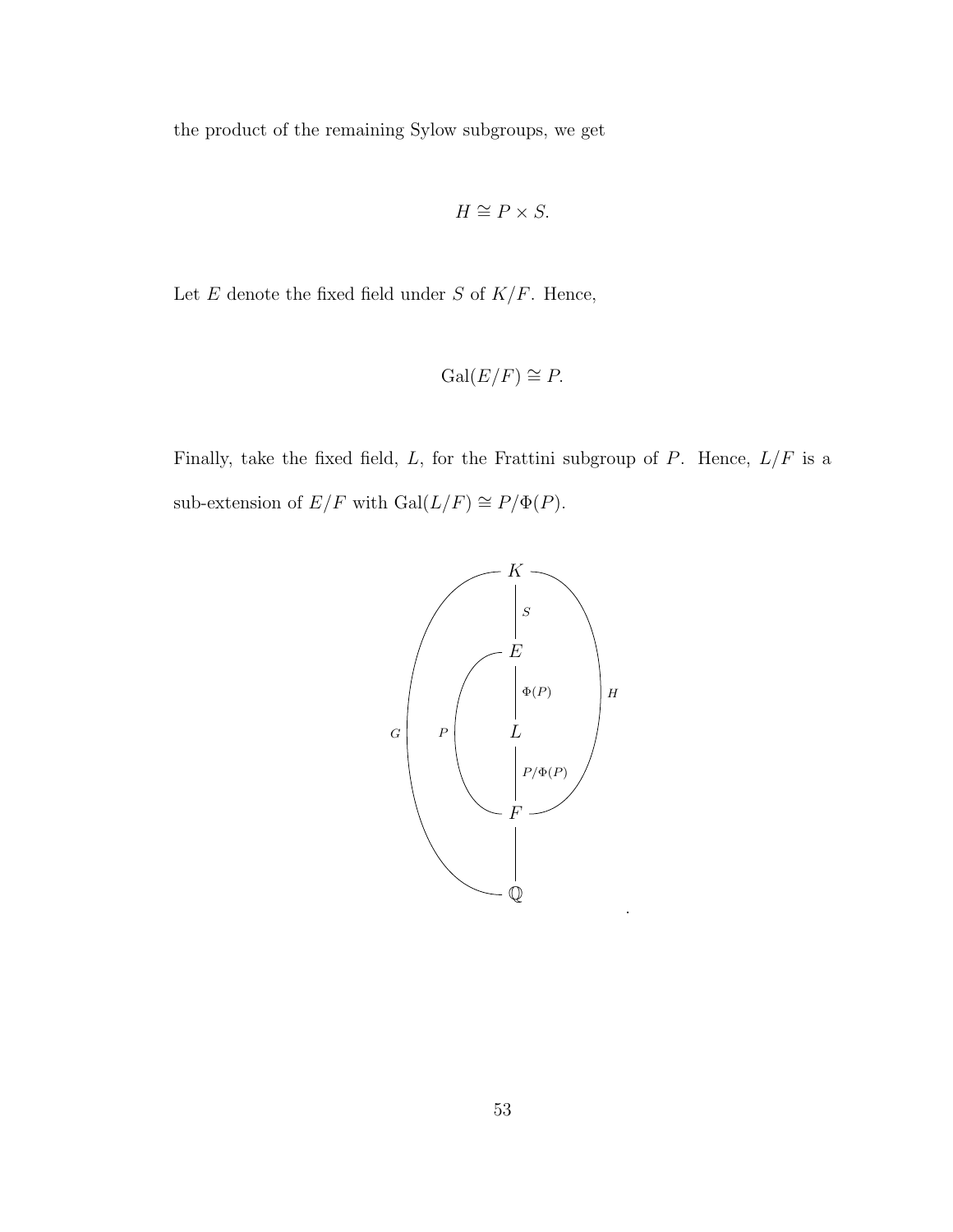By the Burnside basis theorem,  $P/\Phi(P)$  is abelian. By Lemma 3.2.3,

$$
d(P/\Phi(P)) + 1 \le \log(n) + C.
$$

Thus,

$$
d(G) \le d(H) + 1
$$

$$
= d(P) + 1
$$

$$
= d(P/\Phi(P)) + 1
$$

$$
\le \log(n) + C.
$$

#### 3.2.2 The Index 3 Case

We now consider the index 3 situation; the proofs are similar to the index 2 case. For an integer d, we will let  $\text{rad}(d) = \prod_{p \mid d, p \text{ prime}} p$ .

**Lemma 3.2.5.** There is a constant C such that if  $F/Q$  is any cubic extension of  $\mathbb Q$  with discriminant d, then  $d\left(Cl(F)\right) < C + .95 \cdot \log\left(\text{rad}(d)\right)$ .

*Proof.* Let F be a number field with  $[F: \mathbb{Q}] = 3$ .  $Cl(F)$  is abelian and so  $d(Cl(F))$ is equal to the maximal rank of the  $p$ -Sylow subgroups of  $Cl(F)$ . We first consider the 2-Sylow subgroup. By the remark following Theorem 1.1 in [2], there is a constant  $C_1$ , independent of  $F$ , such that the 2-rank is bounded above by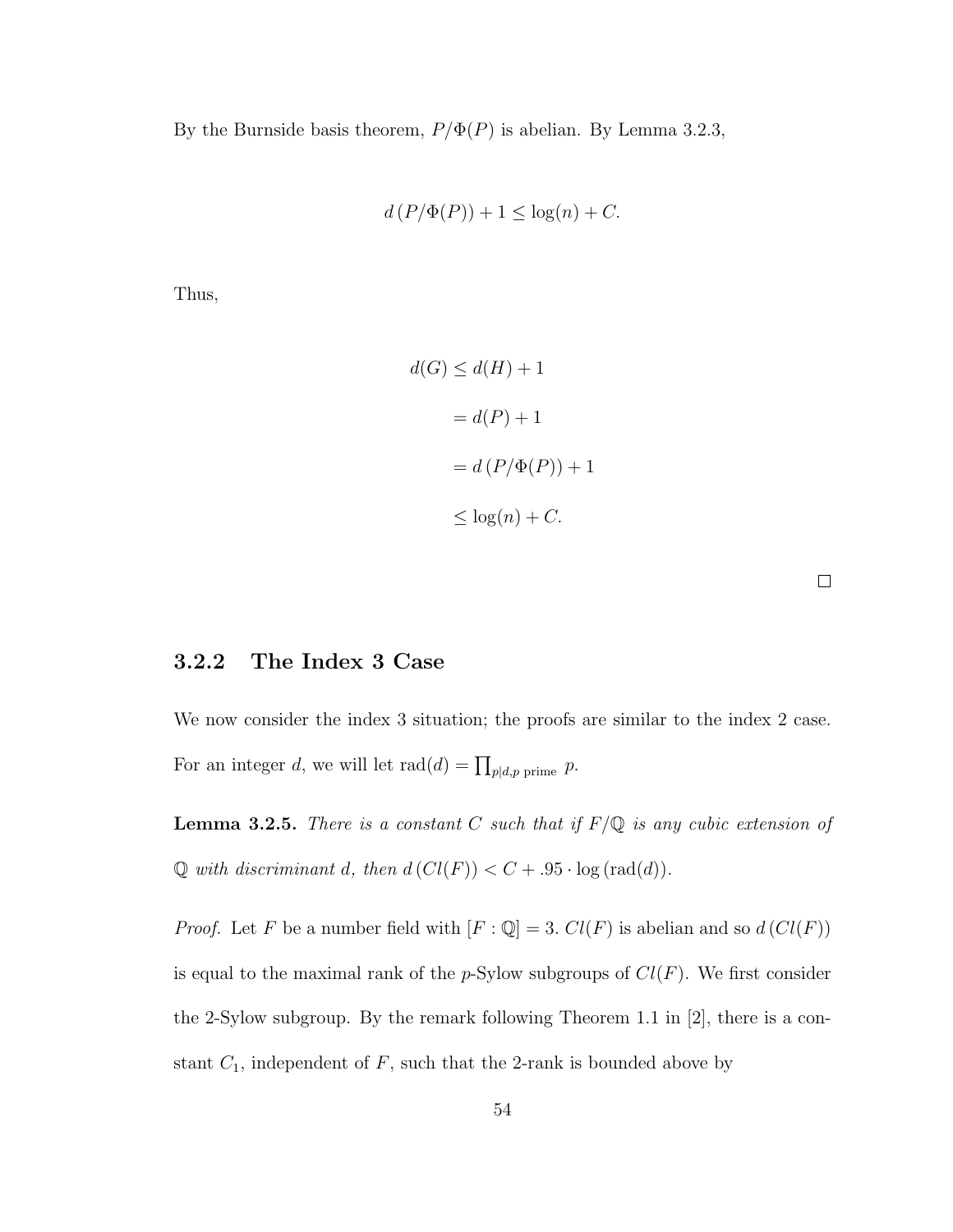$$
\log_2 (C_1 \cdot |d|^{.2785}) = \log_2(C_1) + \frac{2 \cdot .2785}{\log(2)} \cdot \log (|d|^{\frac{1}{2}}).
$$

Letting  $C_2 = \log_2(C_1)$  and noting that  $\frac{2.2785}{\log(2)} < .85$ , we get that the 2-rank is less than

$$
C_2 + .85 \cdot \log\left(|d|^{\frac{1}{2}}\right).
$$

For the ranks of the other Sylow subgroups we will consider the class group as a whole. An application of the Brauer-Siegel theorem, with  $\epsilon = .01$ , along with the fact that the regulator is at least .28 by [1], allows us to conclude that there is a  $C_3$ , independent of  $F$ , such that

$$
|Cl(F)| < C_3 \cdot |d|^{\frac{1+.01}{2}}.
$$

Hence, the  $p\text{-rank}$  for  $p\geq 3$  is at most

$$
\log_3(C_3) + 1.01 \cdot \log_3(|d|^{\frac{1}{2}}).
$$

Letting  $C_4 = \log_3(C_3)$  and noting that  $\frac{1.01}{\log(3)} < .95$ , we get that the above is at most

$$
C_4 + .95 \cdot \log\left(|d|^{\frac{1}{2}}\right).
$$

Finally, setting  $C_5 = \max\{C_2, C_4\}$  gives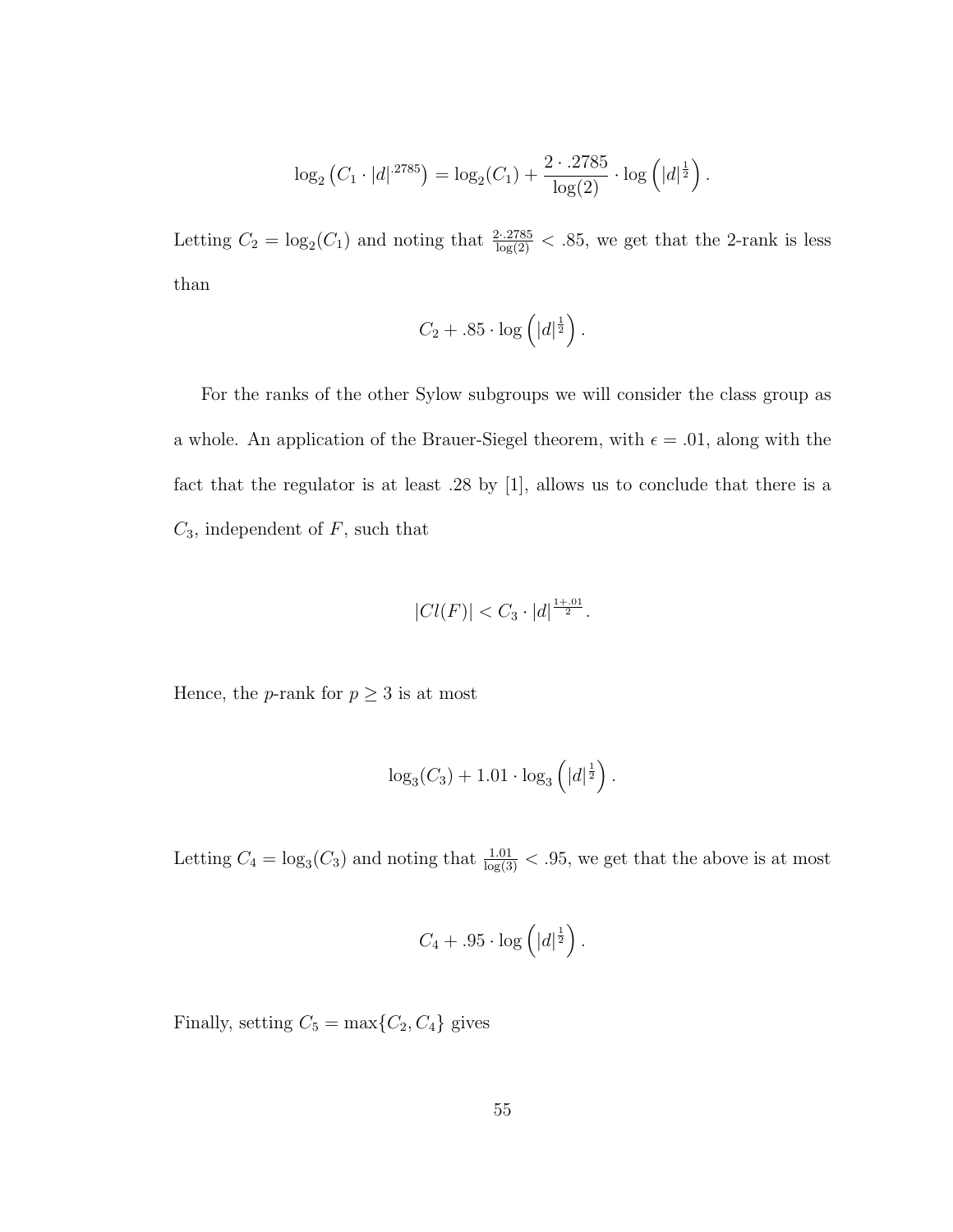$$
d\left(Cl(F)\right) < C_5 + .95 \cdot \log\left(|d|^{\frac{1}{2}}\right).
$$

Note that if  $p \notin \{2, 3\}$ , then  $v_p(d) \leq 2$ . By section 6 of chapter 3 in [30],  $v_2(d) \leq 3$ and  $v_3(d) \leq 5$ . So,  $|d|^{\frac{1}{2}} \leq 2 \cdot 3^3 \cdot \text{rad}(d)$ . Letting  $C = C_5 + \log(2 \cdot 3^3)$ , we conclude that

$$
d\left(Cl(F)\right) < C + .95 \cdot \log\left(\text{rad}(d)\right).
$$

 $\Box$ 

Remark 3.2.6. By Lemma 3.2.5, there is a constant such that if  $K/\mathbb{Q}$  is Galois with a cubic sub-extension over which K is abelian and unramified, then  $d(Gal(K/\mathbb{Q}))$ is bounded above by the sum of the constant and the logarithm of the product of the ramified primes in  $K/\mathbb{Q}$ .

If F is a cubic number field with  $K/F$  abelian and unramified and K Galois over Q, then  $d(Gal(K/F)) \leq d(Cl(F))$ . Since  $Gal(K/F)$  is of index 3 in  $Gal(K/\mathbb{Q}), d(Gal(K/\mathbb{Q}))$  is at most  $2 + d(Cl(F))$ . Note now that rad(d) is the product of the ramified primes in  $K/\mathbb{Q}$  and so applying Lemma 3.2.5 verifies the claim at the start of the remark.

**Lemma 3.2.7.** There is a constant C such that if  $K/\mathbb{Q}$  is any Galois extension of  $\mathbb Q$  with a cubic sub-extension, F, over which K is abelian and tamely ramified and if  $K/\mathbb{Q}$  is unramified outside of primes dividing n and  $\infty$ , then  $d(Gal(K/F)) + 1 \leq$  $log(n) + C.$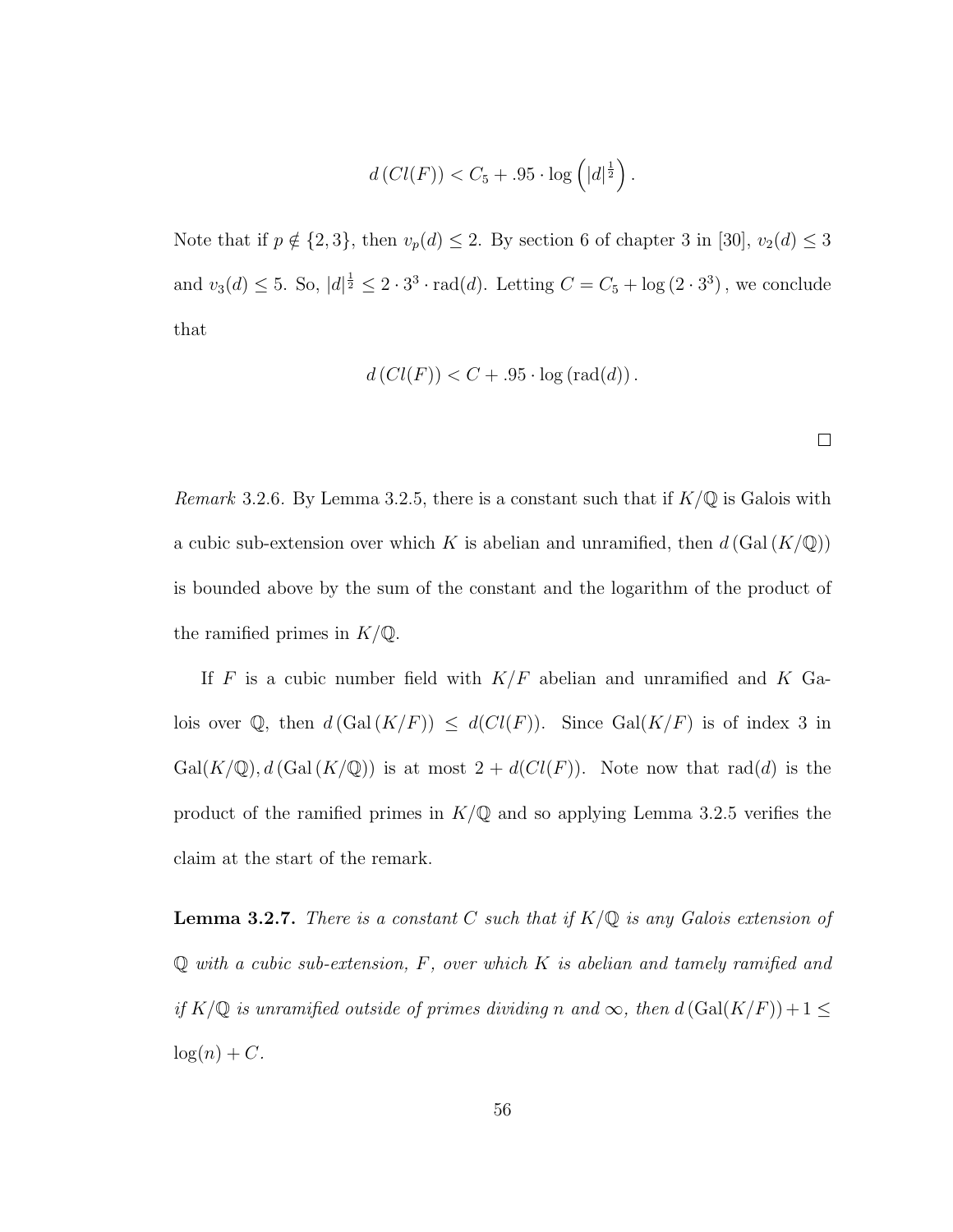*Proof.* As in Lemma 3.2.3 we consider ray class fields. Let  $F$  be the cubic subextension and let  $\mathfrak m$  be the smallest modulus admissible for K and m be the squarefree product of integral primes lying under primes dividing m. We may assume that each  $\mathfrak{P}$  | m only does so to the first power and that each such prime ideal also ramifies in  $K/F$ . An analogous argument as in Lemma 3.2.3 shows that  $3 \cdot \omega(m)$  +  $3 + d(Cl(F))$  is an upper bound for  $d(Gal(K/F))$ . Letting  $C_1 = 3 \cdot \pi(3^{300})$  gives  $3 \cdot \omega(m) \leq C_1 + .01 \cdot \log(m)$ . If  $C_2 = C_1 + 3 + 1$ ,  $C_3$  is the constant from Lemma 3.2.5, and  $d$  is the discriminant of  $F$ , then

$$
d(Gal(K/F)) + 1 < C_2 + .01 \cdot \log(m) + C_3 + .95 \cdot \log(\text{rad}(d)).
$$

Let  $C = C_2 + C_3 + 2$  and  $A = \gcd(\text{rad}(d), m)$ . Then,

$$
d\left(\text{Gal}(K/F)\right) + 1
$$
  

$$
<\left(C_2 + C_3\right) + .01 \cdot \log\left(\frac{m}{A}\right) + .01 \cdot \log(A) + .95 \cdot \log\left(\frac{\text{rad}(d)}{A}\right) + .95 \cdot \log(A)
$$
  

$$
<\left(C_2 + C_3 + 2\right) + .96 \cdot \log\left(\frac{m}{A}\right) + .96 \cdot \log\left(\frac{\text{rad}(d)}{A}\right) + .96 \cdot \log(A)
$$
  

$$
= C + .96 \cdot \log\left(\frac{m \cdot \text{rad}(d)}{A}\right)
$$
  

$$
< C + \log\left(\frac{m \cdot \text{rad}(d)}{\text{gcd}(\text{rad}(d), m)}\right).
$$

Note now that  $\frac{m \cdot \text{rad}(d)}{\text{gcd}(\text{rad}(d), m)}$  is precisely the product of the ramified primes in  $K/\mathbb{Q}$ ,  $\Box$ and so is at most *n*. This completes the proof of the lemma.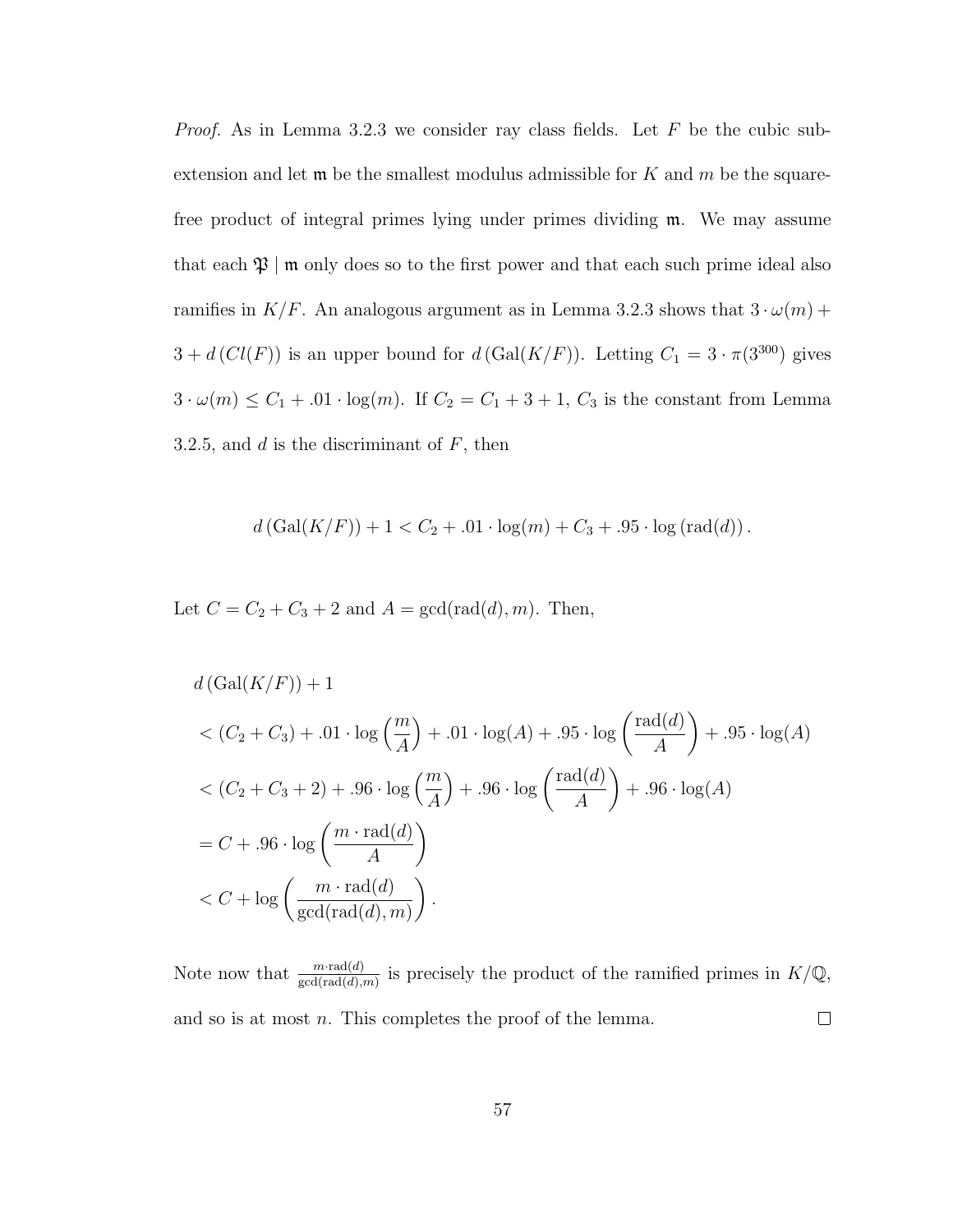**Theorem 3.2.8.** There is a constant  $C$  such that for every positive square-free integer n, if  $G \in \pi_A^t(U_n)$  has a nilpotent subgroup of index 3, then  $d(G) \leq \log(n) + C$ .

*Proof.* The proof is identical to Theorem 3.2.4 except replace Lemma 3.2.3 with Lemma 3.2.7 and let  $[G:H] = 3$  instead of 2.  $\Box$ 

#### 3.2.3 Wild Ramification

Remark 3.2.9. Theorem 3.2.4 and Theorem 3.2.8 still hold if we expand our attention to extensions of  $\mathbb Q$  in which primes larger than or equal to 5 are wildly ramified. Furthermore, if 3 is unramified in the quadratic or cubic sub-extension of Q, then 3 may be wildly ramified in the nilpotent extension of the quadratic or cubic. Additionally, the above proofs still hold as written if 2 or 3 is wildly ramified in the quadratic or cubic sub-extension of Q.

The only place that tameness was used was in bounding the number of generators of the ray class group by bounding the number of generators of

$$
(\mathcal{O}_K/\mathfrak{m})^* \cong (\mathcal{O}_K/\mathfrak{m}_0)^* \times (\mathbb{Z}/2\mathbb{Z})^{|\mathfrak{m}_\infty|} \cong \prod_{\mathfrak{P}|\mathfrak{m}_0} (\mathcal{O}_K/\mathfrak{P})^* \times (\mathbb{Z}/2\mathbb{Z})^{|\mathfrak{m}_\infty|}
$$

in the proofs of Lemma 3.2.3 and Lemma 3.2.7. If instead we no longer consider only tame moduli for primes lying above integral primes larger than 3, or lying above 3 when 3 is unramified in the quadratic or cubic, we now get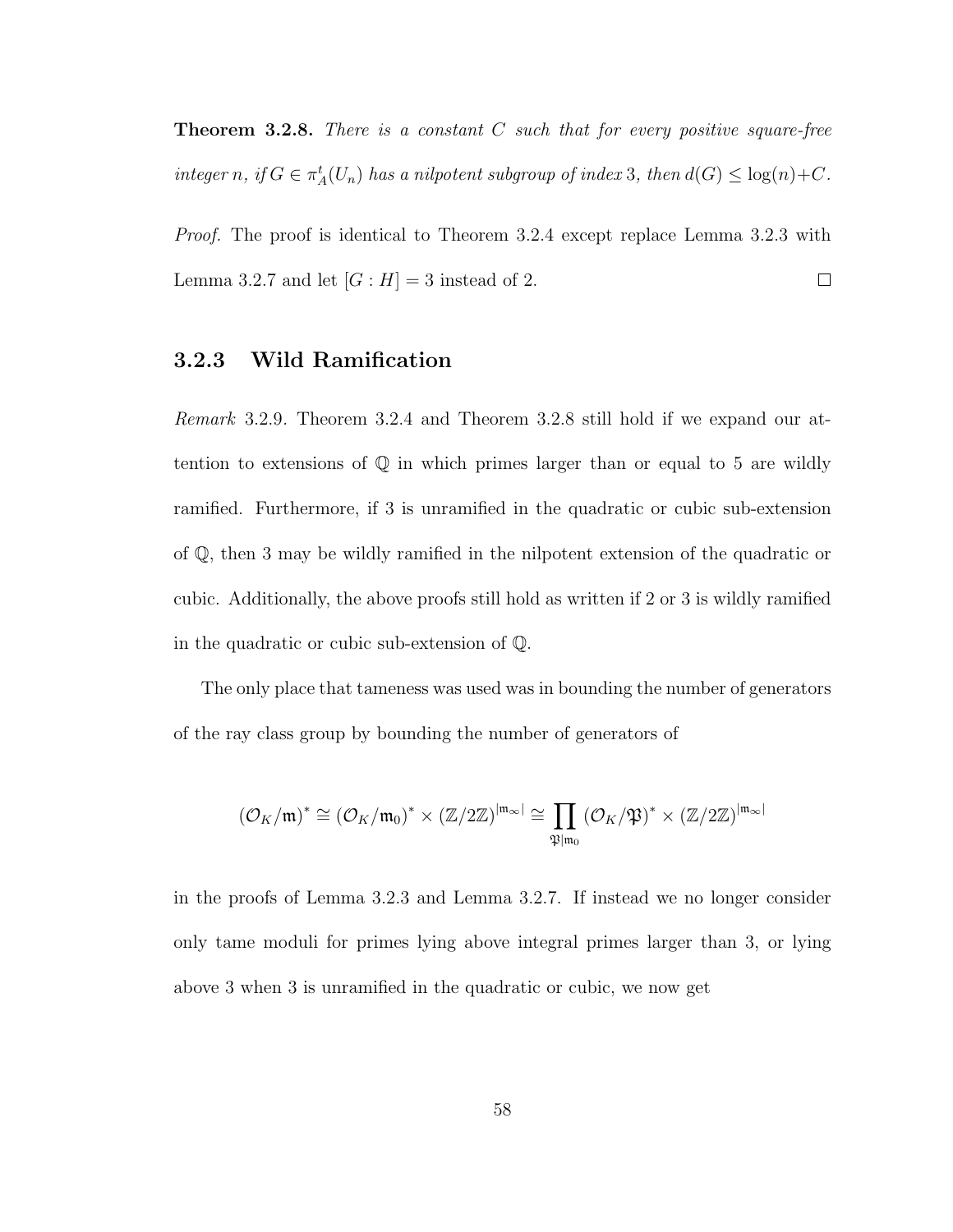$$
(\mathcal{O}_K/\mathfrak{m})^* \cong (\mathcal{O}_K/\mathfrak{m}_0)^* \times (\mathbb{Z}/2\mathbb{Z})^{|\mathfrak{m}_\infty|} \cong \prod_{\mathfrak{P}|\mathfrak{m}_0} (\mathcal{O}_K/\mathfrak{P}^{k_{\mathfrak{P}}})^* \times (\mathbb{Z}/2\mathbb{Z})^{|\mathfrak{m}_\infty|}
$$

where  $k_{\mathfrak{P}}$  can be larger than 1 if it lies over an integral prime larger than 3 or above 3 when 3 is unramified in the quadratic or cubic. By Corollary 4.2.11 in [5], since  $p\geq \min\{e+2,k_{\mathfrak{P}}\}$  by assumption, we get that

$$
(\mathcal{O}_K/\mathfrak{P}^{k_{\mathfrak{P}}})^* \cong (\mathbb{Z}/(p^f-1)\mathbb{Z}) \times (\mathbb{Z}/p^q\mathbb{Z})^{(r+1)f} \times (\mathbb{Z}/p^{q-1}\mathbb{Z})^{(e-r-1)f}
$$

where  $k_{\mathfrak{P}} + e - 2 = eq + r, 0 \leq r < e$ . Note for a quadratic extension that  $(r+1)f \leq ef \leq 2$ , and  $(e-r-1)f \leq (e-1)f \leq ef \leq 2$ , and for a cubic extension that  $(r+1)f \leq ef \leq 3$ , and  $(e-r-1)f \leq (e-1)f \leq ef \leq 3$ . So,  $(\mathcal{O}_K/\mathfrak{P}^{k_{\mathfrak{P}}})^*$  is a product of at most 5 cyclic groups in the quadratic case, and 7 cyclic groups in the cubic case. If we still let  $m$  be the product of the integral primes lying under those dividing the modulus, adjusting the proof of Lemma 3.2.3 for the current situation, we now have

$$
d(Gal(K/F)) + 1 \le 5 \cdot (2 \cdot \omega(m)) + 2 + \log_2(h) + 1
$$

instead of

$$
d(Gal(K/F)) + 1 \le 2 \cdot \omega(m) + 2 + \log_2(h) + 1.
$$

If we let  $C_1 = 10 \cdot \pi(3^{100}) + 2$  instead of  $2 \cdot \pi(3^{20}) + 2$ , we get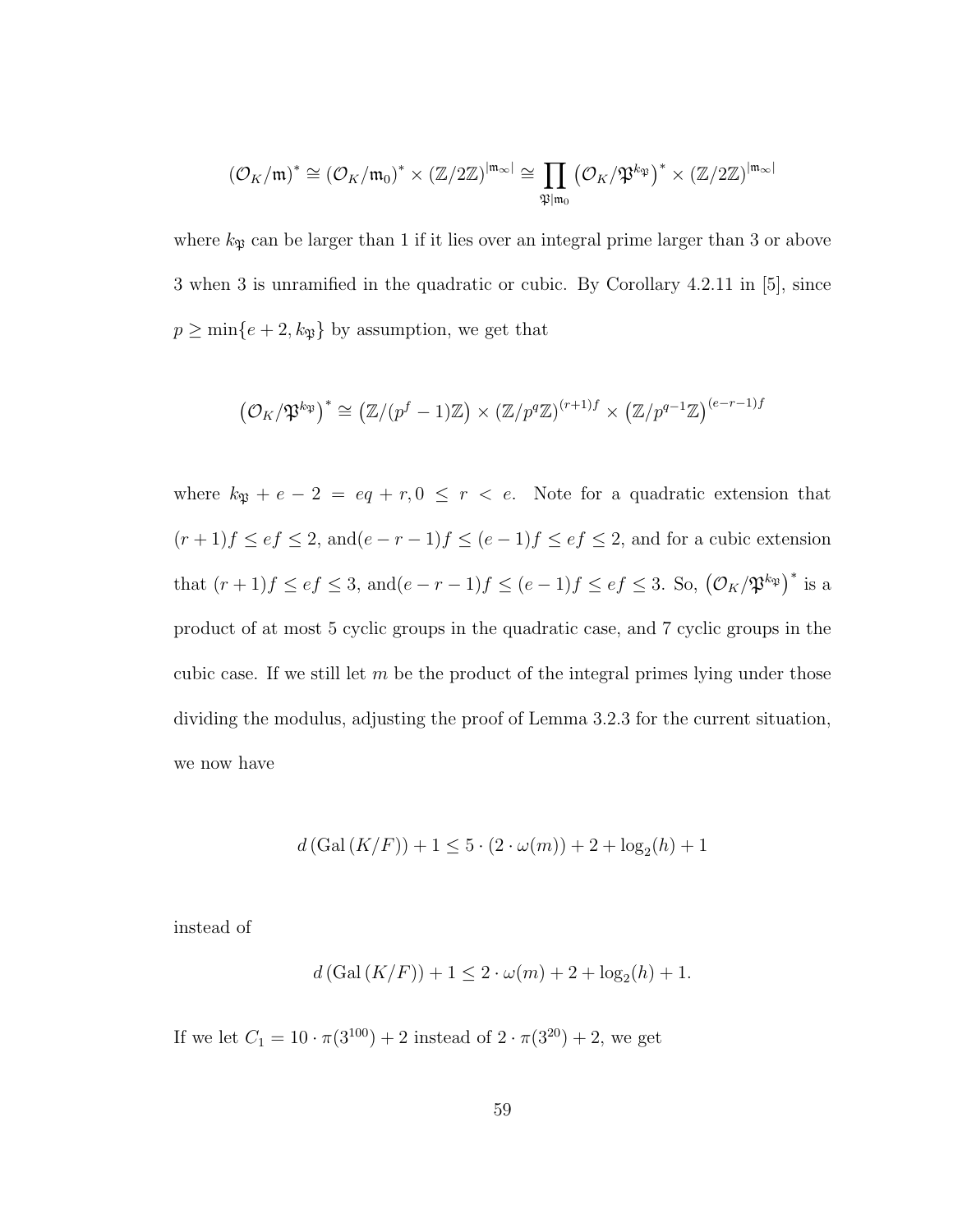$$
10 \cdot \omega(m) + 2 \le C_1 + .1 \cdot \log(m)
$$

and the rest of the proof is the same. Adjusting the proof of Lemma 3.2.7 for the current situation, we get that  $7 \cdot (3 \cdot \omega(m)) + 3 + d(Cl(F)) + 1$  is an upper bound for  $d(Gal(K/F)) + 1$ . Now let  $C_1 = 21 \cdot \pi(3^{2100})$  instead of  $3 \cdot \pi(3^{300})$  and the rest of the proof is the same. The proofs of Theorem 3.2.4 and Theorem 3.2.8 still work even in this new situation.

#### 3.3 Modular Forms

Let  $f = \sum_{n\geq 1} a_n q^n \in S_k(N, \epsilon)$  be a newform and let  $K = \mathbb{Q}(\ldots, a_n, \ldots)$ . For each nonzero prime  $\lambda$  in  $\mathcal{O}_K$ , there is a representation of the absolute Galois group of  $\mathbb Q$  that takes values in  $GL(2,\mathcal O_K)$ . Reducing modulo  $\lambda$  and letting  $\mathbb F = \mathcal O_K/\lambda$  and  $l = \mathbb{Z} \cap \lambda$ , we obtain a mod l representation

$$
\overline{\rho}_{f,\lambda}: \operatorname{Gal}(\overline{\mathbb{Q}}/\mathbb{Q}) \to \operatorname{GL}(2,\mathbb{F}).
$$

For more details, see 21.1 in [27].

**Proposition 3.3.1.** If l is a regular prime and f is of level a power of l, then conjecture 2.1 in [10] holds for the field corresponding to the image of  $\overline{\rho}_{f,\lambda}$  with a  $constant C = 4.$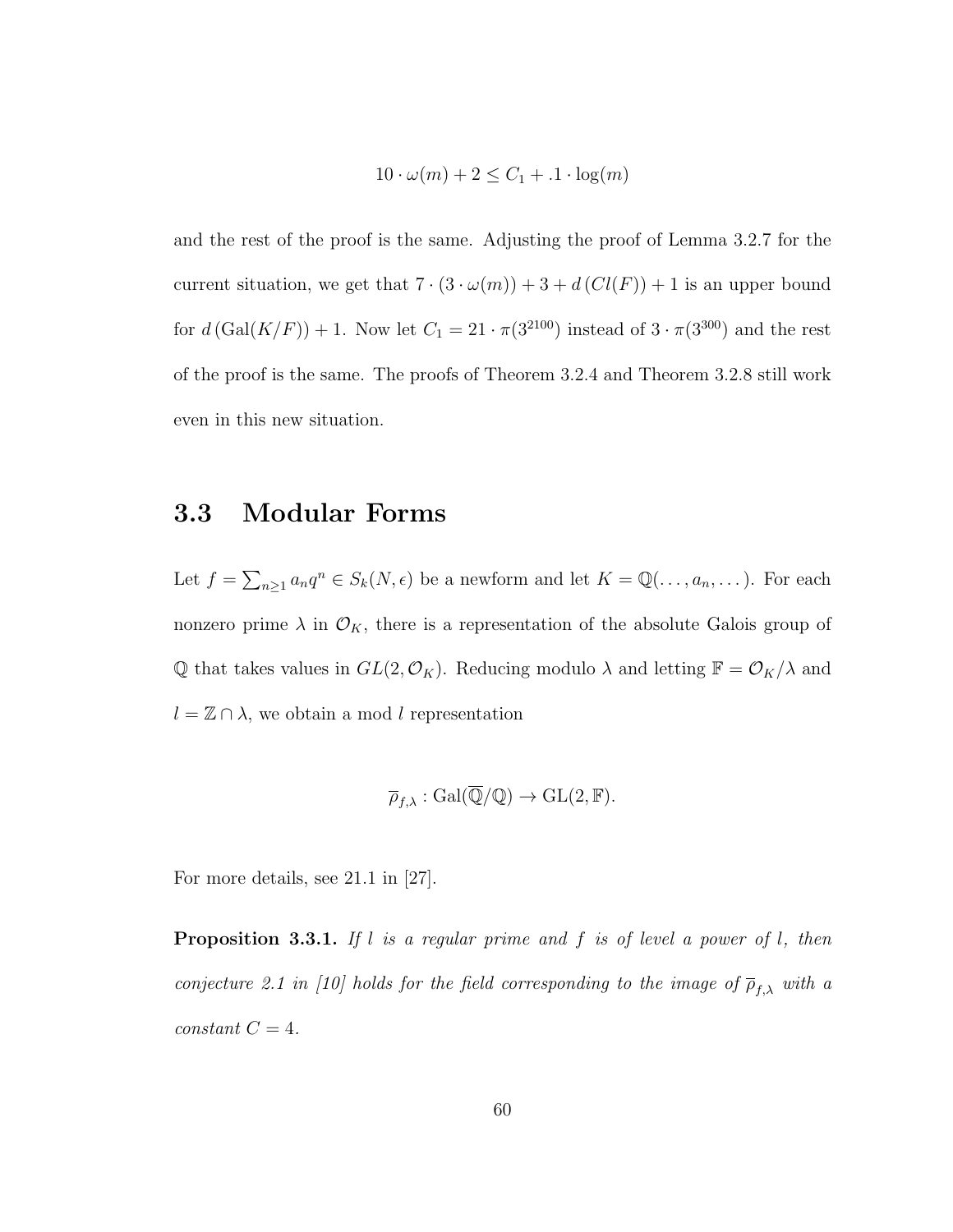*Proof.* Let  $\overline{\rho}_{f,\lambda}^{proj}$  be the projectivized representation, which is the composition  $\overline{\rho}_{f,\lambda}$ with the map from  $GL(2, \mathbb{F}) \to PGL(2, \mathbb{F})$  which is just modding out by scalar matrices. Let E be the field corresponding to the image of  $\bar{\rho}_{f,\lambda}^{proj}$ . By Theorem 21.1.1 in [27], E is ramified only at l. By  $[8]$  and also by [32], the Galois group of  $E/\mathbb{Q}$  requires at most 3 generators, or is otherwise an elementary abelian l−group semidirect a cyclic group of order prime to l. In the first case the conjecture is satisfied with  $C = 3$ , so we consider the latter where the Galois group is  $G \cong$  $(\mathbb{Z}/l\mathbb{Z})^r \rtimes \mathbb{Z}/l\mathbb{Z}$ . This gives the following tower:



.

Since  $E^{(\mathbb{Z}/l\mathbb{Z})^r}$  is an abelian extension of Q ramified only at l and of order prime to l, it is contained in  $\mathbb{Q}(\zeta_l)$  and so is totally ramified. Since  $E/E^{(\mathbb{Z}/l\mathbb{Z})^r}$  is also abelian, ramified only at primes over l, it is contained ray class field of  $\mathbb{Q}(\zeta_l)$  for some modulus (l<sup>s</sup>). Notice that there is only one prime lying over l in  $E^{(\mathbb{Z}/l\mathbb{Z})^r}$ since it is totally ramified over Q. Hence, this is the only prime that can ramify in  $E/E^{(\mathbb{Z}/l\mathbb{Z})^r}$ . If it is not totally ramified in this extension, then since the extension is abelian, taking the fixed field for the inertia group would give an unramified,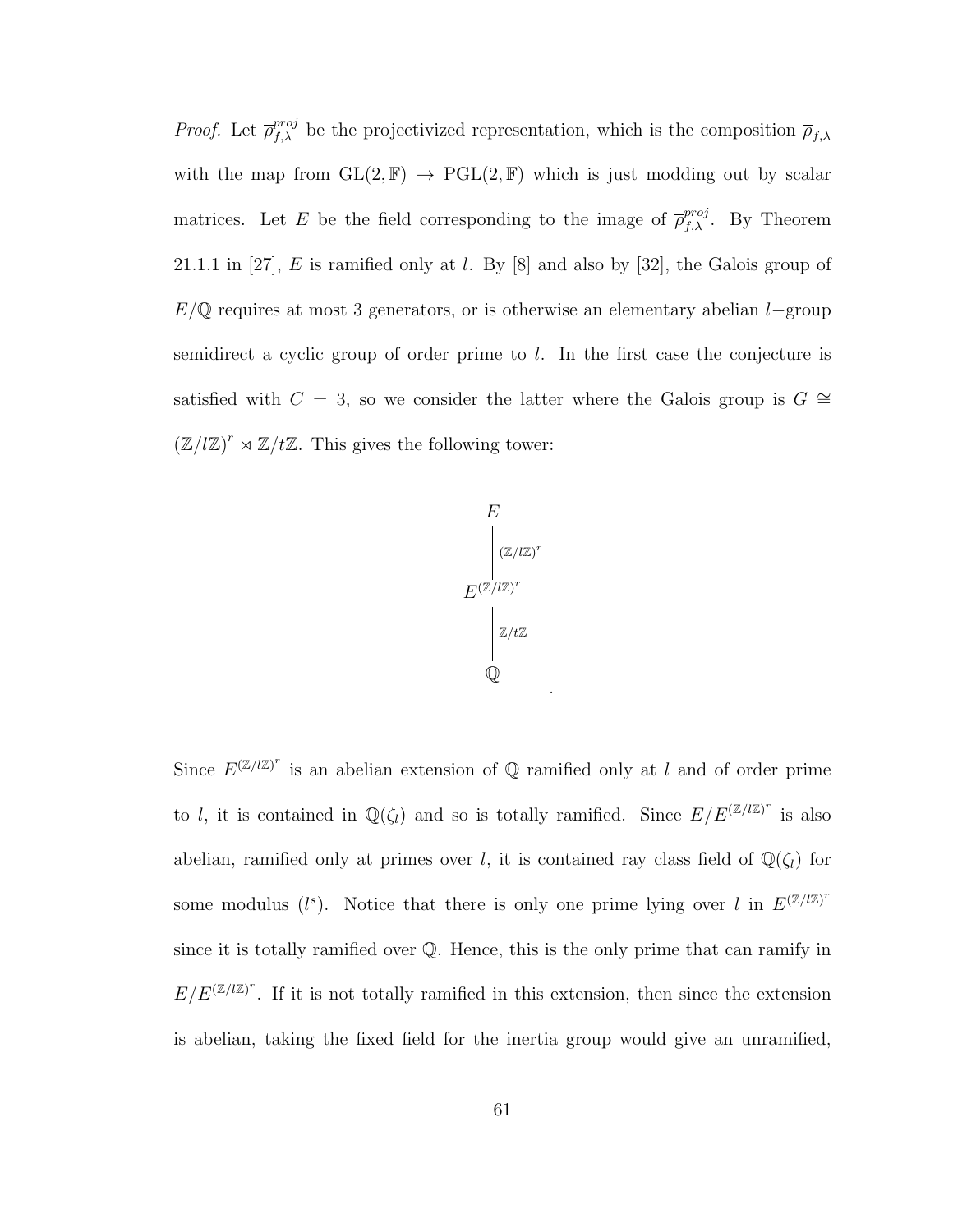abelian subextension of  $E/E^{(\mathbb{Z}/l\mathbb{Z})^r}$  of order dividing  $[E : E^{(\mathbb{Z}/l\mathbb{Z})^r}] = l^r$ . Taking the compositum of this subextension with  $\mathbb{Q}(\zeta)$  would then give an abelian, unramified extension of  $\mathbb{Q}(\zeta_l)$  of order a power of l. This would contradict l being regular, and so  $E/E^{(\mathbb{Z}/l\mathbb{Z})^r}$  must be totally ramified at the prime over l. In particular, this also means that  $E/\mathbb{Q}$  is totally ramified at l. Since the extension is tame, this means  $r = 0$  and so G is cyclic and generated by one element.

So, the conjecture holds for the image of the projectivized representation with  $C = 3$ . However, the image of the projectivized representation is just the a quotient of the image of the original representation by a cyclic group, (the scalar matrices form a cyclic group isomorphic to  $\mathbb{F}^*$ , and so requires at most one more generator. Hence, the conjecture holds for the image of the original representation with  $C =$  $\Box$ 4.

#### 3.4 Consequences and Examples

**Proposition 3.4.1.** If Harbater's conjecture holds, then for all  $n, \pi_1^t(U_n)$  is topologically finitely generated.

Proof. By assumption of Harbater's conjecture, every group in the inverse system whose limit is  $\pi_1^t(U_n)$  is generated by at most  $C + \log(n)$  elements. Now apply Lemma 2.5.3 in [26].  $\Box$ 

**Proposition 3.4.2.** If Harbater's conjecture holds with a constant  $C$ , then for any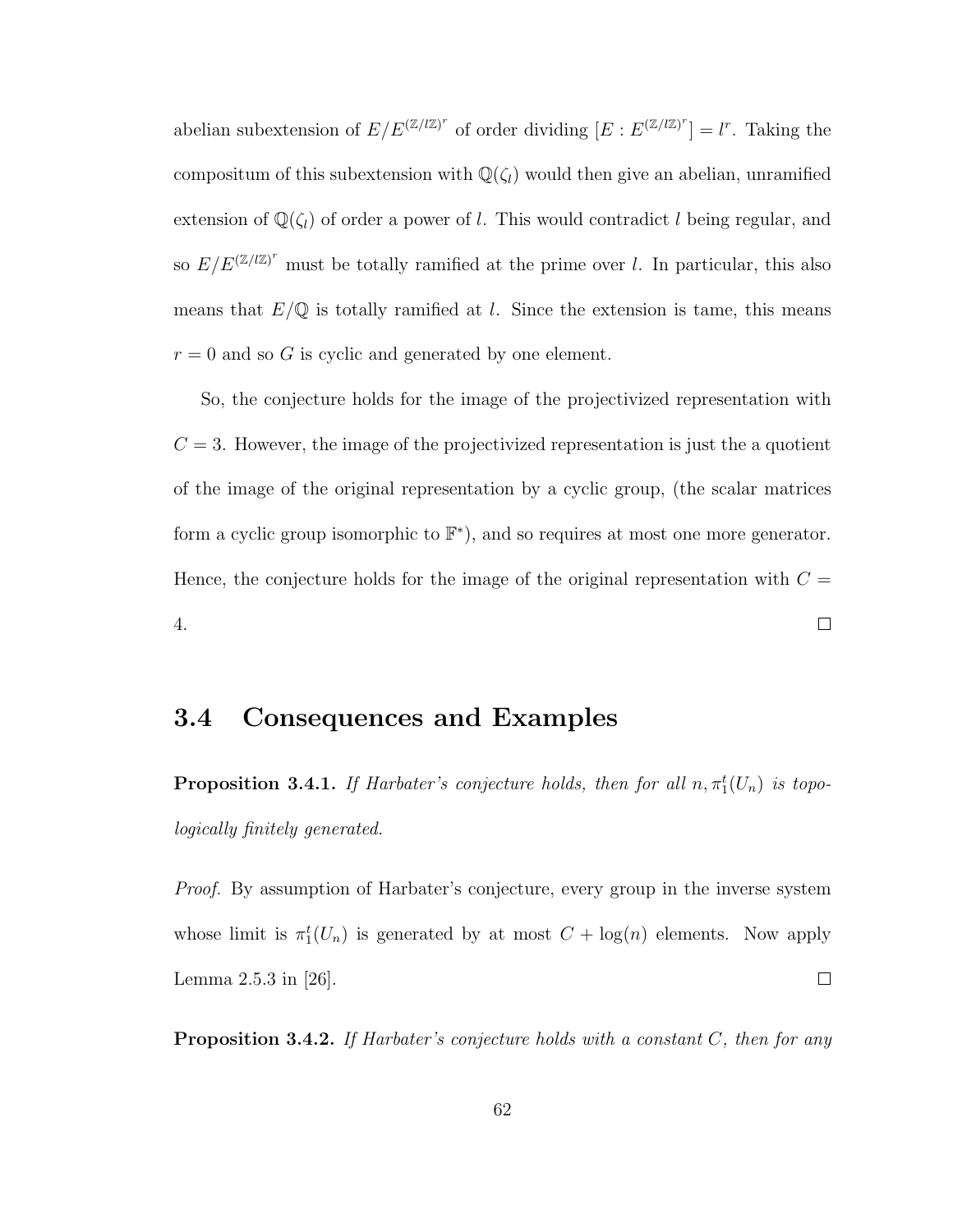tame extension  $K/\mathbb{Q}$ , if m is the product of the ramified primes we have that the class group of K has a generating set of size at most  $1 + [K : \mathbb{Q}] (\log(m) + C - 1)$ .

*Proof.* Any group G that can be generated by d elements is a quotient of the free group on d elements,  $F_d$ . So,  $G \cong F_d/N$ . By the correspondence theorem, any subgroup of G is of the form  $H/N$  for  $N \leq H \leq F_d$ . Also,  $[F_d : H] = [G : H/N]$ . Let this index be n. By the Nielsen-Schreier theorem, we know that  $H$  is free of rank  $1 + n(d - 1)$ . So,  $H/N$  can be generated by  $1 + n(d - 1)$  elements.

Let K be a tame extension of  $\mathbb Q$  and let m be the product of the ramified primes. Let  $n = [K : \mathbb{Q}], H_K$  be the hilbert class field of K, and M be the Galois closure of  $H_K$  over  $\mathbb Q$ .



.

By assumption of Harbater's conjecture, we get that  $Gal(M/\mathbb{Q})$  has at most  $log(m) + C$  generators. Since Gal $(M/K)$  is an index n subgroup, it has at most  $1+n(\log(m)+C-1)$  generators. Since Gal $(H_K/K)$ , which is isomorphic to the class group of K, is a quotient of Gal $(M/K)$ , it also has at most  $1 + n(\log(m) + C - 1) =$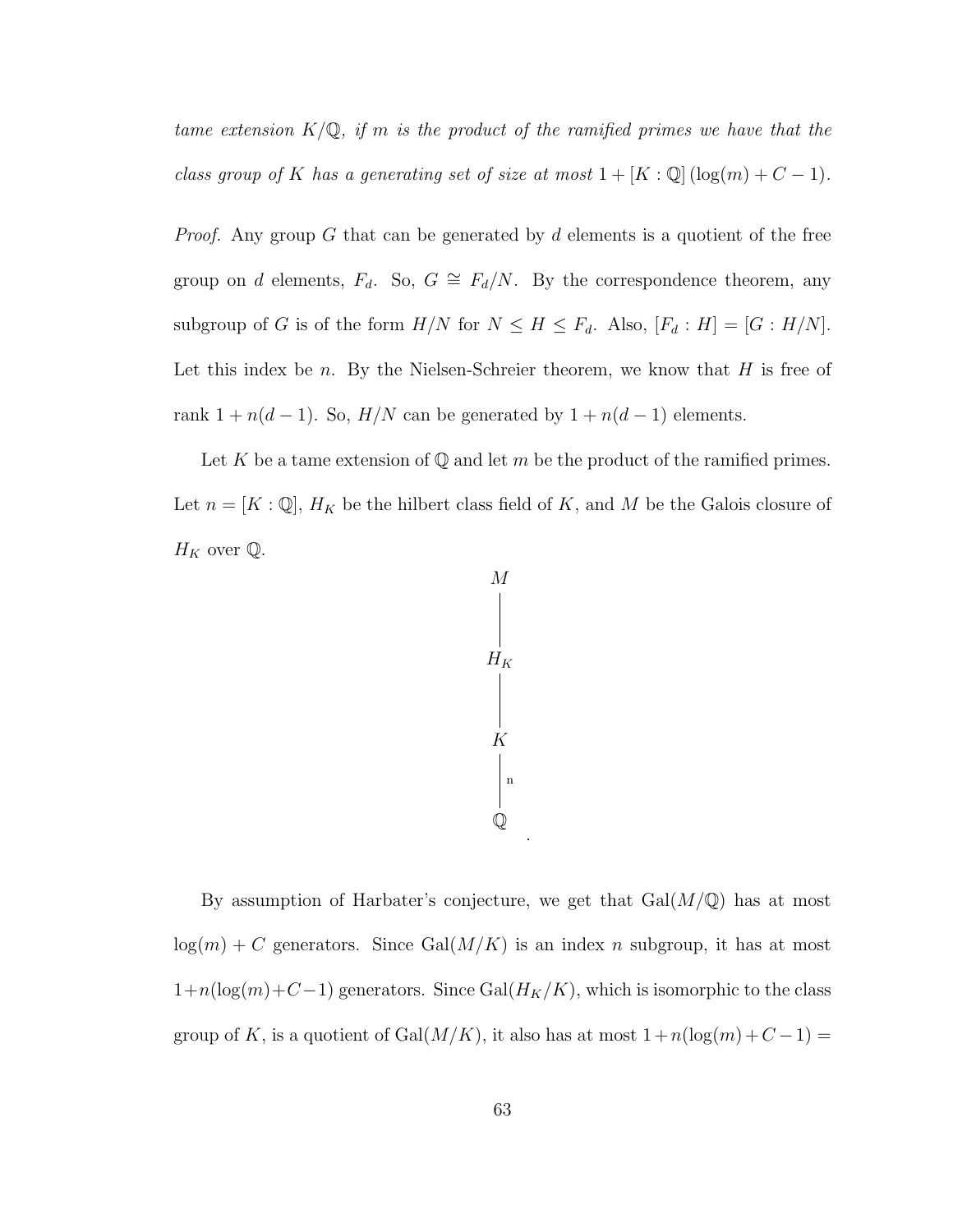$1 + [K : \mathbb{Q}](\log(m) + C - 1)$  generators.

**Example 3.4.3.** As a consequence of Theorem 3.2.4 and Theorem 3.2.8, if  $p$  is a prime number and  $n$  is a square-free natural number, then there are only finitely many groups of the form  $(\mathbb{Z}/p\mathbb{Z})^i \rtimes \mathbb{Z}/2\mathbb{Z}$  or  $(\mathbb{Z}/p\mathbb{Z})^i \rtimes \mathbb{Z}/3\mathbb{Z}$  in  $\pi_A^t(U_n)$ . If we also assume that *n* is coprime to 2 and 3, then the same is true for  $\pi_A(U_n)$ .

These groups are of interest because they are potential cases in which Harbater's conjecture could have clashed with the Boston-Markin conjecture. They include all generalized dihedral groups, of which elementary abelian p-groups semidirect  $\mathbb{Z}/2\mathbb{Z}$ by inversion for  $p \geq 3$  are a special case. These groups have  $\mathbb{Z}/2\mathbb{Z}$  abelianization, so the Boston-Markin conjecture predicts there should exist extensions ramified at a single prime that realize each of them. The groups themselves also require as many generators as the rank of the elementary abelian  $p$ -group, so Harbater's conjecture suggests that the product of the primes in the extensions realizing them would have to be quite large.

Remark 3.4.4. The arguments of section 3.2 actually show that for the corresponding extensions,  $d(G) < C + .97 \cdot \log(n)$  where *n* is the product of the ramified primes. This means that when *n* is large,  $d(G) < log(n)$  without the aid of the constant. Since each prime can only divide the discriminant a bounded number of times for quadratic and cubic extensions, this means that if the discriminant is large, then  $n$  is also large. Since there are only finitely many number fields of bounded discriminant,  $n$  is small for only finitely many such extensions and so the constant is necessary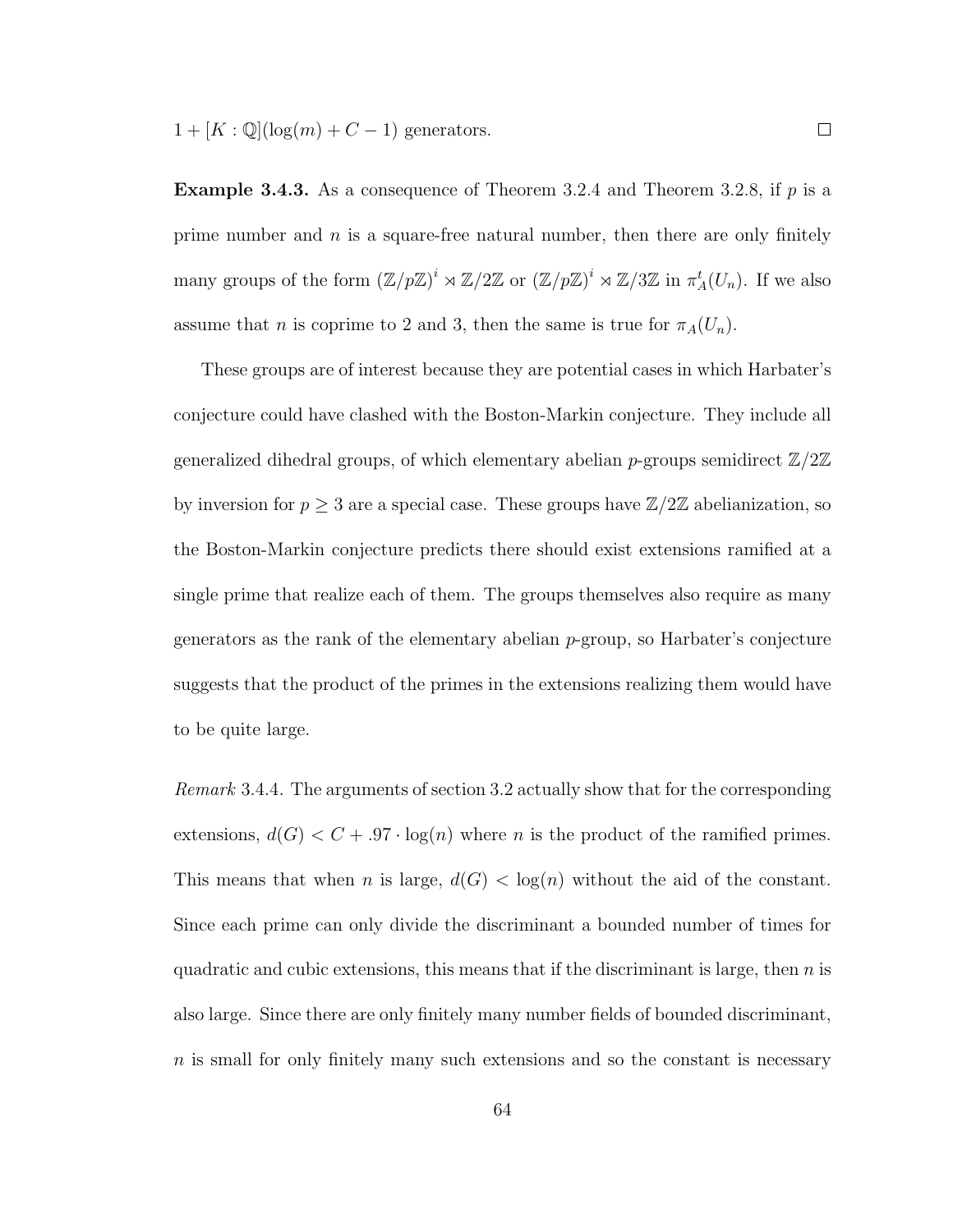for only finitely many such extensions. This provides evidence that the constant should be small, and perhaps even 0.

**Proposition 3.4.5.** Let  $K/\mathbb{Q}$  be a tame Galois extension with Galois group G. For a prime  $p \in \mathbb{Z}$ , let  $r_p$  be the number of primes it splits into in  $K/\mathbb{Q}$ . Let n be the product of the ramified primes in  $K/\mathbb{Q}$ . If for some prime  $2 + \log_2(r_p) < \log(n)$ , then  $d(G) < log(n)$ .

Proof. Since the extension is tame, the ramification group is cyclic for each prime. Also, since the quotient of the decomposition group by the ramification group is cyclic for each prime, the decomposition group can be generated by at most 2 elements for each prime. For any prime, the decomposition group,  $D_p$ , has index  $r_p$ . If  $D_p$  does not generate all of  $G = Gal(K/\mathbb{Q})$ , then pick some element,  $g_1 \in G - D$ . This generates a larger subgroup  $\langle D, g_1 \rangle$ . Since it contains D as a subgroup, we get |D| divides the order of this group and so it must have order at least  $2|D|$ and hence index at most  $\frac{r_p}{2}$ . If  $\lt D, g_1 \gt \neq G$ , pick a  $g_2$  not in its span. This then generates a subgroup at least twice as large cardinality and half as large index. Continuing in this fashion, we need only choose at most  $\log_2(r_p)$  many elements until we generate a subgroup of index at most 1, and hence is all of  $G$ . So,  $G$  can be generated by the two elements generating  $D_p$  as well as  $log_2(r_p)$  many other elements. So, if  $2 + \log_2(r_p) < \log(n)$ , then  $d(G) < \log(n)$ . Note that for unramified primes, the inertia groups are trivial and so the decomposition groups are cyclic. So if the prime is unramified, we only need  $1 + \log_2(r_p) < \log(n)$ .  $\Box$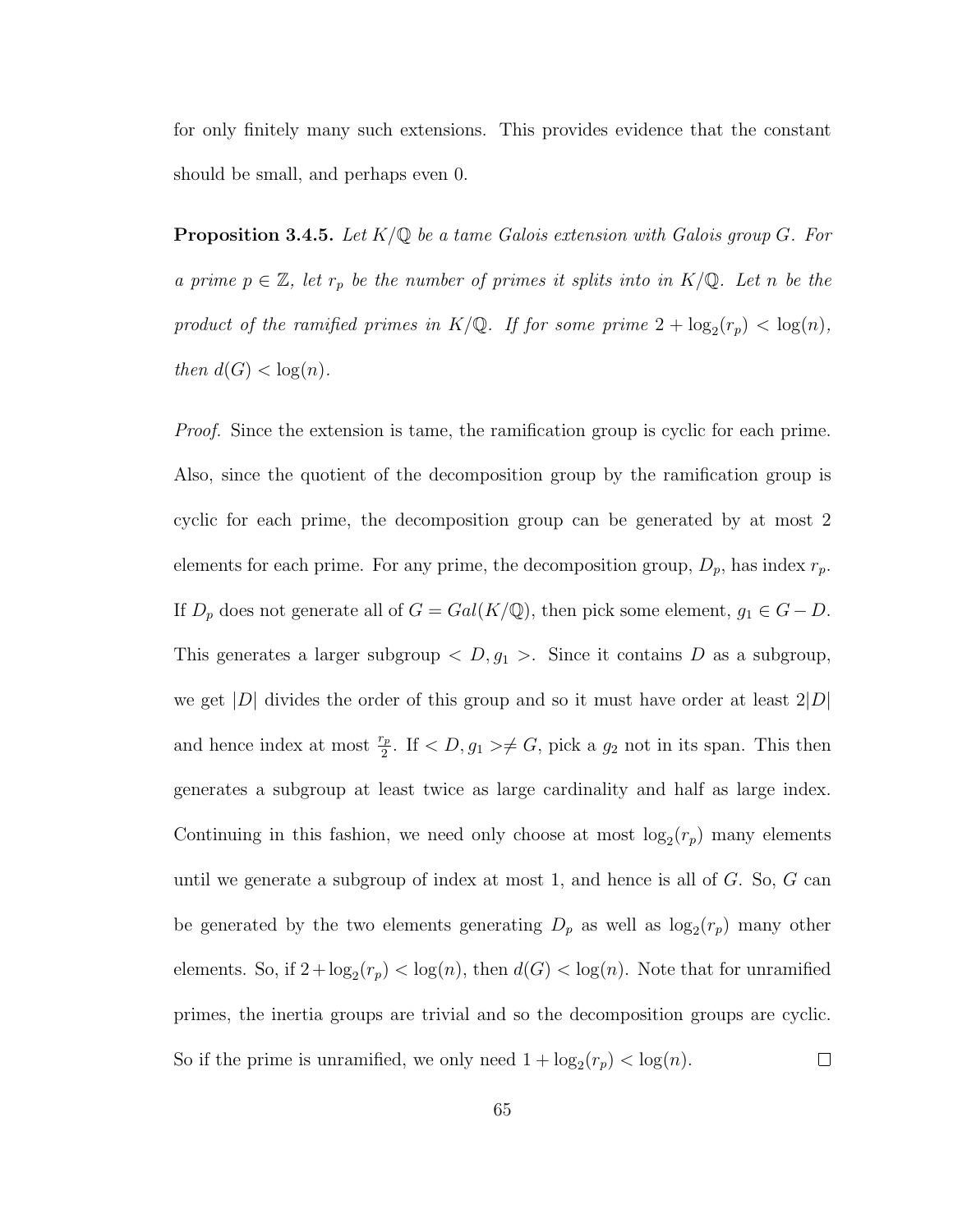## 3.5 Extensions of Other Number Fields

In this section we examine how the number of generators of the Galois group relates to the number of ramified primes in nilpotent extensions of a fixed base number field.

## 3.5.1 Tame Extensions

**Proposition 3.5.1.** Let K be a number field with class group C. Suppose  $E/K$  is a tame, nilpotent extension in which t prime ideals in K ramify. Let  $G = \text{Gal}(E/K)$ . Then,  $d(G) \leq d(C) + t$ . Note that in the case that K is totally real, we do not allow ramification at the infinite places.

*Proof.* Noting that  $d(G) = \max\{d(P) | P$  is a Sylow subgroup of G and applying the Burnside basis theorem, it suffices to prove the proposition in the situation where  $E/K$  is abelian. Let  $\mathfrak{P}_1, \mathfrak{P}_2, \ldots, \mathfrak{P}_t$  be the primes that ramify. E is then contained in the ray class field for modulus that is the product of these primes. By Proposition 3.2.3 in [5], C is isomorphic to the ray class group modulo some homomorphic image of  $(O_k/\mathfrak{P}_1 \dots \mathfrak{P}_t)^* \cong (O_K/\mathfrak{P}_1)^* \times \dots \times (O_K/\mathfrak{P}_t)^*$ . Each  $(O_K/\mathfrak{P}_i)^*$  is cyclic, so any homorphic image of  $(O_k/\mathfrak{P}_1 \dots \mathfrak{P}_t)^*$  requires at most t generators. Thus, the ray class group can be generated using at most  $d(C) + t$  elements. Since G is a quotient of the ray class group, we have  $d(G) \leq d(C) + t$ .  $\Box$ 

**Example 3.5.2.** As a consequence of Proposition 3.5.1, if K has class number 1, then any tame, nilpotent extension ramified only at a single prime is cyclic. Suppose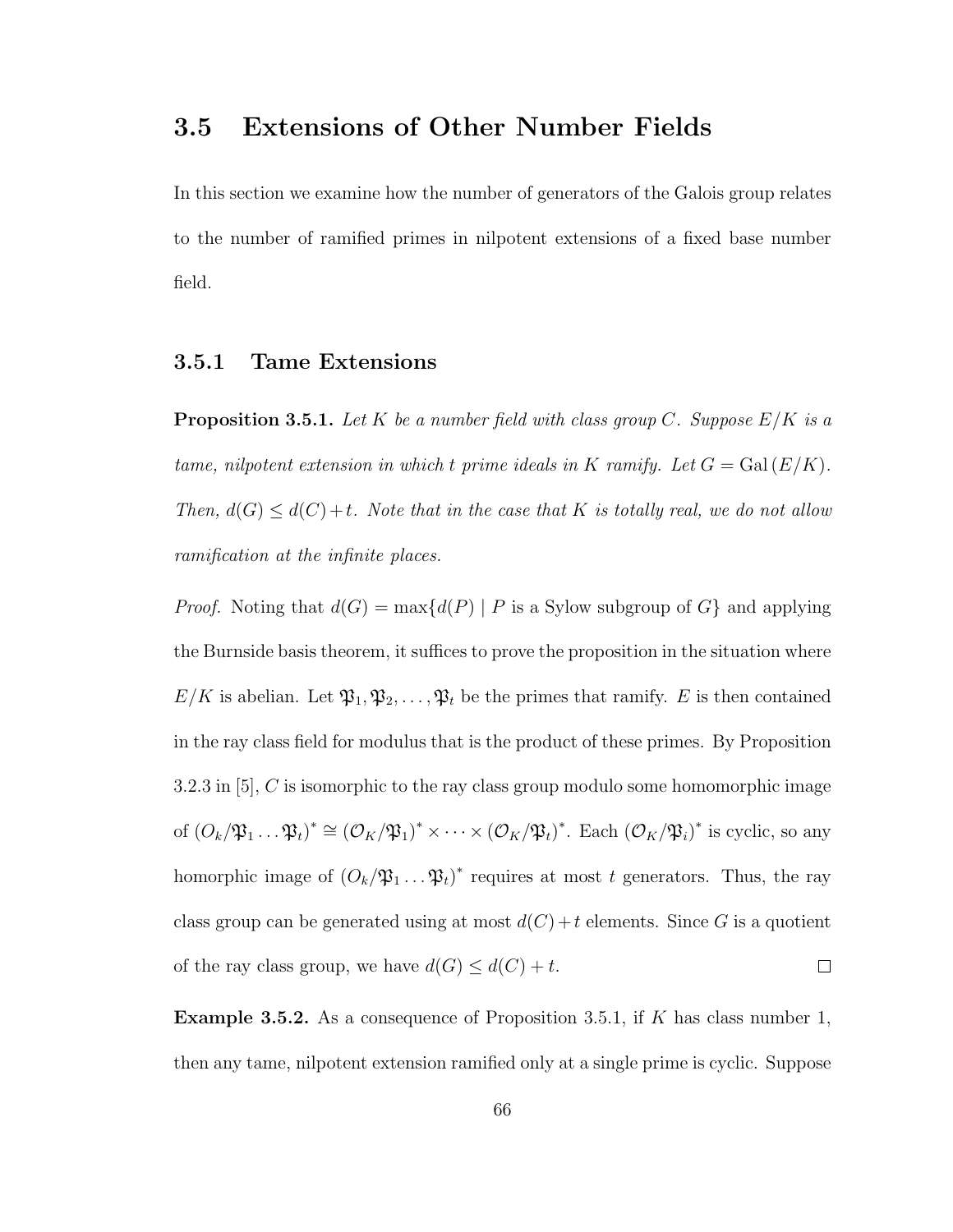instead now that K has a cyclic class group, C, of order h. Let  $p \in \mathbb{Z}$  be a prime and  $\mathfrak{P} \in \mathcal{O}_K$  be a prime lying over it with residue degree f. If  $gcd(h, p^f - 1) = 1$ , then any tame, nilpotent extension  $E/K$  in which  $\mathfrak{P}$  is the only ramified prime is cyclic. As in Proposition 3.5.1, the ray class group for  $\mathfrak P$  modulo some homomorphic image of  $(\mathcal{O}_K/\mathfrak{P})^* \cong \mathbb{Z}/(p^f-1)\mathbb{Z}$  is isomorphic to C. Any homomorphic image is cyclic of order dividing  $p^f - 1$ , and so, by Schur-Zassenhaus, the ray class group is a semidirect product of a cyclic group of order dividing  $p^f - 1$  and C. Since the ray class group is abelian, this is actually a direct product. Since  $h$  is coprime to  $p<sup>f</sup> - 1$  and C is cyclic, the Chinese remainder theorem tells us this direct product is a cyclic group.

## 3.5.2 Arbitrary Extensions

**Proposition 3.5.3.** Let K be a number field with  $[K : \mathbb{Q}] = n$ . Let  $E/K$  be a nilpotent extension. Suppose the primes in  $K$  that are ramified in  $E/K$  do not lie over 2 or any integral prime that ramifies in  $K/\mathbb{Q}$ . Let C be the class group of K and a the number of primes that ramify in  $E/K$ . Then, the number of generators of the Galois group of  $E/K$  is at most  $d(C) + n + a$ .

Proof. Since the number of generators required in a nilpotent group is the maximum of the number of generators of one of its Sylow subgroups, it suffices to prove this for p-groups. By the Burnside basis theorem, it then suffices to prove this for abelian p-groups. Let  $\mathfrak m$  be the product of the primes ramifying in  $E/K$ . Any abelian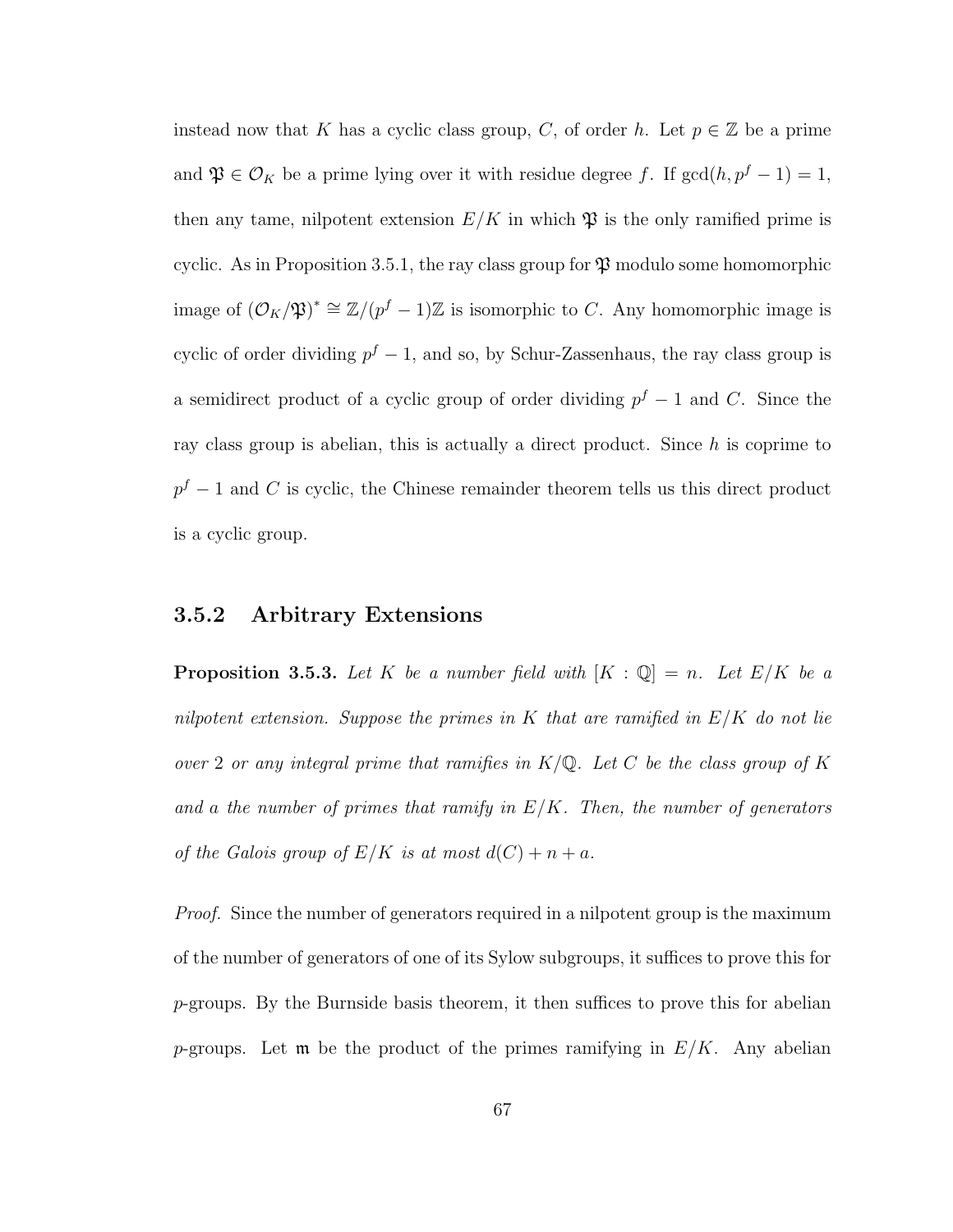p-power extension ramified only at primes dividing  $\mathfrak{m}$  is in a ray class field for  $\mathfrak{m}^k$ for some k. If some prime  $\mathfrak P$  over p divides m, then by Corollary 4.2.11 in [5],

$$
(\mathcal{O}_K/\mathfrak{P}^k)^* \cong \left(\mathbb{Z}/(p^f-1)\mathbb{Z}\right) \times \left(\mathbb{Z}/p^q\mathbb{Z}\right)^{(r+1)f} \times \left(\mathbb{Z}/p^{q-1}\mathbb{Z}\right)^{(e-r-1)f}
$$

where  $k + e - 2 = eq + r, 0 \le r < e$ . Since p is unramified by assumption,

$$
\left(\mathcal{O}_K/\mathfrak{P}^k\right)^* \cong \left(\mathbb{Z}/(p^f-1)\mathbb{Z}\right) \times \left(\mathbb{Z}/p^{k-1}\mathbb{Z}\right)^f \cong \left(\mathbb{Z}/(p^{k-1})(p^f-1)\mathbb{Z}\right) \times \left(\mathbb{Z}/p^{k-1}\mathbb{Z}\right)^{f-1}.
$$

This contributes at most  $1+f-1=f$  generators to  $(\mathcal{O}_K/\mathfrak{m}^k)^*$ . If g is the number of primes  $p$  splits into in  $K$ , even if all of them divide  $\mathfrak{m}$ , this contributes at most  $gf = n$  generators to  $(\mathcal{O}_K/\mathfrak{m}^k)^*$ . For the primes  $\mathfrak L$  over l that divide m but do not lie over  $p$ , we have

$$
\left(\mathcal{O}_K/\mathfrak{L}^k\right)^* \cong \left(\mathbb{Z}/(l^f-1)\mathbb{Z}\right) \times \left(\mathbb{Z}/l^q\mathbb{Z}\right)^{(r+1)f} \times \left(\mathbb{Z}/l^{q-1}\mathbb{Z}\right)^{(e-r-1)f}
$$

.

This contributes to the p-part of  $(\mathcal{O}_K/\mathfrak{m}^k)^*$  if and only if p divides  $l^f-1$ , in which case it contributes at most one generator since  $(\mathbb{Z}/(l^f-1)\mathbb{Z})$  is cyclic. Hence, the number of generators of the p-part of  $(\mathcal{O}_K/\mathfrak{m}^k)^*$  is at most  $n + a$ , where a is the number of primes dividing  $m$ . By Proposition 3.2.3 in [5], C is isomorphic to the ray class group modulo some homomorphic image of  $\left(\mathcal{O}_K/\mathfrak{m}^k\right)^*$ , which implies that the p-part of the ray class group requires at most  $d(C)+n+a$  generators. Note that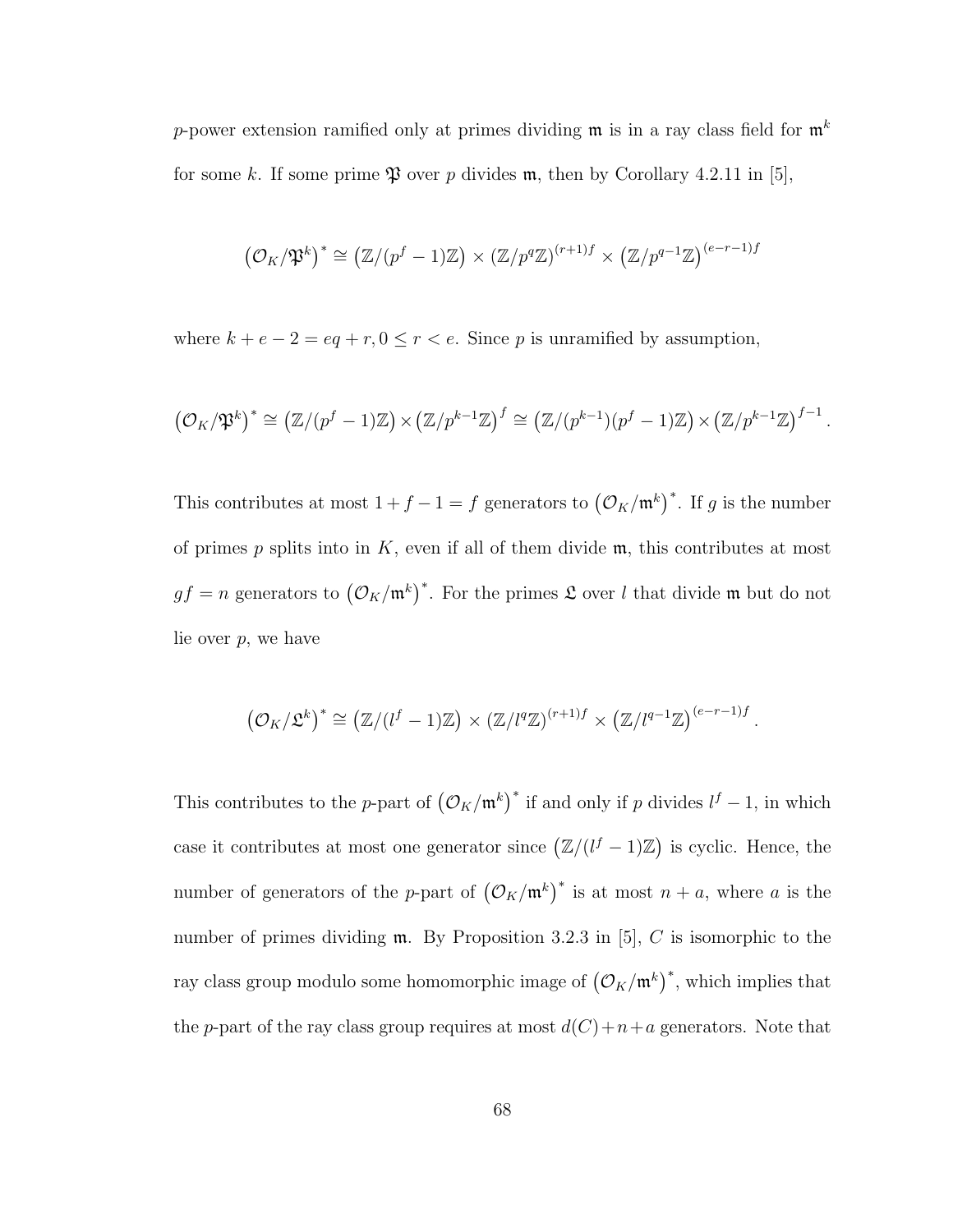in the case  $p = 2$ , we do not allow primes lying over 2 to ramify, so we can subtract  $n$  from this bound. However, the potentially  $n$  infinite places can each contribute a  $\mathbb{Z}/2\mathbb{Z}$  factor to the ray class group and so we need to add n back to the bound.  $\Box$ 

Remark 3.5.4. Proposition 3.5.3 in the case of  $K = \mathbb{Q}$  says that for nilpotent extensions, the number of generators required for the Galois groups is at most 1 plus the number of ramified primes. If we allow 2 to ramify and only count finite primes, this upper bound is realized as demonstrated by the example of  $\mathbb{Q}(\zeta_8)/\mathbb{Q}$ , in which 2 is the only ramified finite prime, with Galois group  $\mathbb{Z}/2\mathbb{Z} \times \mathbb{Z}/2\mathbb{Z}$ .

**Example 3.5.5.** Let K be a number field with a cyclic class group C. Let  $p \ge 3$ be a prime that splits completely in  $K/\mathbb{Q}$  with gcd  $(|C|, p \cdot (p-1)) = 1$ . Let  $\mathfrak{P}$  be any prime in  $\mathcal{O}_K$  lying over p. Then, any nilpotent extension  $E/K$  ramified only at  $\mathfrak P$  is cyclic. Note here that if K is totally real, then we do not allow any infinite place to ramify in  $E/K$ .

First consider an abelian extension  $E/K$  ramified only at  $\mathfrak{P}$ . Then it is in the ray class group corresponding to the modulus  $\mathfrak{P}^k$  for some  $k \in \mathbb{N}$ . By Proposition 3.2.3 in  $[5]$ , C is isomorphic to this ray class group modulo some homomorphic image of  $(\mathcal{O}_K/\mathfrak{P}^k)^*$ . By Corollary 4.2.11 in [5],

$$
\left(\mathcal{O}_K/\mathfrak{P}^k\right)^* \cong \left(\mathbb{Z}/(p^f-1)\mathbb{Z}\right) \times \left(\mathbb{Z}/p^q\mathbb{Z}\right)^{(r+1)f} \times \left(\mathbb{Z}/p^{q-1}\mathbb{Z}\right)^{(e-r-1)f}.
$$

where  $k + e - 2 = eq + r, 0 \le r < e$ . By assumption,  $f = e = 1$  since p splits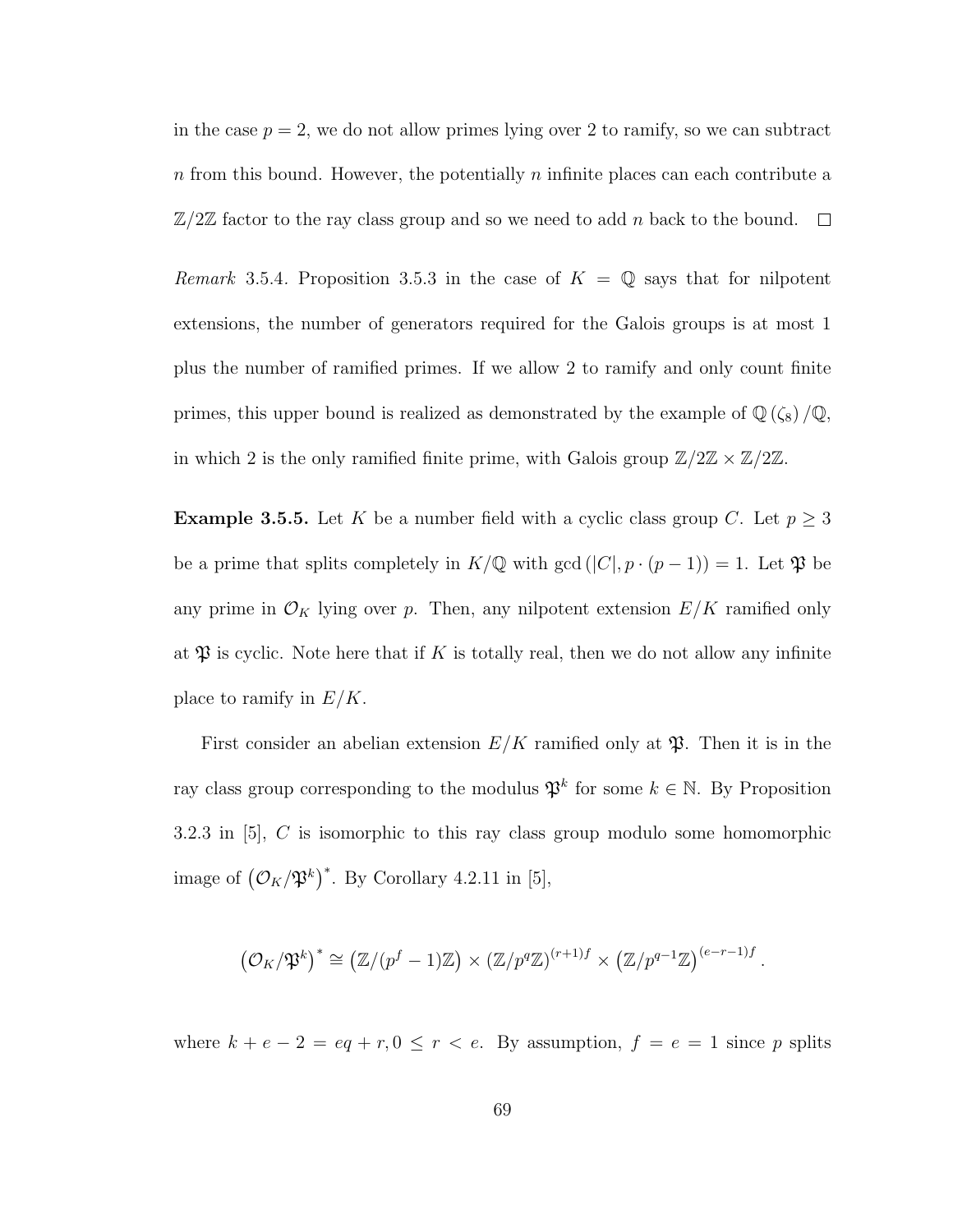completely in K/Q. So,  $r = 0$  as well since  $r < e$  and  $q = k-1$ . Hence,  $(e-r-1)f =$ 0,  $(r + 1)f = 1$ , and

$$
(\mathcal{O}_K/\mathfrak{P}^k)^* \cong (\mathbb{Z}/(p-1)\mathbb{Z}) \times (\mathbb{Z}/p^{k-1}\mathbb{Z}) \cong \mathbb{Z}/((p-1)\cdot p^{k-1})\mathbb{Z}.
$$

Any homomorphic image, say N, of  $(\mathcal{O}_K/\mathfrak{P}^k)^*$  is a quotient of  $(\mathcal{O}_K/\mathfrak{P}^k)^*$  and so is also cyclic of order dividing  $(p-1) \cdot p^{k-1}$ . Thus, the ray class group modulo a cyclic group of order dividing  $(p-1) \cdot p^{k-1}$ , N, is isomorphic to C, a cyclic group of order prime to  $(p-1)\cdot p$ . By Schur-Zassenhaus, the ray class group is isomorphic to some semidirect product,  $N \rtimes C$ . Since the ray class group is abelian, the semidirect product must be a direct product,  $N \times C$ . Since N and C are both cyclic of coprime order,  $N \times C$  is also cyclic.

Now suppose that  $E/K$  is a nilpotent extension ramified only at  $\mathfrak{P}$ . By the Burnside basis theorem, if we take the quotient of the Galois group by the Frattini subgroup, we obtain an abelian extentsion of K ramified only at  $\mathfrak{P}$ . By the above argument, this extension is cyclic. Hence, the original Galois group must also be cyclic.

As an application of the above, consider a quadratic extension of Q with class number 1. Determining whether an unramified prime  $p \geq 3$  splits completely amounts to determining if it is a quadratic residue. If it is, then it splits and so the above applies to both primes above  $p$  in the quadratic field.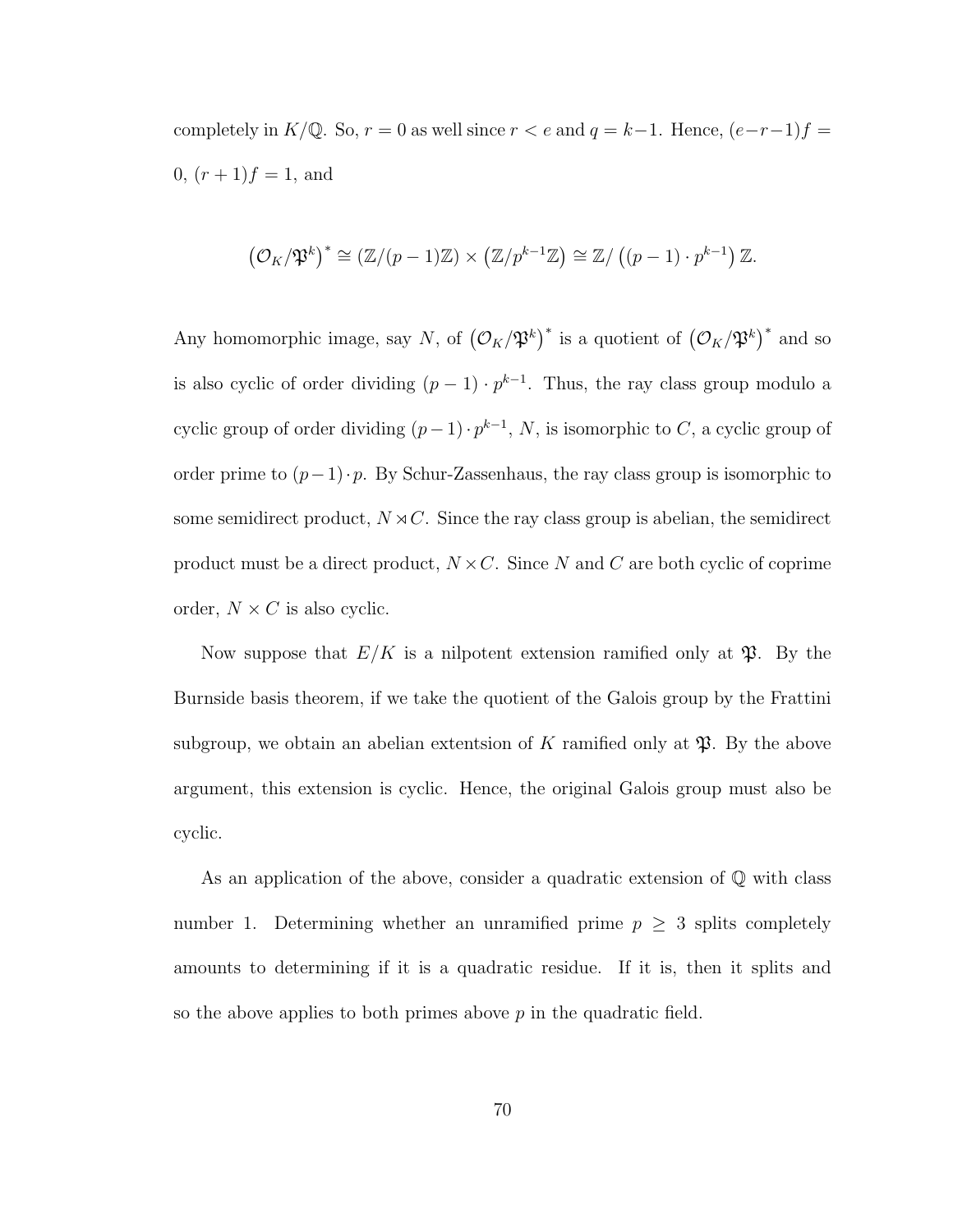## Bibliography

- [1] Sergio Astudillo, Francisco Diaz y Diaz, and Eduardo Friedman. Sharp lower bounds for regulators of small-degree number fields. J. Number Theory, 167:232–258, 2016.
- [2] M. Bhargava, A. Shankar, T. Taniguchi, F. Thorne, J. Tsimerman, and Y. Zhao. Bounds on 2-torsion in class groups of number fields and integral points on elliptic curves. ArXiv e-prints, January 2017.
- [3] Nigel Boston and Nadya Markin. The fewest primes ramified in a G-extension of Q. Ann. Sci. Math. Québec,  $33(2):145-154$ , 2009.
- [4] Richard Brauer. On the zeta-functions of algebraic number fields. Amer. J. Math., 69:243–250, 1947.
- [5] Henri Cohen. Advanced topics in computational number theory, volume 193 of Graduate Texts in Mathematics. Springer-Verlag, New York, 2000.
- [6] A. Cueto-Hernández and G. D. Villa-Salvador. Nilpotent extensions of number fields with bounded ramification. Pacific J. Math., 196(2):297–316, 2000.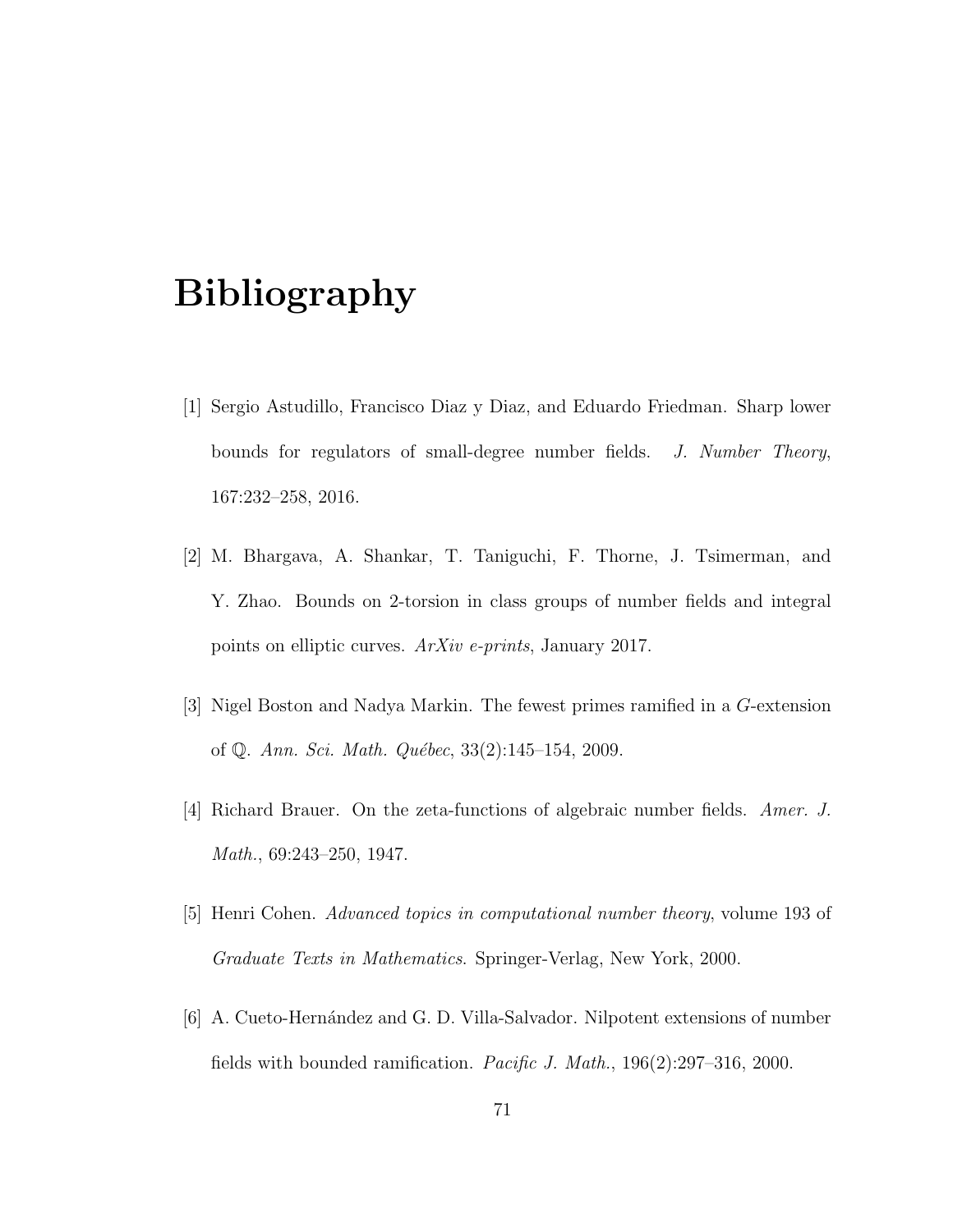- [7] Francisco Diaz y Diaz. Tables minorant la racine n-ième du discriminant d'un corps de degré n, volume 6 of Publications Mathématiques d'Orsay 80 [Mathematical Publications of Orsay 80. Université de Paris-Sud, Département de Mathématique, Orsay, 1980.
- [8] X. Faber. Finite p-Irregular Subgroups of PGL(2,k). ArXiv e-prints, December 2011.
- [9] Alexander Grothendieck. Revêtements étales et groupe fondamental (SGA 1), volume 224 of Lecture notes in mathematics. Springer-Verlag, 1971.
- [10] David Harbater. Galois groups with prescribed ramification. In Arithmetic geometry (Tempe, AZ, 1993), volume 174 of Contemp. Math., pages 35–60. Amer. Math. Soc., Providence, RI, 1994.
- [11] Jing Long Hoelscher. Galois extensions ramified at one prime. PhD thesis, University of Pennsylvania, 2007.
- [12] Jing Long Hoelscher. Galois extensions ramified only at one prime. J. Number Theory, 129(2):418–427, 2009.
- [13] John W. Jones. Number fields unramified away from 2. J. Number Theory, 130(6):1282–1291, 2010.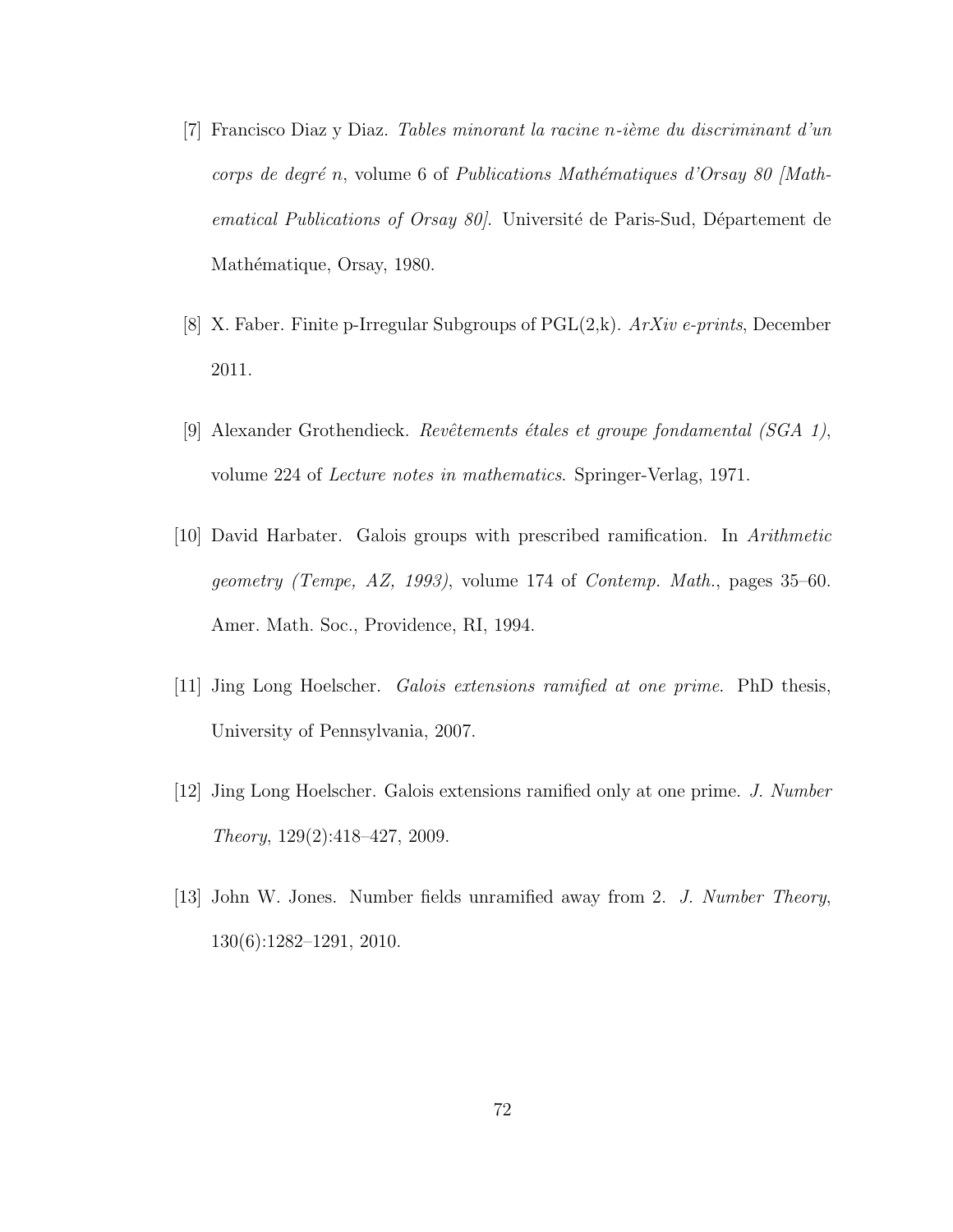- [14] John W. Jones and David P. Roberts. Number fields ramified at one prime. In Algorithmic number theory, volume 5011 of Lecture Notes in Comput. Sci., pages 226–239. Springer, Berlin, 2008.
- [15] Serge Lang. Algebraic number theory, volume 110 of Graduate Texts in Mathematics. Springer-Verlag, New York, second edition, 1994.
- [16] Sylla Lesseni. The nonexistence of nonsolvable octic number fields ramified only at one small prime. Math. Comp., 75(255):1519–1526, 2006.
- [17] Sylla Lesseni. Nonsolvable nonic number fields ramified only at one small prime. *J. Théor. Nombres Bordeaux*, 18(3):617–625, 2006.
- [18] Gunter Malle and B. Heinrich Matzat. Inverse Galois theory. Springer Monographs in Mathematics. Springer-Verlag, Berlin, 1999.
- [19] John C. Miller. Real cyclotomic fields of prime conductor and their class numbers. Math. Comp., 84(295):2459–2469, 2015.
- [20] J.S. Milne. Class field theory (v4.02), 2013. Available at www.jmilne.org/math/.
- [21] Jürgen Neukirch. Algebraic number theory, volume 322 of Grundlehren der Mathematischen Wissenschaften [Fundamental Principles of Mathematical Sciences]. Springer-Verlag, Berlin, 1999. Translated from the 1992 German original and with a note by Norbert Schappacher, With a foreword by G. Harder.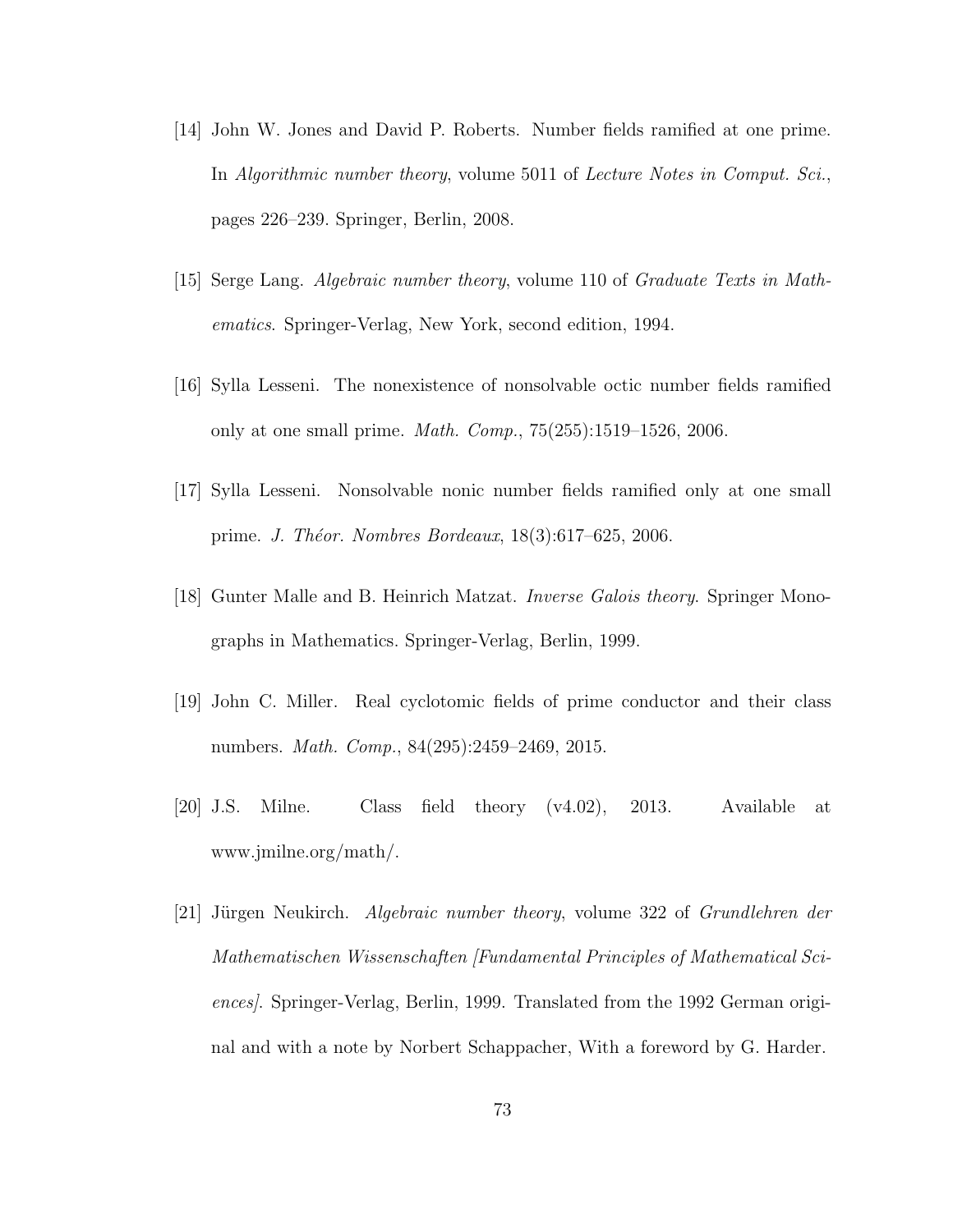- [22] A. M. Odlyzko. Andrew Odlyzko: Some unpublished materials. http://www. dtc.umn.edu/~odlyzko/unpublished/index.html, 1976. [Online; accessed 7-November-2018].
- [23] A. M. Odlyzko. On conductors and discriminants. pages 377–407, 1977.
- [24] A. M. Odlyzko. Bounds for discriminants and related estimates for class numbers, regulators and zeros of zeta functions: a survey of recent results.  $S\acute{e}m$ . *Théor. Nombres Bordeaux*  $(2), 2(1)$ *:119–141, 1990.*
- [25] Bernat Plans. On the minimal number of ramified primes in some solvable extensions of Q. Pacific J. Math., 215(2):381–391, 2004.
- [26] Luis Ribes and Pavel Zalesskii. Profinite groups, volume 40 of Ergebnisse der Mathematik und ihrer Grenzgebiete. 3. Folge. A Series of Modern Surveys in Mathematics [Results in Mathematics and Related Areas. 3rd Series. A Series of Modern Surveys in Mathematics]. Springer-Verlag, Berlin, second edition, 2010.
- [27] Kenneth A. Ribet and William A. Stein. Lectures on modular forms and hecke operators, 2017. Available at https://wstein.org/books/ribet-stein/main.pdf.
- [28] Herbert Robbins. A remark on Stirling's formula. Amer. Math. Monthly, 62:26–29, 1955.